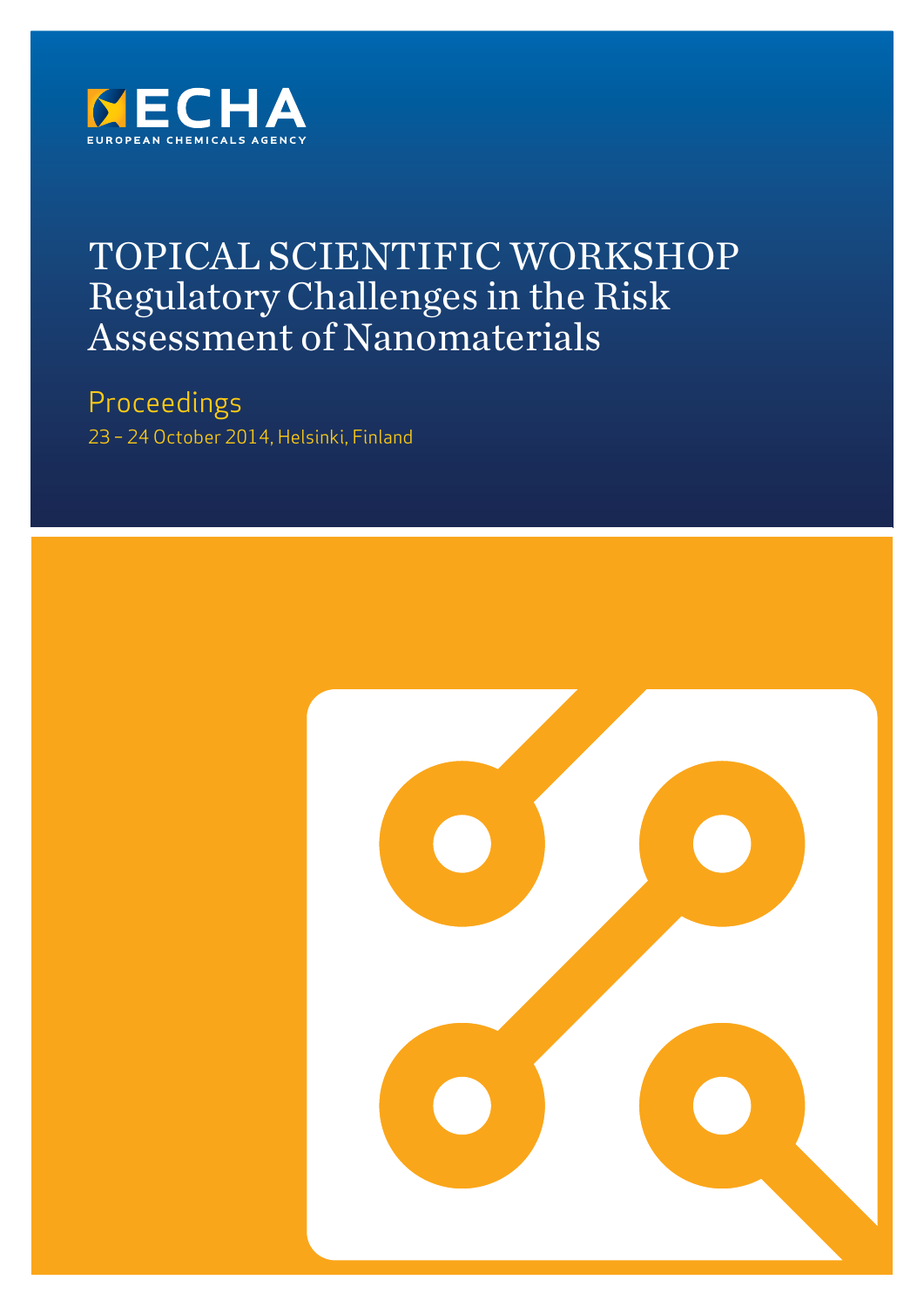

### WORKING FOR A HEALTHIER FUTURE

#### Our impact on the environment

At IOM we seek to minimise our environmental impact. We produce thousands of reports every year and these consume a large quantity of paper. To minimise our impact on the environment, we prefer to only provide an electronic copy of reports, although we can provide a paper copy on request. If you have any additional requirements please let us know..

### Topical Scientific Workshop: Regulatory Challenges in the Risk Assessment of Nanomaterials

Reference: ECHA-15-R-11-EN Date: June 2015 Language: English

© European Chemicals Agency, 2015

Reproduction is authorised provided the source is fully acknowledged in the form "Source: European Chemicals Agency, http://echa.europa.eu/", and provided written notification is given to the ECHA Communications Unit [\(publications@echa.europa.eu](mailto:?subject=publications%40echa.europa.eu)).

If you have questions or comments in relation to this document please send them (quoting the reference and issue date) using the information request form. The form can be accessed via the 'Contact ECHA' page at: http://echa.europa.eu/contact

#### European Chemicals Agency

Mailing address: P.O. Box 400, FI-00121 Helsinki, Finland Visiting address: Annankatu 18, Helsinki, Finland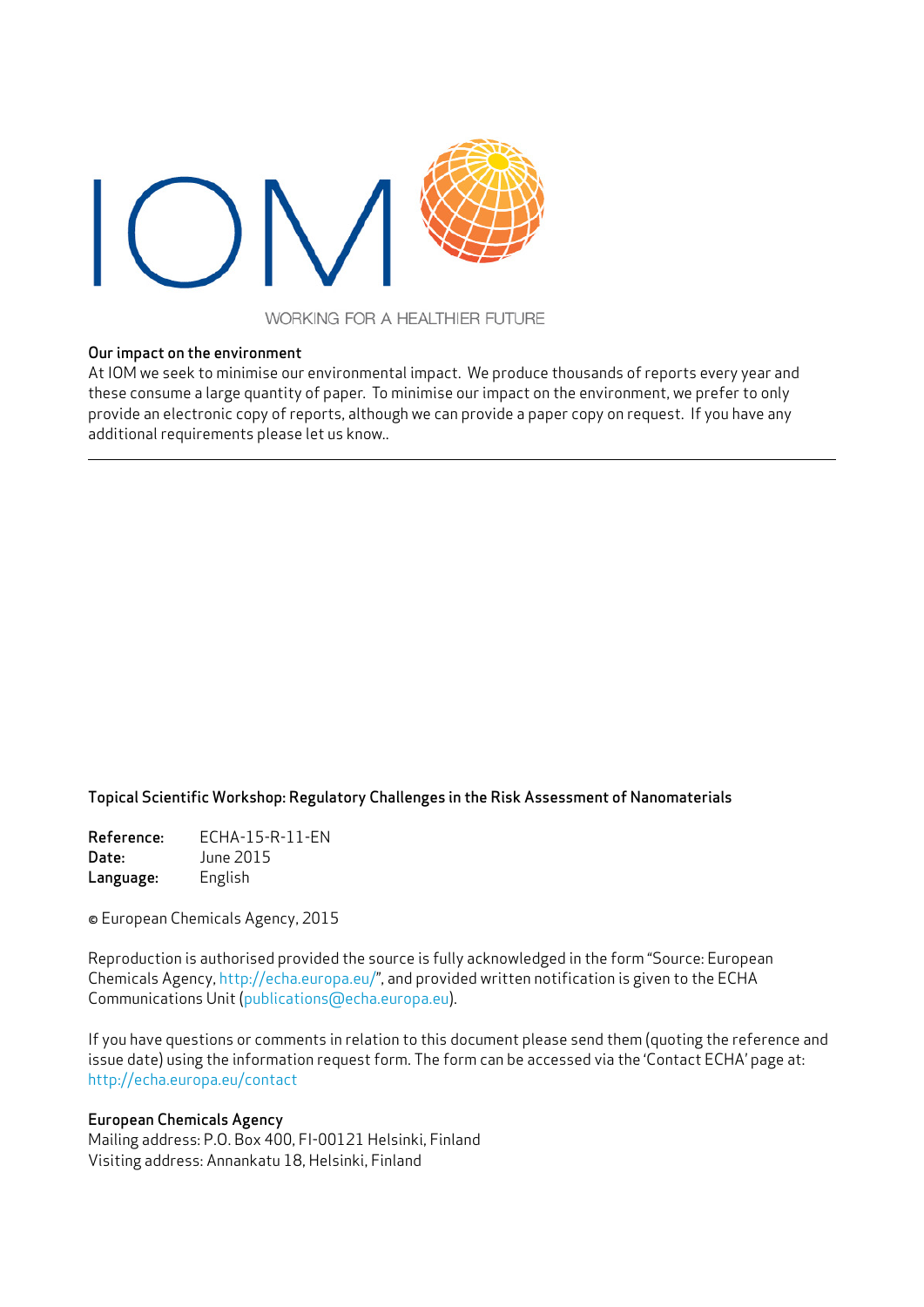# Table of Contents

| <b>TABLE OF CONTENTS</b>                                                                                                                                                                    | 3                    |
|---------------------------------------------------------------------------------------------------------------------------------------------------------------------------------------------|----------------------|
| 1 PREFACE                                                                                                                                                                                   | 6                    |
| <b>2 INTRODUCTION</b>                                                                                                                                                                       | 7                    |
| 2.1 Workshop organisation<br>3 TOPIC 1: INTRODUCTION TO INTERNATIONAL VIEWS ON SCIENTIFIC CHALLENGES IN REGULATORY                                                                          | 7                    |
| <b>RISK ASSESSMENT OF NANOMATERIALS</b>                                                                                                                                                     | 10                   |
| 3.1 Background<br>3.2 Presentations<br>3.3 Summary of presentations from the speakers                                                                                                       | 10<br>11<br>14       |
| 4 TOPIC 2: MEASUREMENT AND CHARACTERISATION OF NANOMATERIALS                                                                                                                                | 16                   |
| 4.1 Background<br>4.2 Presentations<br>4.3 Summary of presentations from the speakers                                                                                                       | 16<br>18<br>21       |
| 5 TOPIC 3: METROLOGY AND DOSE METRICS FOR HAZARD AND EXPOSURE ASSESSMENT                                                                                                                    |                      |
| <b>THROUGHOUT THE LIFE CYCLE</b>                                                                                                                                                            | 24                   |
| 5.1 Background<br>5.2 Presentations<br>5.3 Summary of presentations from the speakers<br>6 TOPIC 4: ENVIRONMENTAL FATE, PERSISTENCE AND BIOACCUMULATION THROUGHOUT THE LIFE<br><b>CYCLE</b> | 24<br>25<br>28<br>30 |
| 6.1 Background                                                                                                                                                                              | 30                   |
| 6.2 Presentations<br>6.3 Summary of presentations from the speakers                                                                                                                         | 32<br>35             |
| 7 TOPIC 5: READ-ACROSS AND CATEGORIES OF NANOMATERIALS                                                                                                                                      | 38                   |
| 7.1 Background<br>7.2 Presentations<br>7.3 Summary of presentations from the speakers                                                                                                       | 38<br>39<br>40       |
| <b>8 PANEL DISCUSSIONS</b>                                                                                                                                                                  | 43                   |
| Topic $1, 2$ and $3$<br>8.1<br>8.2 Topic 4 and 5                                                                                                                                            | 43<br>45             |
| <b>APPENDIX 1 - ADDITIONAL RESOURCES</b>                                                                                                                                                    | 51                   |
| <b>APPENDIX 2 - PARTICIPANT LIST</b>                                                                                                                                                        | 55                   |
| <b>APPENDIX 3 - PARTICLE METRIC TABLE</b>                                                                                                                                                   | 60                   |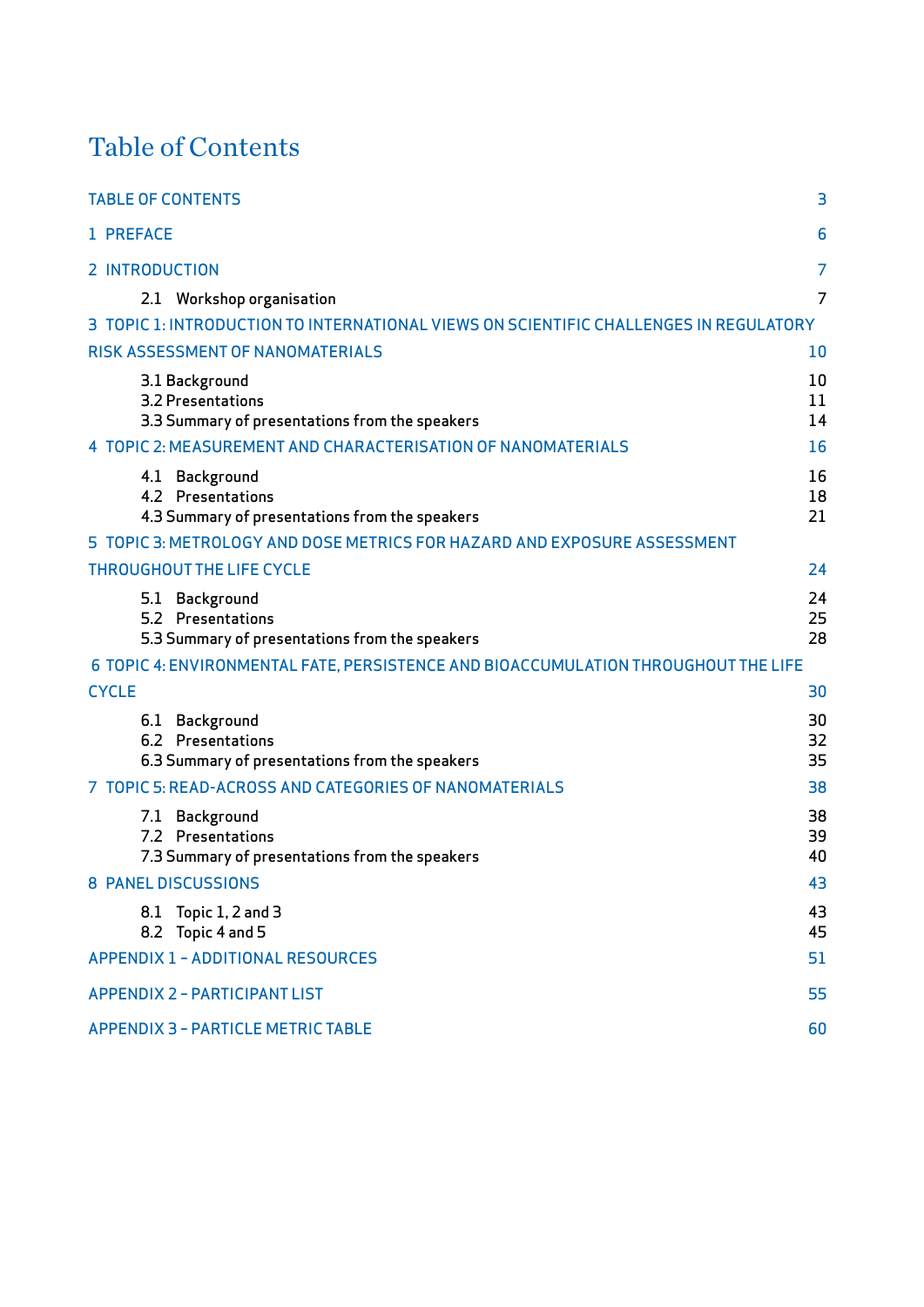# LIST OF ABBREVIATIONS

| Ag           | Silver                                                               |
|--------------|----------------------------------------------------------------------|
| <b>AOP</b>   | Adverse outcome pathways                                             |
| <b>ASTM</b>  | American Society for Testing and Materials                           |
| Au           | Gold                                                                 |
| <b>BCF</b>   | Bioaccumulation or bio-concentration factor                          |
| BET          | Brunauer-Emmett-Teller                                               |
| <b>BPR</b>   | <b>Biocidal Products Regulation</b>                                  |
| <b>BSI</b>   | <b>British Standards Institution</b>                                 |
| C60          | Fullerene                                                            |
| <b>CEN</b>   | European Committee for Standardisation                               |
| <b>CLP</b>   | Classification, Labelling and Packaging                              |
| <b>CLS</b>   | Characteristic loss spectroscopy                                     |
| <b>CNT</b>   | Carbon nanotube                                                      |
| DG           | Directorate-General                                                  |
| <b>DIS</b>   | Draft international standard                                         |
| <b>DLS</b>   | Dynamic light scattering                                             |
| <b>DSL</b>   | Domestic Substances List                                             |
| EC           | European Commission                                                  |
|              | ECETOC European Centre for Ecotoxicology and Toxicology of Chemicals |
| <b>ECHA</b>  | <b>European Chemicals Agency</b>                                     |
| EМ           | Electron microscopy                                                  |
| <b>ENM</b>   | Engineered nanomaterial                                              |
| <b>ENP</b>   | Engineered nanoparticle                                              |
| EPA          | <b>Environmental Protection Agency</b>                               |
| ERA          | Environmental risk assessment                                        |
| EU           | European Union                                                       |
| <b>FDIS</b>  | Final draft international standard                                   |
| <b>FMPS</b>  | Fast mobility particle sizer                                         |
| FP           | Framework Programme                                                  |
| <b>GAARN</b> | Group Assessing Already Registered Nanomaterials                     |
| <b>HARN</b>  | High aspect ratio nanomaterials                                      |
| ICP-MS       | Inductively coupled plasma mass spectrometry                         |
| <b>IOM</b>   | Institute of Occupational Medicine                                   |
| ISO          | International Organisation for Standardisation                       |
| <b>ITS</b>   | Intelligent testing strategy                                         |
| <b>IUTA</b>  | Institut für Energie- und Umwelttechnik                              |
| <b>JRC</b>   | Joint Research Centre                                                |
| Kd           | Partitioning coefficient                                             |
| Kow          | Octanol/water partition coefficient                                  |
| Кr           | Batch retention coefficients                                         |
| LD           | Laser diffraction                                                    |
| <b>MPS</b>   | Mononuclear phagocytic system                                        |
| <b>MSC</b>   | Member State Committee                                               |
|              |                                                                      |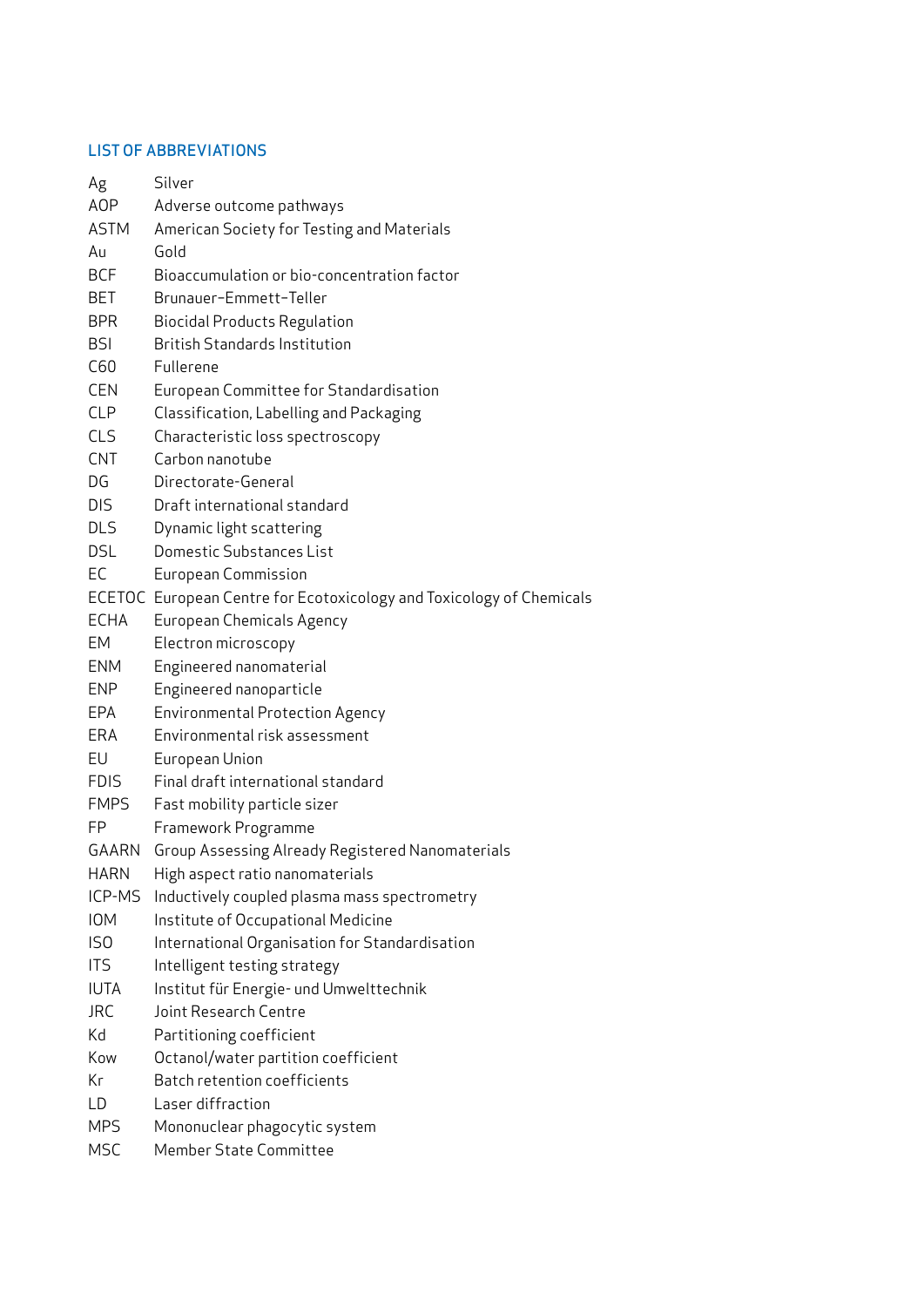- MSCA Marie Skłodowska-Curie actions
- MWCNT Multi-walled carbon nanotubes
- NGO Non-governmental organisation
- NM Nanomaterial
- NMWG Nanomaterial Working Group
- NOAEC No observed adverse effect concentration
- NRCWE National Research Centre for the Working Environment
- OECD Organisation for Economic Cooperation and Development
- PCA Principle component analysis
- PEC Predicted environmental concentration
- PEG Polyethylene glycol
- PNEC Predicted no effect concentration
- PSD Particle size distribution
- PVP Polyvinylpyrrolidone
- QSAR Quantitative structure–activity relationship
- R&D Research and development
- RAC Regional advisory councils
- RCC Regulatory Cooperation Council
- REACH Registration, Evaluation, Authorisation and Restriction of Chemicals
- RIP-oN REACH Implementation Projects on Nanomaterials
- RIVM National Institute for Public Health and the Environment
- ROS Reactive oxygen species
- SAXS Small-angle X-ray scattering
- SCCS Scientific Committee on Consumer Safety
- SCENIHRScientific Committee on Emerging and Newly Identified Health Risks
- SEM Scanning electron microscopy
- SOP Standard operating procedure
- STIS Short-term inhalation studies
- SWCNT Single-walled carbon nanotubes
- TEM Transmission electron microscopy
- TG Test guideline
- TiO2 Titanium dioxide
- TR Technical report
- TS Technical standard
- TSCA Toxic Substances Control Act
- UK United Kingdom
- US United States
- UV Ultraviolet
- VSSA Volume-specific surface area
- WG Working group
- WPMN Working Party on Manufactured Nanomaterials
- XRD X-ray diffraction
- ZnO Zinc oxide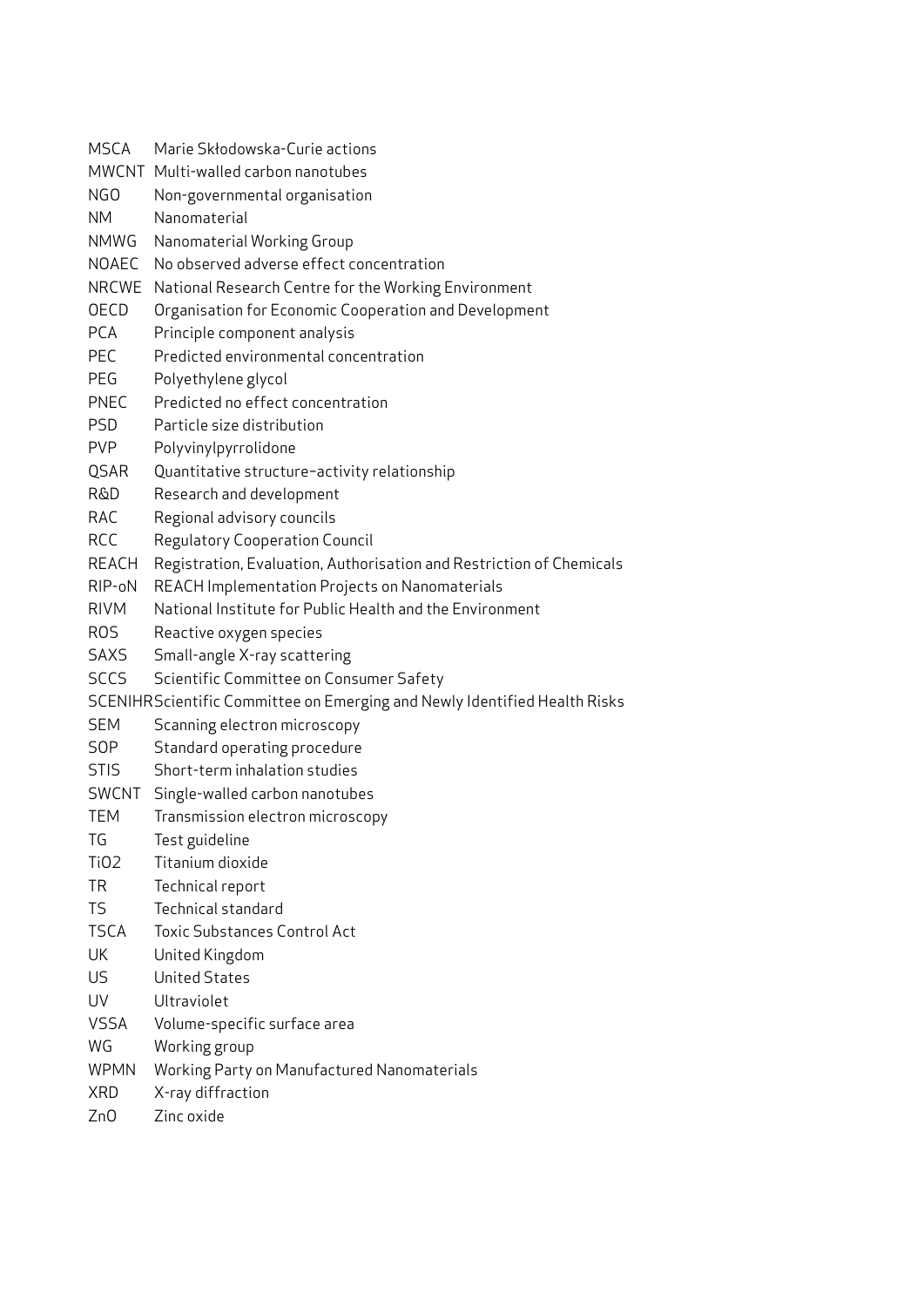# <span id="page-5-0"></span>1 PREFACE

The European Chemicals Agency's (ECHA) topical scientific workshops contribute to the Agency's third strategic objective to be a hub to promote good regulatory science.

The workshops provide a platform for academia and regulators to come together to address important longterm challenges in regulatory science. The idea is to discuss issues framed from the regulatory perspective with scientists who are experts in the field.

This bringing together of science and regulatory affairs professionals should help see the topic from different perspectives. The aspiration is that a better understanding of how to move forward in solving the regulatory challenges will arise. This may be through ideas on better approaches that can be adopted in the short term, when the science is 'ripe'.

Just as important, the discussions will help steer scientific research and development (R&D) by communicating important regulatory challenges. Although ECHA does not undertake research, it has a role in influencing R&D work by encouraging developments that could be relevant to the Registration, Evaluation, Authorisation and Restriction of Chemicals (REACH), Classification, Labelling and Packaging (CLP) and the Biocidal Products Regulations (BPR).

The latest scientific developments in key topic areas are brought together with their potential use in existing regulatory schemes. This means that this workshop is not just an information sharing event, but an opportunity to contribute ideas for improved methodologies that may lead to better guidance, new tools for use by ECHA and its stakeholders and help with a more rapid integration of scientific development into regulatory decision making.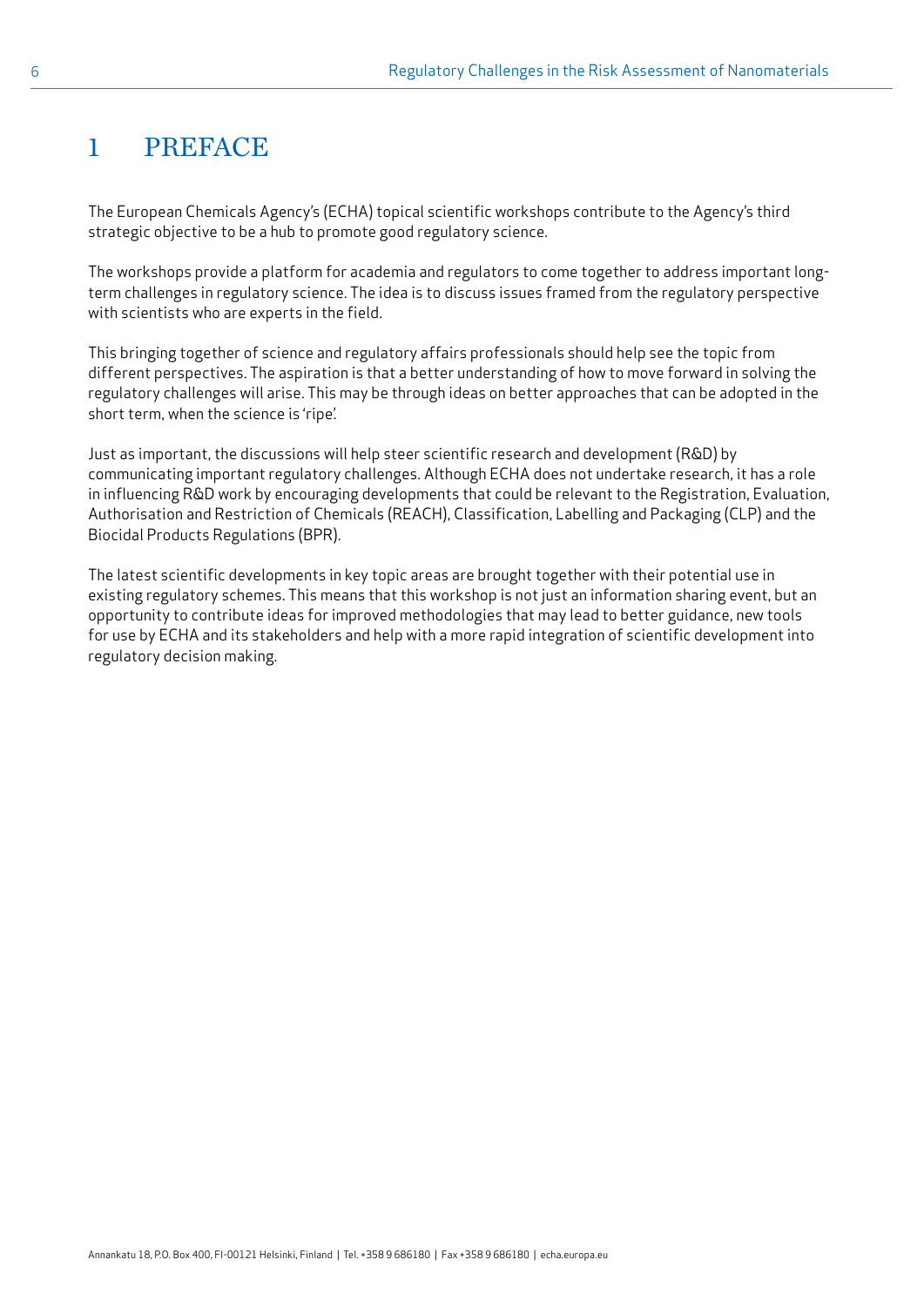# <span id="page-6-0"></span>2 INTRODUCTION

The Topical Scientific Workshop on Nanomaterials, held on 23-24 October 2014 at ECHA in Helsinki, Finland, brought together close to 200 experts in the field of risk assessment of nanomaterials representing academia, policy makers, industry and non-governmental organisations (NGOs).

The workshop provided a unique platform for academia and regulators to discuss how to address current challenges from the regulatory perspective, which can be reflected and employed in the on-going and future research topics on nanomaterials. The discussions were reinforced by information of the recent developments and of risk assessment methodologies applied in chemicals management both within and outside the European Union (EU).

### 2.1 WORKSHOP ORGANISATION

### 2.1.1 Scientific Committee

The Chairman of the workshop, Prof. Wim De Coen from the European Chemicals Agency, was supported by an international Scientific Committee in the preparation of the workshop programme. The members of the Scientific Committee were:

- Prof. Wim De Coen (chairman), European Chemicals Agency, Finland
- Dr David Carlander, Nanotechnology Industries Association, Portugal
- Prof. Kenneth A. Dawson, Centre for BioNano Interactions, Ireland
- Dr Roger Doome, Industrial Minerals Association Europe, Belgium
- Jenny Holmqvist, European Chemicals Agency, Finland Chair of the OECD WPMN's Steering Group on Testing and Assessment of Manufactured nanomaterials
- Dr Derek Knight, European Chemicals Agency, Finland
- Prof. Frank Le Curieux, European Chemicals Agency, Finland
- Prof. Kai Savolainen, Finnish Institute of Occupational Health, Finland
- Dr Kathrin Schwirn, Federal Environment Agency, Germany
- Dr Nicolas Segebarth, European Commission, Directorate-General for Research and Innovation, Belgium
- Dr Hermann Stamm, European Commission, Joint Research Centre, Italy
- Dr Claus Svendsen, Centre of Ecology & Hydrology, United Kingdom
- Dr Tom Van Teunenbroek, Ministry of Infrastructure and Environment, The Netherlands
- Dr Violaine Verougstraete, Eurometaux, Belgium

### 2.1.2 Workshop themes

The workshop was structured into five sessions, each mirroring a prioritised area where further discussion is needed and where science and frontline research may offer solutions to be applied in a regulatory context.

- 1. Challenges in the regulatory risk assessment of nanomaterials.
- 2. Measurements and characterisation of nanomaterials.
- 3. Metrology and dose metrics for hazard and exposure assessment throughout the life cycle.
- 4. Environmental fate, persistence and bioaccumulation throughout the life cycle.
- 5. Read-across and categories of nanomaterials.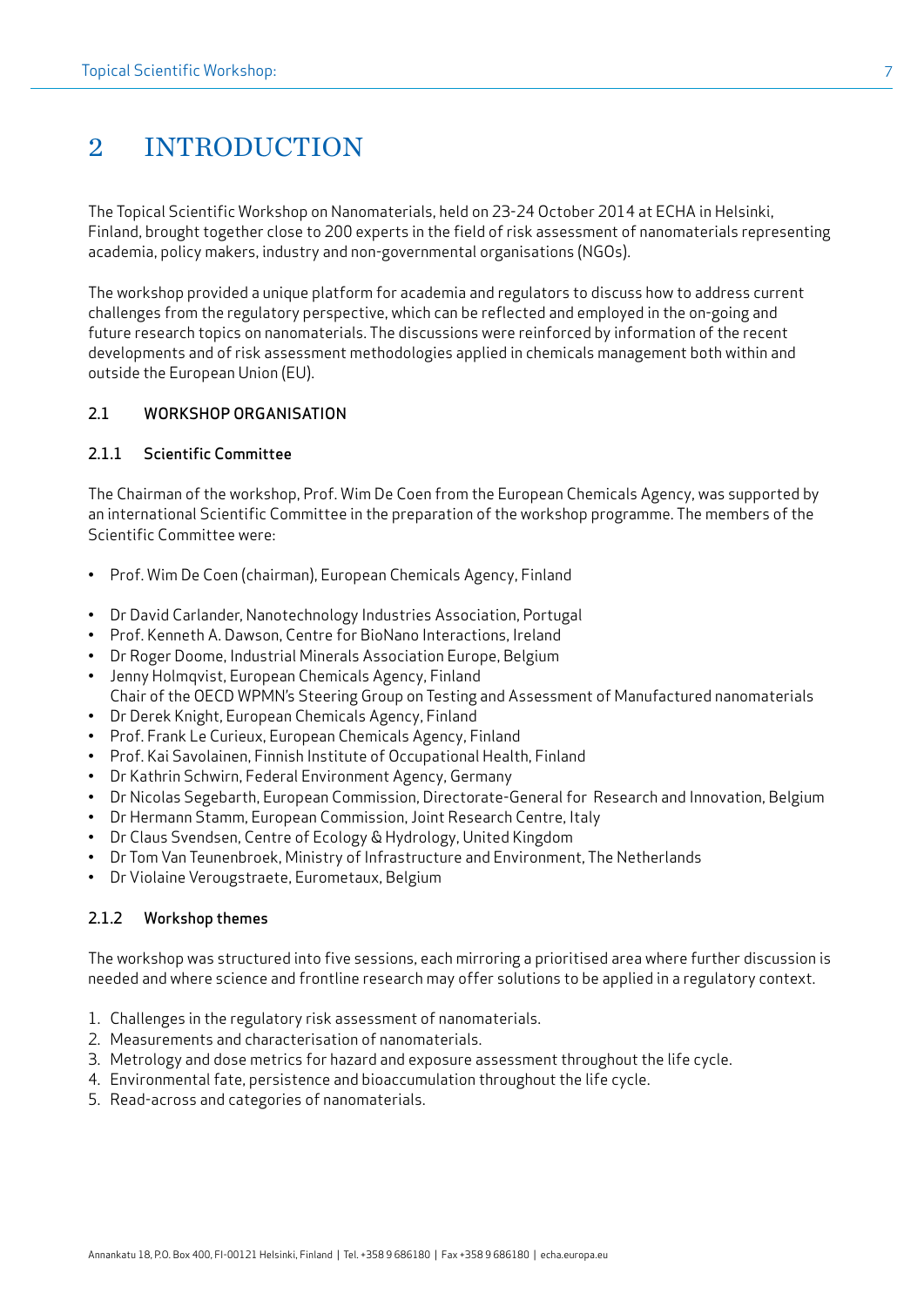# 2.1.3 Scope and format of the workshop proceedings

This proceedings document provides an account of the workshop, in conjunction with the original presentations for additional detail, structured to reflect the themes and conduct of the workshop, and citing content from the Background Paper developed by ECHA for the purposes of this workshop.

It then provides an overview of the current state of practice or research in each of the themes, with the synopses contributed by many of the invited speakers, along with an unattributed discourse of the dialogue from the facilitated panel discussions.

While the content of this Proceedings document does not represent a consensus view of ECHA, the Scientific Committee or the workshop delegates, it serves as a record of on-going activities and highlights remaining needs and potential future directions.

### 2.1.4 Discussion questions

The following questions were identified by the Scientific Committee and intended to be used to initiate the session and panel discussions:

#### Characterisation

- 1. How should deliberated surface modifications such as coatings of the nanoparticle be characterised once released in the environment (absorption of air pollution or in the organism such as formation of protein corona)?
- 2. What existing methods (SOP) are currently available to ensure a proper characterisation of nanomaterials and nanoforms, such as dissolution protocols etc.?
- 3. Assuming that the nanomaterial changes its morphology in the supply chain and depending on the media it is exposed to, does this mean that the existing criteria for characterisation of a substance to aid the understanding of potential impact throughout the life cycle should be different for nanomaterials?
- 4. Currently, only imaging techniques such as electro and scanning force microscopies are potentially able to distinguish between aggregates, agglomerates and primary particles. How can these challenges be overcome? What are the needs currently in forms of validated methods and how far away are those from being utilised in a regulatory context?

#### Metrology and Metrics

- 1. Which metrics should be used for regulatory risk assessment mass, surface area, number of particles per  $cm^3/kg$ ? If mass is not the preferred metric, how can the other metrics be bridged/extrapolated to allow for the use of them in a regulatory setting which is based on mass?
- 2. Comprehensive monitoring surveys required sophisticated equipment and can only be carried out by experts. In addition, there is a lack of harmonisation on the available data (collected by different instruments, in different metrics, representing different scenarios: release, area, personal), which hampers the use of this data for risk assessment. How can this be overcome?
- 3. There is a need to develop portable instruments that can be used for personal monitoring; most available instruments can only be used as stationary instruments. Where is the development on this?
- 4. When measuring the exposure to particles in the workplace, how can we discriminate between particles based on physico-chemical characteristics such as elemental composition to allow for subcomponents of measured particle population to be attributed to different sources?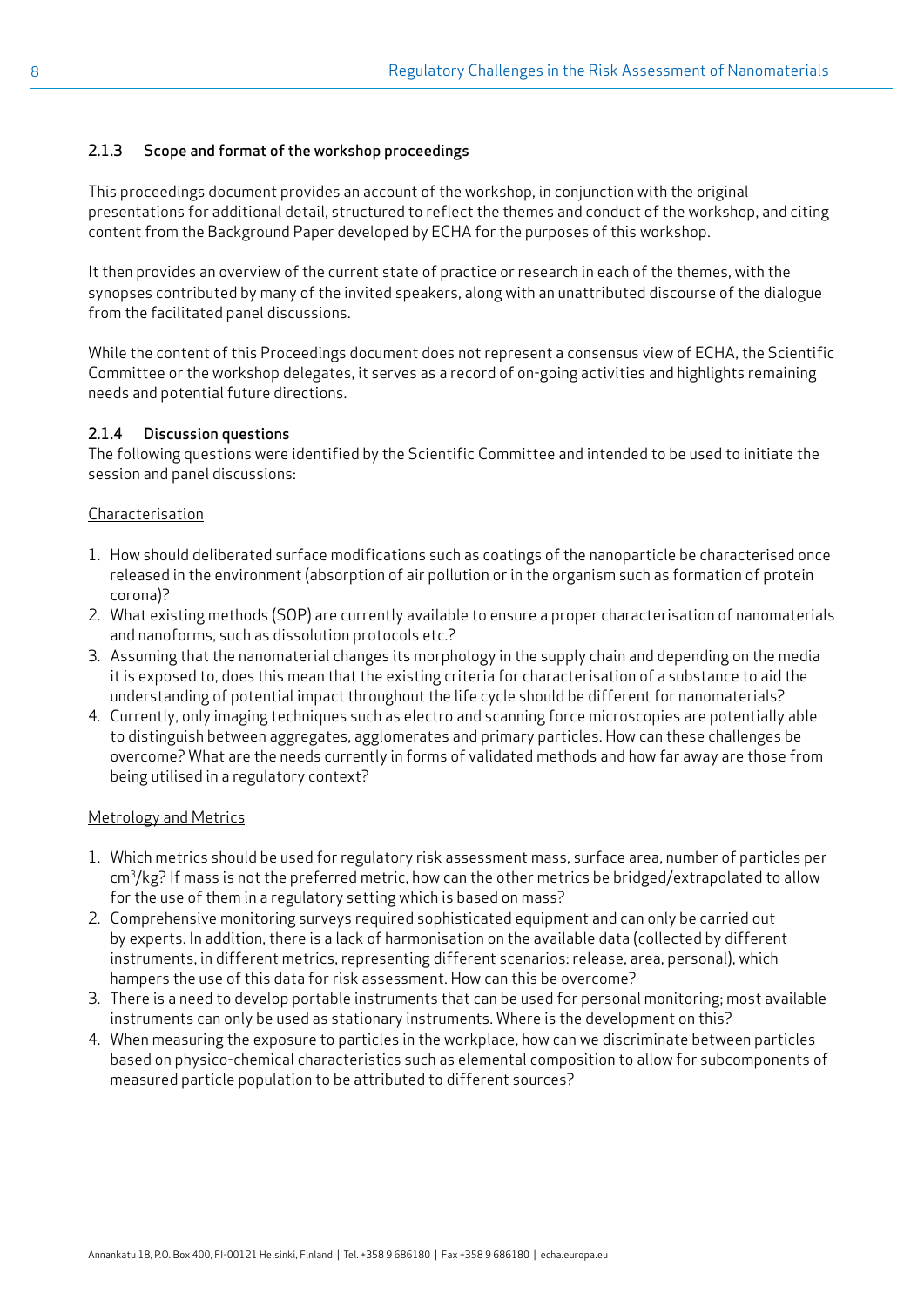#### Environmental fate, persistence

- 1. Which nanomaterials are likely to accumulate in humans and the environment?
- 2. What specific endpoints on nanomaterials physical/chemical alteration in the environment are deemed necessary to appropriately assess the nanomaterial (NM) fate and behavior?
- 3. How could the physical/chemical alteration of nanomaterials be taken into account for the determination of the effects in the environment?
- 4. How does the trophic mobility of different nanomaterials differ and what impact does this have on potential bioaccumulation in different (including higher) organisms?
- 5. Under which conditions can a nanomaterial be considered as completely dissolved to describe the environmental behavior and effects? And how should nanomaterials that are just partly dissolved be considered during the period of observation?
- 6. What is the current level of knowledge/understanding on the fate of nanomaterials in the different environmental compartments (air, water, soil, sediment) and what are the main knowledge gaps?
- 7. What are the synergies and differences in the current regulatory schemes regarding nanomaterials? Is there a need for harmonisation of the environmental risk assessment of nanomaterials?
- 8. How could the current scientific knowledge be best translated into the regulatory action?

#### Read across

- 1. How can different surface treatments/modifications be grouped based on their predictability for alternating biokinetics? Compared to size, will the surface chemistry be of more importance?
- 2. Which environmental fate/behavior and effect endpoints related to the different compartments may be needed to know to be able to decide on grouping/read-across, if that grouping is not possible based on physicochemical parameters alone?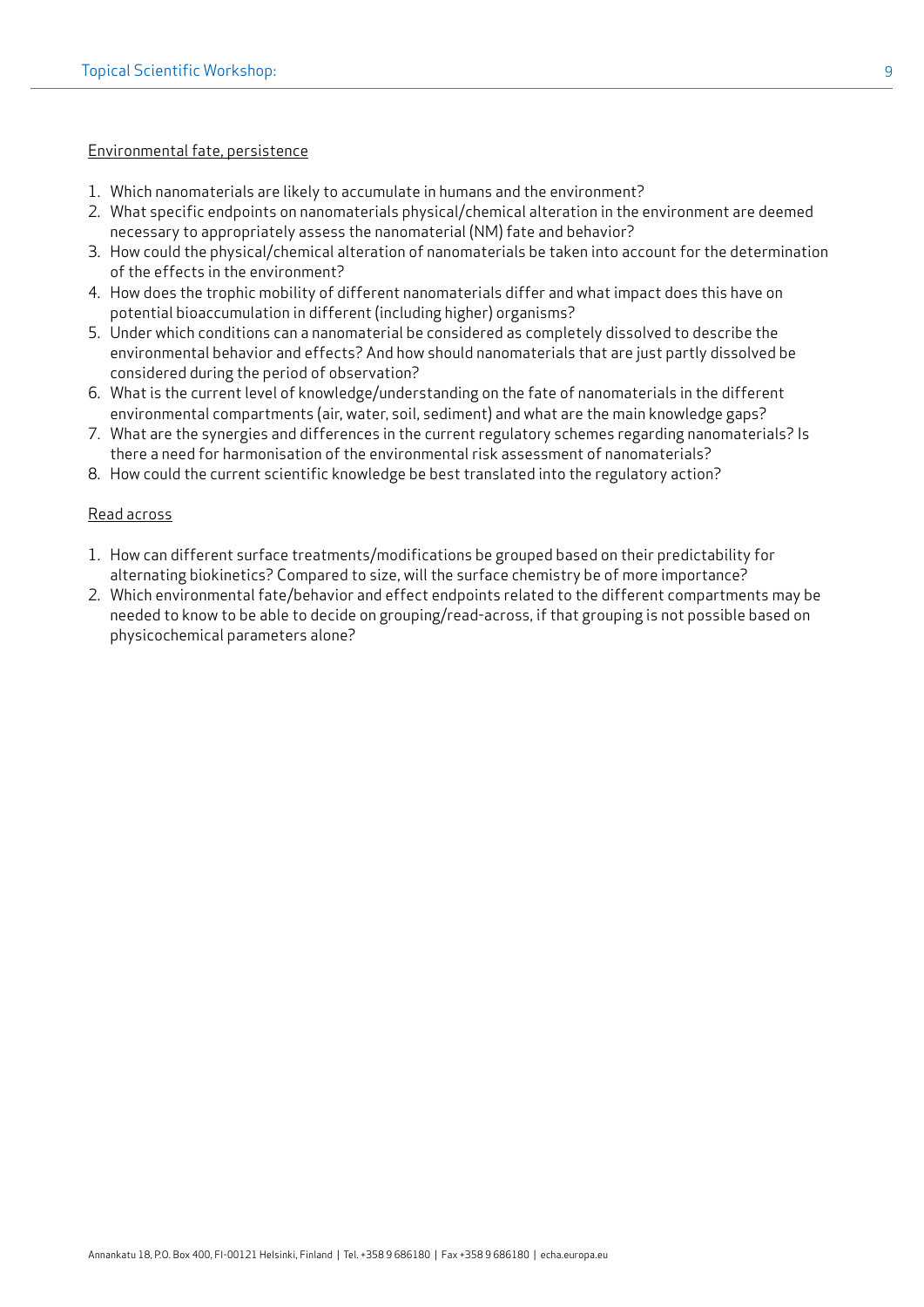# <span id="page-9-0"></span>3 TOPIC 1: INTRODUCTION TO INTERNATIONAL VIEWS ON SCIENTIFIC CHALLENGES IN REGULATORY RISK ASSESSMENT OF NANOMATERIALS

## 3.1 BACKGROUND

Although there are currently no provisions in REACH that refer explicitly to nanomaterials<sup>1</sup>, they are considered to be covered by the substance definition under REACH. The basic principle stated in Article 1(3) is: 'This Regulation is based on the principle that it is for manufacturers, importers and downstream users to ensure that they manufacture, place on the market or use such substances that do not adversely affect human health or the environment' applies to nanomaterials. Moreover, the Commission's second regulatory review on nanomaterials emphasised that 'REACH applies equally to substances for which all or some forms are nanomaterials'.

Safe use claims under REACH should be based on explicit and transparent documentation supporting the hazard, exposure and risk assessment of nanomaterials and the existing risk assessment paradigm developed for traditional chemicals should, in principle, also be applied to nanomaterials. However, in line with scientific developments, there are specific considerations that registrants should report in specific endpoint sections, as this information will aid the evaluation of the adequacy of the tests performed and data obtained with regard to the safety assessment of nanomaterials (e.g. sample preparation, solubility/ dispersion, use of stabilisers etc.) $2$ 

Together with industry, stakeholder groups, Member States and the Commission, ECHA has given more clarity to registrants on how to demonstrate the safe use of their substances in all forms under REACH. This work has generated best practice, clarified policy lines and improved the existing guidance for nanomaterials3 <sup>4</sup> <sup>5</sup> <sup>6</sup>

ECHA was actively involved in the REACH Implementation Projects on Nanomaterials (RIP-oN) projects addressing substance identity, information requirements and exposure assessment (RIP-oNs 1-3)<sup>7</sup> and in the NANOSUPPORT2 project with Directorate-General (DG) Joint Research Centre (JRC).

ECHA also began a Nanomaterial Working Group (NMWG) as an advisory group consisting of experts from Member States, the European Commission, ECHA and accredited stakeholder organisations and coordinated the GAARN project (Group Assessing Already Registered Nanomaterials) to assess current registrations for representative nanomaterials with their respective registrants to give information on best practice<sup>3-6</sup>.

<sup>1</sup> [http://ec.europa.eu/enterprise/sectors/chemicals/files/reach/nanomaterials\\_en.pdf](http://ec.europa.eu/enterprise/sectors/chemicals/files/reach/nanomaterials_en.pdf ) Follow-up to the sixth meeting of the REACH competent authorities for the implementation of Regulation (EC) 1907/2006 (REACH) on 15-16 December 2008

<sup>2</sup> [http://echa.europa.eu/documents/10162/13643/appendix\\_r14\\_05-2012\\_en.pdf](http://echa.europa.eu/documents/10162/13643/appendix_r14_05-2012_en.pdf) ECHA Guidance, Appendix to Chapter R.14, 2012 3 <http://echa.europa.eu/regulations/nanomaterials> ECHA nanomaterials web page

<sup>4</sup> http://echa.europa.eu/documents/10162/5399565/best\_practices\_physiochem\_subst\_id\_nano\_en.pdf Best practice on physicochemical and substance identity information for nanomaterials - Report from first GAARN meeting

<sup>5</sup> http://echa.europa.eu/documents/10162/5399565/best\_practices\_human\_health\_environment\_nano\_en.pdf Assessing human health and environmental hazards of nanomaterials - Best practice for REACH Registrants - Report from second GAARN meeting

<sup>6</sup> [http://echa.europa.eu/documents/10162/5399565/best\\_practices\\_human\\_health\\_environment\\_nano\\_3rd\\_en.pdf](http://echa.europa.eu/documents/10162/5399565/best_practices_human_health_environment_nano_3rd_en.pdf)

<sup>7</sup> [http://ec.europa.eu/environment/chemicals/nanotech/reach-clp/ripon\\_en.htm](http://ec.europa.eu/environment/chemicals/nanotech/reach-clp/ripon_en.htm)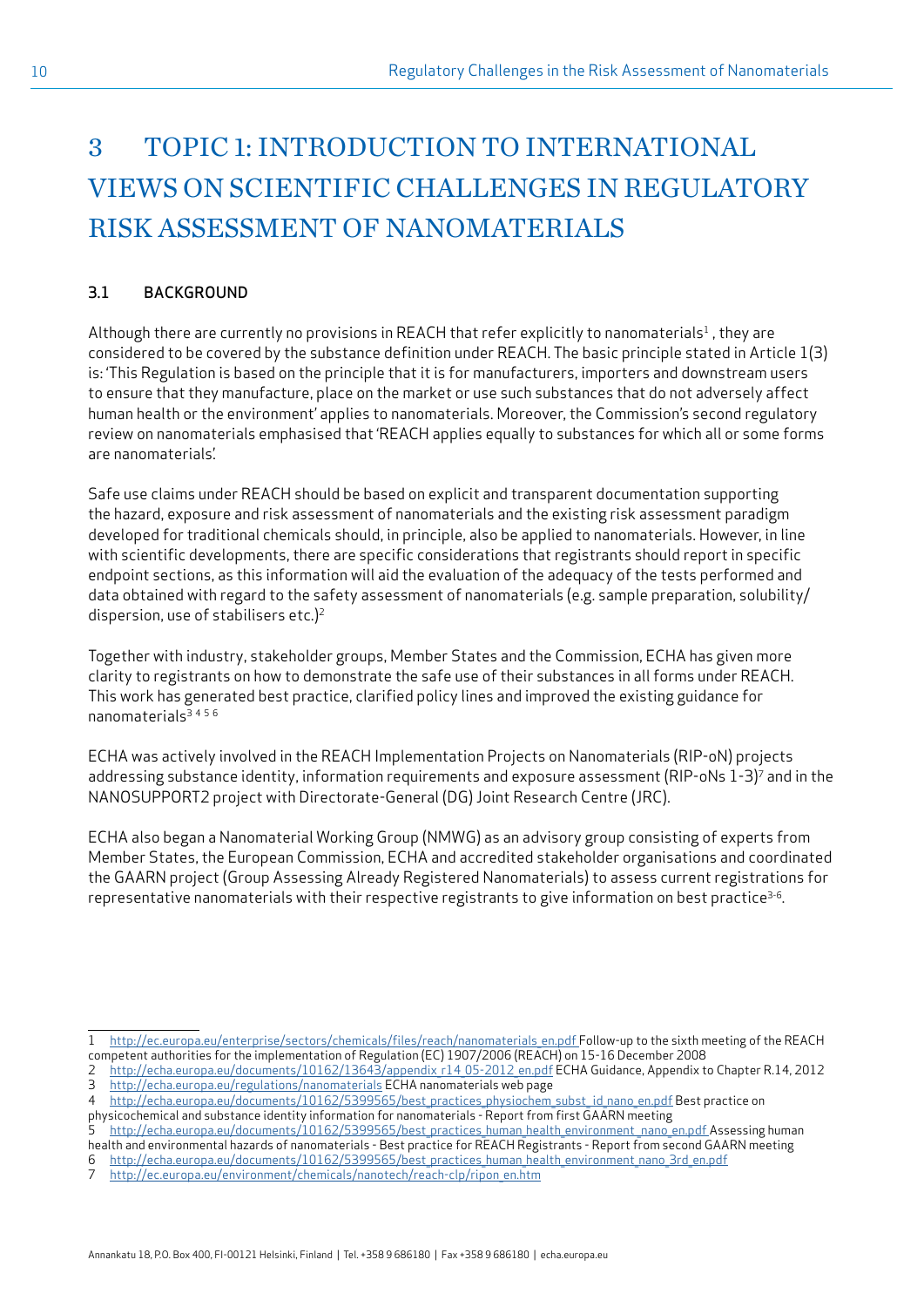### 3.1.1 Issues to be addressed

It is recognised that there are issues that still need to be further clarified when the conventional risk assessment paradigm is applied to nanomaterials. Currently, a key issue in regulatory risk assessment of nanomaterials is to identify, if and when, revisions and amendments in guidance and procedure are needed to make sure that the risk of nanomaterials can be appropriately assessed and documented. Moreover, the approach to the regulatory assessment of nanomaterials is subject to the legal frameworks in place in each jurisdiction, which can differ markedly.

This session sought to give an overview, based on approaches in Europe, the United States and Canada, of the current challenges in the regulatory risk assessment of nanomaterials, including how uncertainties on the applicability of the conventional risk assessment paradigm should be identified and, more importantly, how these knowledge gaps can be filled. Furthermore, an aim of the session was to identify how current methodologies for assessing the potential risks of nanomaterials can be improved.

The following are key issues in regulatory risk assessment:

- identification and characterisation of the relevant key characteristics or properties affecting the release, exposure behaviour (fate and kinetics), effects (hazards) and the subsequent risks of nanomaterials (including their different nanoforms);
- lack of available and validated data on the hazard properties of nanomaterials (including their different nanoforms);
- lack of common understanding on how to distinguish between different nanoforms and what criteria should be used to make such assessments;
- lack of scientific justification for extrapolations between nanomaterials and 'standard' ("bulk") chemicals, including the grouping and read-across between different nanoforms;
- selection of appropriate risk assessment approaches and methodologies for the most relevant hazard endpoints related to the risks of nanomaterials;
- uncertainty associated with reaching conclusions about the fate and distribution of the nanomaterials in the environment.
- The following are key issues in risk management:
- knowledge of use profiles of nanomaterials;
- methods to mitigate exposure;
- validation of exposure models (e.g. computational modelling tools) for nanomaterials.

### 3.2 PRESENTATIONS

For Topic 1 of the workshop, the following presentations were made:

- "Nano challenges in the EU" Ms Jenny Holmqvist, European Chemicals Agency
- "Assessment and management of nanomaterials under the Toxic Substances Control Act" Mr Jim Alwood, US Environmental Protection Agency
- "Canada's experience with chemicals assessment and management and its application to nanomaterials" Dr Brad Fisher, Environment Canada

### 3.2.1 "Nano Challenges in the EU"

Jenny Holmqvist (European Chemicals Agency), in her presentation entitled "Nano challenges in the EU", stated:

Although there are no explicit requirements for nanomaterials under REACH or CLP, they meet the regulations' substance definition and therefore the provisions apply. In 2011, the European Commission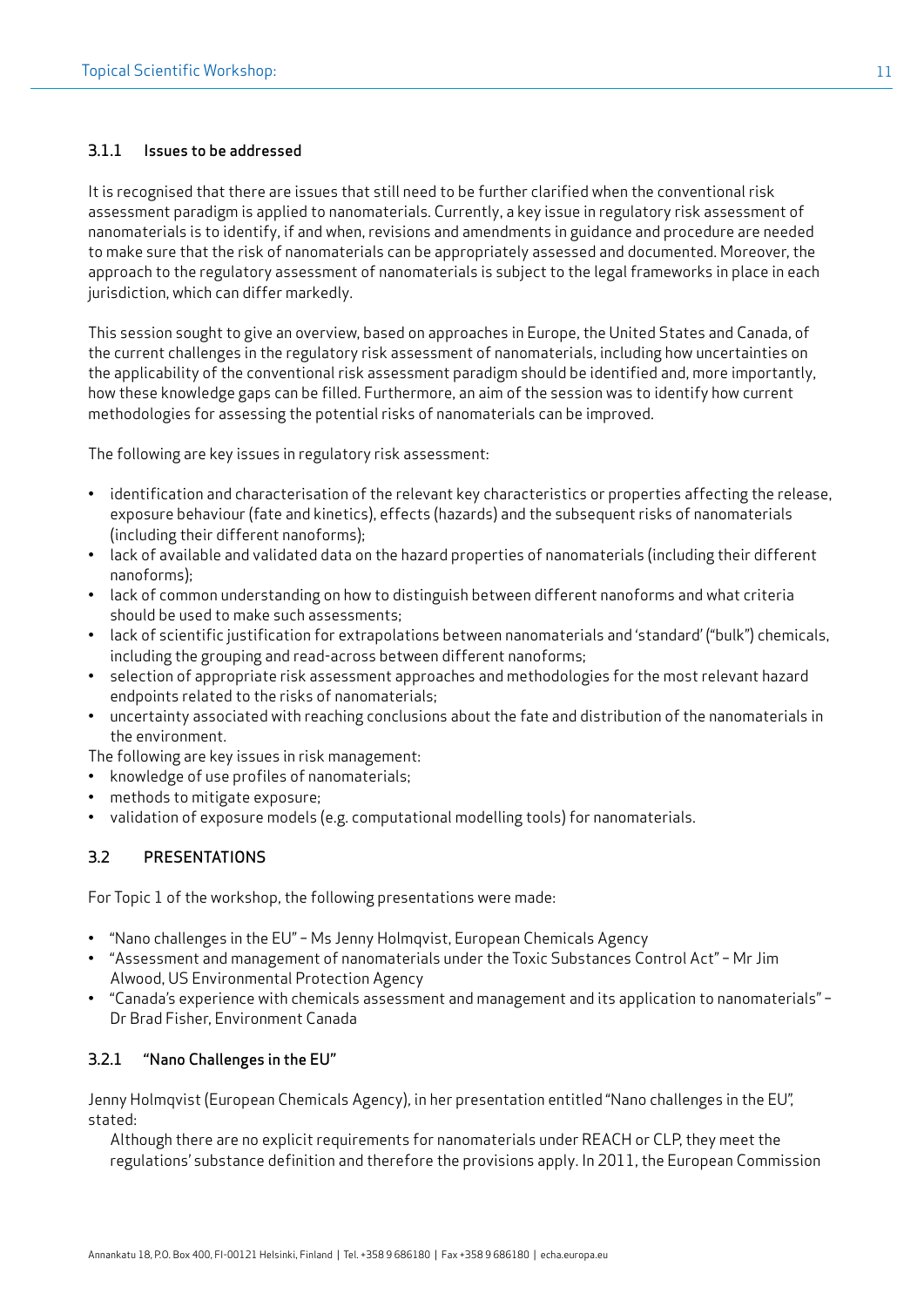released a specific recommendation on the definition of a nanomaterial. The recommendation should be used in different European regulations, including REACH and CLP.

While there are clear practical and commercial prospects in the use of nanomaterials, the rapid increase in their use raises questions about their potential effects on health and the environment. There is a need to adequately assess and manage the potential risks of these new forms of materials. Even though manufacturers, importers and downstream users must ensure the safe use of each substance (whatever its form) under REACH, this introduces new challenges for regulators, such as the Commission and ECHA, as well as all other stakeholders.

ECHA works in close collaboration with Member State competent authorities, the European Commission, stakeholders and international organisations such as the Organisation for Economic Cooperation and Development (OECD).

#### ECHA's activities on nanomaterials under REACH

Since REACH and CLP cover nanomaterials, ECHA needs to be able to carry out its tasks within the various REACH processes (e.g. registration, evaluation, authorisation and restriction) and CLP processes (e.g. classification and labelling) for nanoforms as it would for any other form of a substance and needs to have sufficient scientific and technical capacity to do so.

With this aim, ECHA has gradually increased its activities in this area since 2011 focusing on:

- Internal and external capacity building;
- Sharing experience with and generating consensus among Member State competent authorities (MSCAs), Member State Committee (MSC) and Risk Assessment Committee (RAC) members on safety information for nanomaterials in REACH registration dossiers;
- Providing feedback and advice to registrants who wish to register nanomaterials;
- Participating and contributing to on-going international regulatory activities (such as the OECD Working Party on Manufactured Nanomaterials);
- Nanomaterials webinars to inform and discuss about the latest developments regarding REACH and CLP processes related to nanomaterials, and also to help registrants prepare and submit dossiers that involve nanomaterials.

In October 2012, ECHA established a Nanomaterials Working Group (ECHA-NMWG) to discuss scientific and technical questions relevant to REACH and CLP processes and to give recommendations on strategic issues. It is an informal advisory group consisting of experts from Member States, the European Commission, ECHA and accredited stakeholders organisations, with the mandate to "provide informal advice on any scientific and technical issues regarding the implementation of REACH and CLP legislation in relation to nanomaterials." ECHA-NMWG also aims to discuss with industry regarding the experience it gained in documenting the intrinsic properties of nanoforms using recent methods and its obligations towards fulfilling REACH requirements.

This last objective is closely related to the work carried out by ECHA through the Group Assessing Already Registered Nanomaterials (GAARN). Established in January 2012 by DG Environment from the European Commission and chaired by ECHA, the purpose of GAARN was to build a consensus in an informal setting on best practice for assessing and managing the safety of nanomaterials under the REACH Regulation and thereby increase confidence and mutual understanding among stakeholders so that nanomaterials can be sustainably developed. Conclusions and best practice from GAARN are reported to ECHA-NMWG and shared with stakeholders.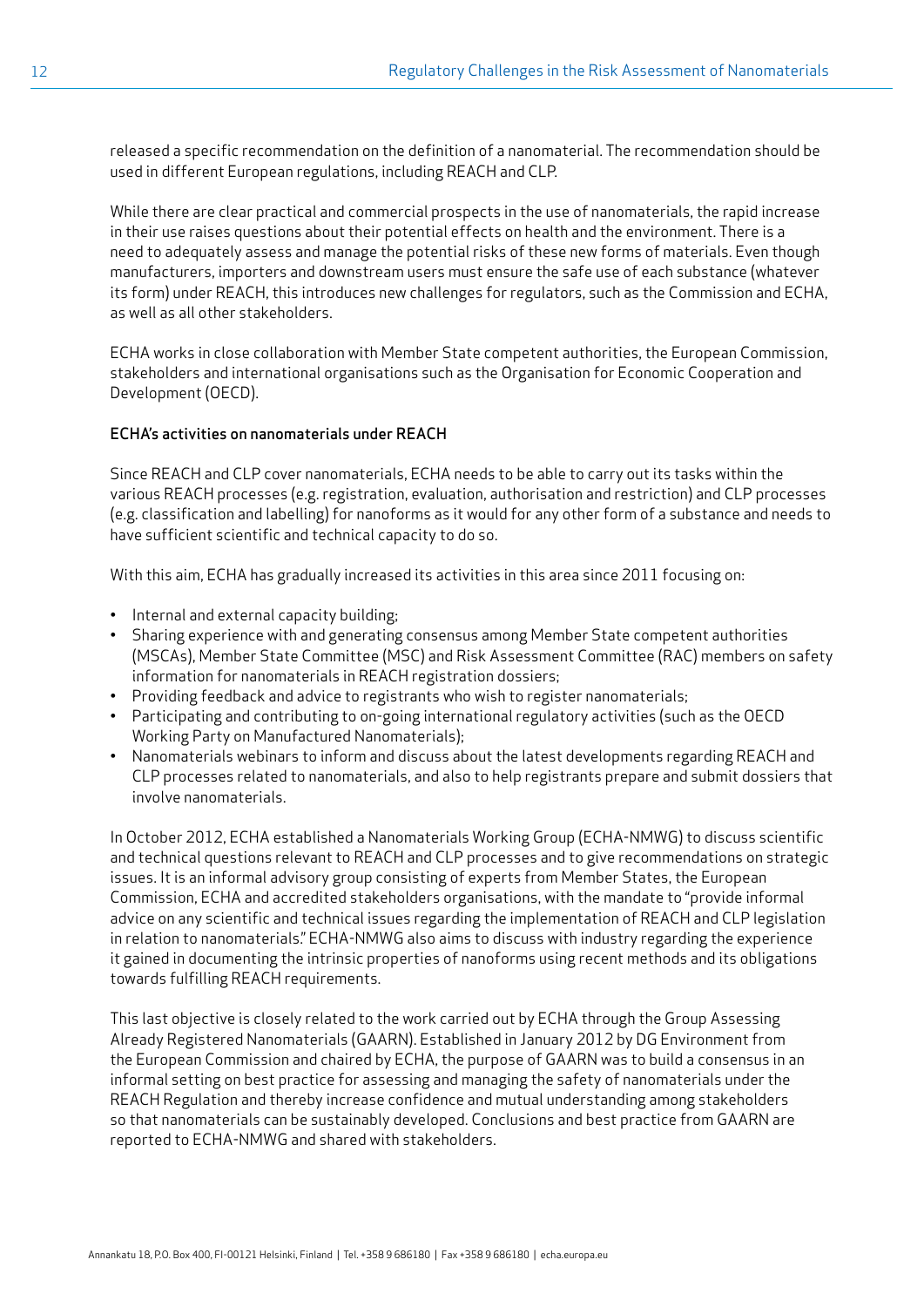ECHA believes that the regulatory frameworks cover nanomaterials and while there might need to be some adaption to guidance and procedure, discussion is on-going to address the uncertainties and challenges.

ECHA is also involved in several of the European Commission's Framework Programme of research to facilitate knowledge transfer. There are challenges on both scientific and policy levels as well as issues that still need to be properly discussed and addressed; a commitment to which is evident from the aforementioned activities and on-going dialogues, including this workshop.

Regulators are addressing the challenges and uncertainties posed by nanomaterials, as they are with other substances, through the legal instruments and dialogue not only at the EU level but also at the international level as increasing knowledge exchange is crucial to bringing the issues forward.

#### 3.2.2 "Assessment and management of nanomaterials under the Toxic Substances Control Act"

Mr Jim Alwood (US Environmental Protection Agency), in his presentation entitled "Assessment and management of nanomaterials under the Toxic Substances Control Act", outlined:

There has been considerable progress on standards, material characterisation, test guidelines and human health risk assessment of nanomaterials. Under the Toxic Substances Control Act (TSCA), the US Environmental Protection Agency (EPA) have assessed 160 nanomaterials (meaning there is evidence that the material contains particles <100 nm in a single dimension).

Where information is available that a product contains nanomaterials, the EPA check to see if these present new properties or old properties (e.g. established chemicals which turn out to contain materials on the nanoscale with no new properties) that may present an unreasonable risk to human health or the environment.

Categories are used for chemicals and in relation to nanomaterials, these tend to come under the poorly soluble low toxicity category and they use such categories to inform on things like hazard (e.g. primarily pulmonary toxicity). However, it is questionable whether there are sufficient categories to comprehensively consider exposure routes, types of materials etc.

In relation to characterisation, the EPA lists a range of properties that could be considered for substance characterisation, but the question is what degree of change in a property of a substance makes a big enough difference to the material to distinguish it as a nanomaterial?

#### 3.2.3 "Canada's experience with chemicals assessment and management and its application to nanomaterials"

Dr Brad Fisher (Environment Canada), in his presentation entitled "Canada's experience with chemicals assessment and management and its application to nanomaterials", stated:

In Canada, as well as internationally, there is general consensus that existing legislative and regulatory frameworks for chemicals are considered appropriate to assess and manage the potential risks to the environment and human health from manufactured nanomaterials. Adaptations may be necessary in some cases to account for the specific properties of nanomaterials. As such, any substance, including a nanomaterial, that is not listed on Canada's public inventory, the Domestic Substances List (DSL), is considered to be new and is subject to the notification requirements under the New Substances Notification Regulations (Chemicals and Polymers). Canada has assessed 18 nanomaterials under its new substances programme.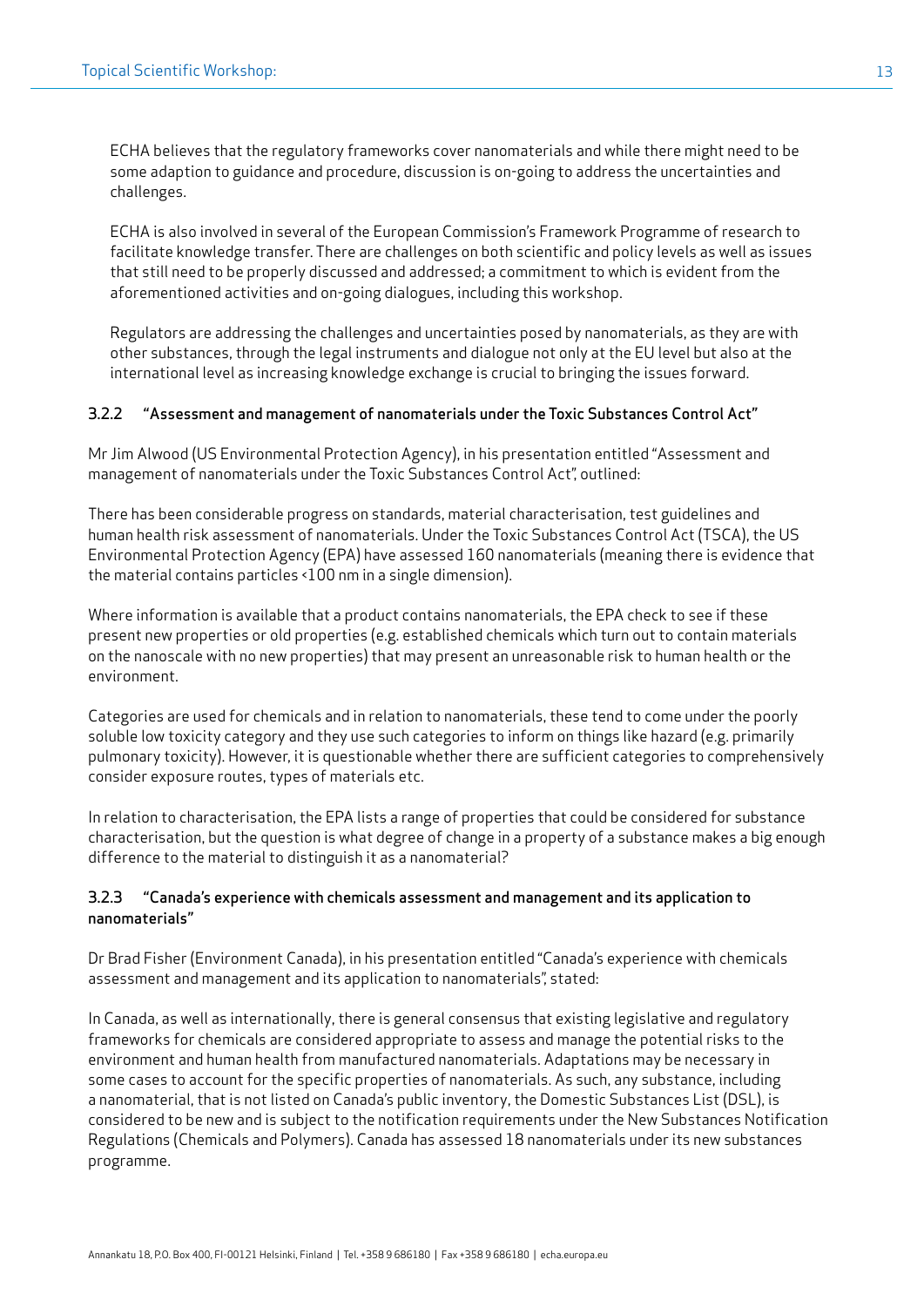Information gathering and stakeholder engagement is a very important part of the regulatory process in Canada, including voluntary and regulatory approaches (e.g. mandatory information gathering).

Canada has also worked bilaterally with the United States Environmental Protection Agency under the nanotechnology initiative of the Regulatory Cooperation Council (RCC). This work aims to increase alignment in regulatory approaches for nanomaterials between Canada and the United States to reduce risk to human health and the environment, promote the sharing of scientific and regulatory expertise, and foster innovation.

In 2012, the lead departments for this initiative - Health Canada, Environment Canada, and the US Environmental Protection Agency (EPA) - developed the nanotechnology work plan, which included five work elements:

- 1. Principles: identification of common principles for the regulation of nanomaterials to help ensure consistency for industry and consumers in both countries.
- 2. Priority setting: identification of common criteria for determining characteristics of industrial nanomaterials of concern/no concern.
- 3. Risk assessment/management: sharing of best practice for assessing and managing the risks of industrial nanomaterials.
- 4. Commercial information: characterisation of existing commercial activities and identifying gaps and priorities for future knowledge gathering for industrial nanomaterials.
- 5. Regulatory cooperation in areas of emerging technologies: development of a model framework outlining key elements and approaches to regulating products and applications of emerging technologies with respect to potential impacts on the environment, human health, food and/or agriculture.

Changes to regulatory approaches as a result of the RCC:

Stakeholders can expect pragmatic changes in regulatory approaches within Canada based on the outcomes of the five work elements. These include a consistent policy approach for nanomaterials based on shared policy principles and consistent use of the nanomaterial classification scheme to:

- identify data needs (short-term);
- support the use of analogue/read-across information for risk assessment (medium to long-term);
- consistently use data submitted to support risk assessments based on the framework for human health information and common assumptions for ecological fate and effects; and
- use information to characterise exposures in risk assessments and focus information requests for new activities.

### 3.3 SUMMARY OF PRESENTATIONS FROM THE SPEAKERS

A collated summary of the main aspects from the presentations is provided below.

In general, the regulatory community believes that the regulatory frameworks cover nanomaterials and while there might need to be some adaption to guidance and procedure; discussion is on-going to address the uncertainties and challenges.

Canada is currently exploring an approach to address certain nanomaterials under the Canadian Environmental Protection Act (1999) that are not subject to the New Substances Notification Regulations (Chemicals and Polymers). Specifically, the approach will aim to address nanomaterials that are currently on Canada's public inventory – the Domestic Substances List (DSL). Canada is in the early stages of discussions with stakeholders on the proposed approach and plans to continue the dialogue in early 2015.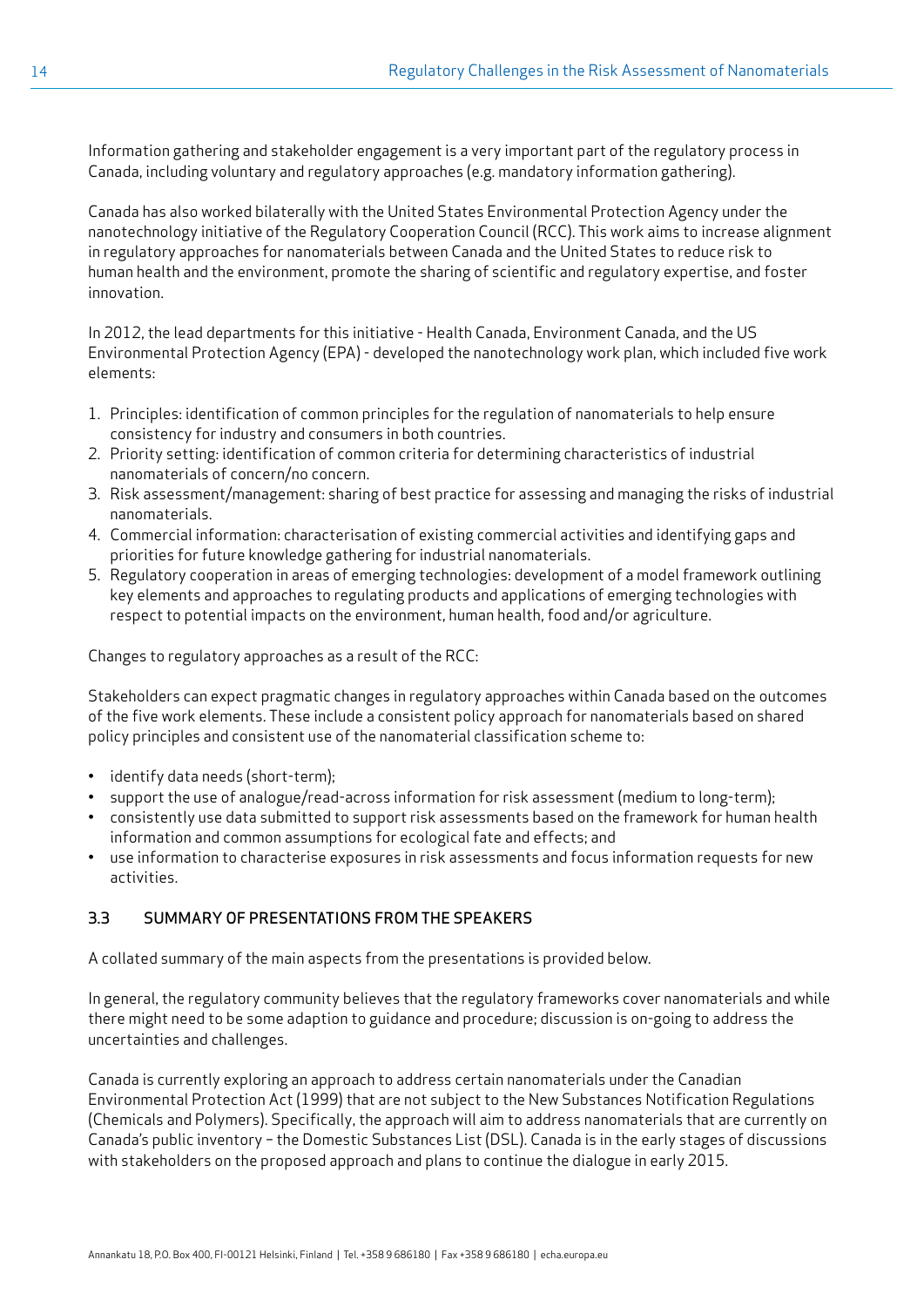A need exists for agreed-upon technical standards that can be used by regulators - other than some test guidelines that include consideration of material characterisation, there are still very few technical standards that are widely accepted and understood to apply to nanomaterials that can be used by regulators.

A need exists to identify the key properties to assess risk and to differentiate between different forms of those nanomaterials that may have different environmental health and safety properties.

When identifying key properties for nanomaterials, including the consideration that for some nanomaterials some properties are no different than properties already well understood. For example, with multi-walled carbon nanotubes (MWCNT) existing data suggests that they demonstrate fibre toxicity that is already understood for inhalation. Only the relevant properties to assess and control risk need to be characterised. Conversely, for quantum dots, there is no understanding yet of the properties relevant to use in health and safety risk assessment and risk management.

In summary, for the topic of international views on scientific challenges in regulatory risk assessment of nanomaterials:

- It is considered that much more information is needed on the key properties of nanomaterials;
- Identification and nomenclature is of particular interest to regulators i.e. how to distinguish different forms of nanomaterials;
- Better material characterisation of materials is needed for substances subject to toxicity studies, enabling more tailored regulatory decisions;
- A need still exists for testing, nomenclature, and characterisation standards applicable to both individual nanomaterials and groups of nanomaterials;
- The lack of data makes it more difficult for regulators to assess and manage potential risks, resulting in a more conservative approach in the absence of data;
- Opportunities exist for further collaboration, cooperation and sharing lessons learnt between jurisdictions, regionally and internationally.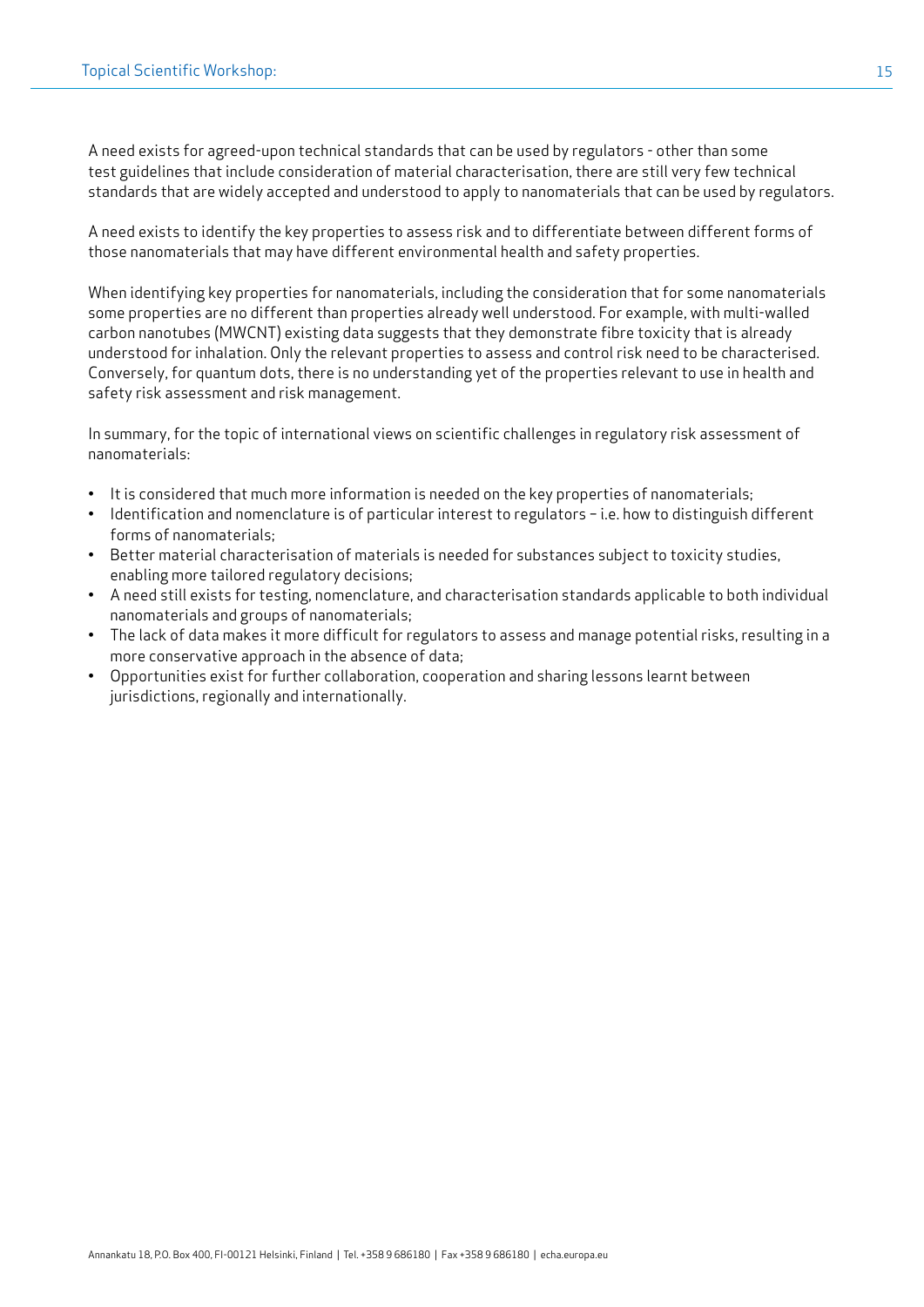# <span id="page-15-0"></span>4 TOPIC 2: MEASUREMENT AND CHARACTERISATION OF NANOMATERIALS

#### 4.1 BACKGROUND

The measurement and characterisation of nanomaterials is one of the key pre-requisites for a proper hazard and risk characterisation of substances and even more so for nanomaterials. Far from being straightforward, this is a multi-faceted challenge that requires knowledge on a number of key elements, including at a minimum the following:

- 1. An enforceable definition for nanomaterials;
- 2. Agreed data set of physico-chemical properties of nanomaterials necessary to be characterised (e.g. size, surface area, etc.);
- 3. Standardised methods for the quantification of these parameters.

The EC has proposed a recommendation for a regulatory definition of "nanomaterial" to be implemented in all EU regulations in Oct 2011<sup>8</sup>. Although there are other definitions available<sup>9</sup> and although this definition may undergo changes<sup>10</sup>, the EU recommended definition is the one currently being implemented for regulatory purposes across the EU legal frameworks. The Biocidal Products Regulation<sup>11</sup> and the Regulation of Medical Devices<sup>12</sup> are the first EU regulations to include reference to the recommendation in the legal text followed by the Cosmetics Regulation<sup>13</sup> and the new EU food labelling rules<sup>14</sup>. It is foreseen that modifications of the REACH annexes for nanomaterials will explicitly include the recommendation<sup>15</sup>.

ECHA is already referring to the recommendation where nanomaterials are seen as substances in their own right or as forms of a substance<sup>16</sup>. This was discussed in detail at the first GAARN (Group Assessing Already Registered Nanomaterials) project meeting where it was stressed that the use of several analytical techniques for characterising nanoforms (multi-method approach) was favoured as no single currently available method can provide sufficient information on all the physicochemical parameters necessary to characterise nanoforms; a reasoning that, to some extent, holds true for any substance.

- 12 REGULATION OF THE EUROPEAN PARLIAMENT AND OF THE COUNCIL on medical devices COM(2012)542
- 13 EU Regulation 1223/2009 available at [http://eurlex.europa.eu/LexUriServ/LexUriServ.](http://eurlex.europa.eu/LexUriServ/LexUriServ.do?uri=CONSLEG:2009R1223:20130711:en:PDF)
- [do?uri=CONSLEG:2009R1223:20130711:en:PDF](http://eurlex.europa.eu/LexUriServ/LexUriServ.do?uri=CONSLEG:2009R1223:20130711:en:PDF)
- 14 <http://eur-lex.europa.eu/legal-content/EN/TXT/PDF/?uri=CELEX:32011R1169&from=EN>

<sup>8</sup> Commission Recommendation of 18th October 2011 on the definition of nanomaterial available at [http://eurlex.europa.eu/](http://eurlex.europa.eu/LexUriServ/LexUriServ.do?uri=OJ:L:2011:275:0038:0040:EN:PDF) [LexUriServ/LexUriServ.do?uri=OJ:L:2011:275:0038:0040:EN:PDF](http://eurlex.europa.eu/LexUriServ/LexUriServ.do?uri=OJ:L:2011:275:0038:0040:EN:PDF)

<sup>9</sup> reports EUR 24403 and EUR 26567, ISO/TS 80004-1:2010; Nanotechnologies -- Vocabulary -- Part 1: Core terms 10 Commission Recommendation of 18th October 2011 on the definition of nanomaterial available at [http://eurlex.europa.eu/](http://eurlex.europa.eu/LexUriServ/LexUriServ.do?uri=OJ:L:2011:275:0038:0040:EN:PDF) [LexUriServ/LexUriServ.do?uri=OJ:L:2011:275:0038:0040:EN:PDF](http://eurlex.europa.eu/LexUriServ/LexUriServ.do?uri=OJ:L:2011:275:0038:0040:EN:PDF)

<sup>11</sup> <http://eur-lex.europa.eu/legal-content/EN/TXT/PDF/?uri=CELEX:02012R0528-20140425&from=EN>

<sup>15</sup> COMMUNICATION FROM THE COMMISSION TO THE EUROPEAN PARLIAMENT, THE COUNCIL AND THE EUROPEAN ECONOMIC AND SOCIAL COMMITTEE Second Regulatory Review on Nanomaterials available at [http://eur-lex.europa.eu/legal-content/EN/](http://eur-lex.europa.eu/legal-content/EN/ALL/?uri=CELEX:52012DC0572) [ALL/?uri=CELEX:52012DC0572](http://eur-lex.europa.eu/legal-content/EN/ALL/?uri=CELEX:52012DC0572)

<sup>16</sup> GAARN meeting best practices report available at [https://echa.europa.eu/documents/10162/5399565/best\\_practices\\_](https://echa.europa.eu/documents/10162/5399565/best_practices_physiochem_subst_id_nano_en.pdf) [physiochem\\_subst\\_id\\_nano\\_en.pdf](https://echa.europa.eu/documents/10162/5399565/best_practices_physiochem_subst_id_nano_en.pdf)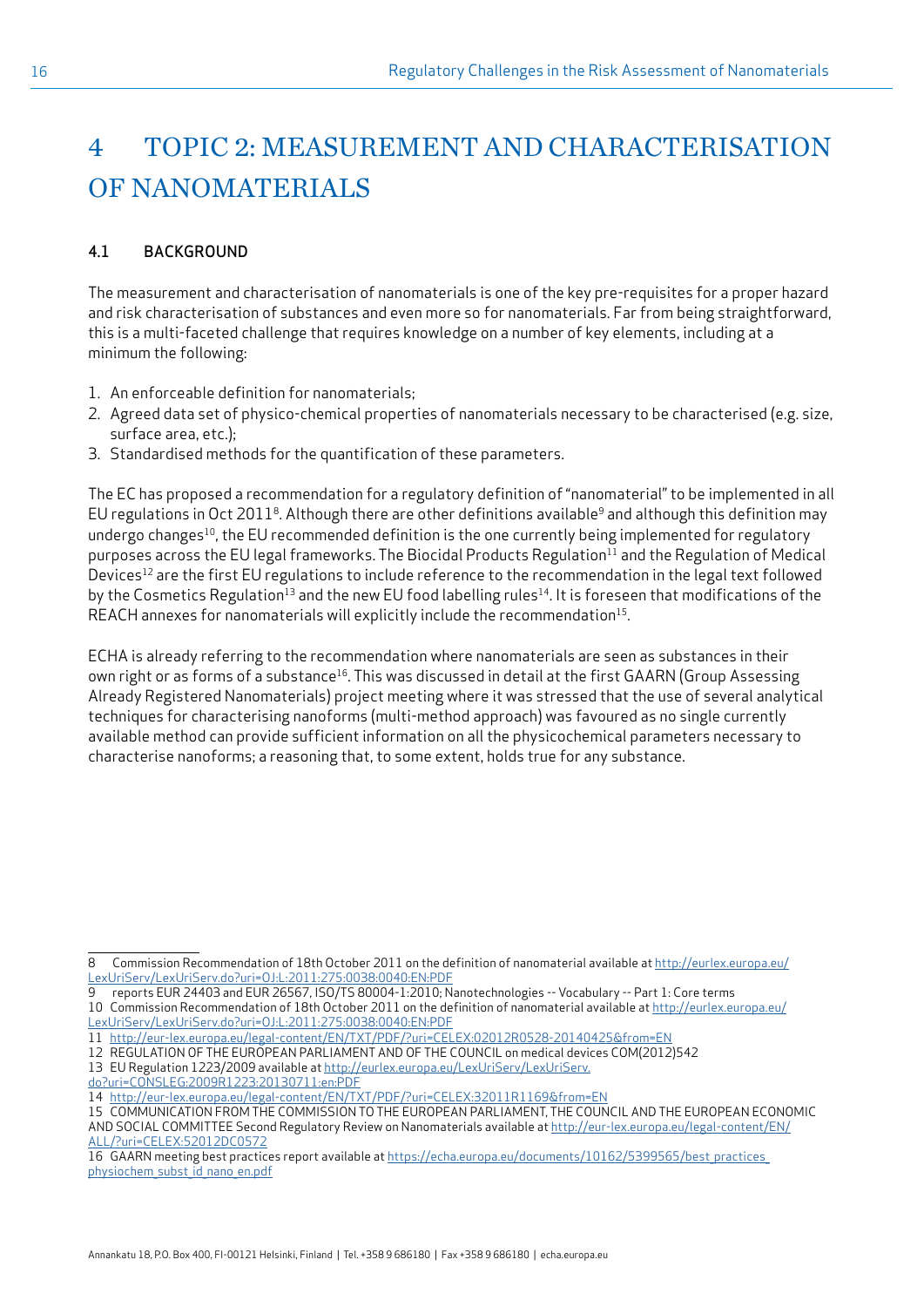#### 4.1.1 Issues to be addressed

The term "measurement and characterisation" itself can refer to a wide variety of regulatory and scientific problems that need to be addressed to ensure the safe use of nanomaterials. There is a need to address the characterisation of nanomaterials in different stages of the life cycle and for different (regulatory) purposes, namely characterisation of nanomaterials:

- 1. for the purpose of identification;
- 2. during (hazard) testing; and
- 3. for the purpose of exposure assessment.

For the purpose of identifying nanomaterials, the EC recommendation for the definition of nanomaterials serves as the reference point. However, implementation of the recommendation is not trivial due to a variety of challenges. These include the absence of standard methods, the absence of reference materials, and the diversity in what is covered by the EU recommendation for nanomaterials.

The JRC report<sup>17</sup> has highlighted the need for standard methods and the complexities of applying existing non-standard methods to determine particle size on a number basis (as required by the EU recommendation) and the challenges with agglomerates and aggregates.

Many on-going Framework Programme (FP) 7 projects are addressing this challenge (NANOREG, NanoDefine etc.)18 with regards to measurement of nanomaterials.

Furthermore, European Committee for Standardisation (CEN) TC 352 has accepted a mandate (M461) from the EU Commission to develop standards relevant for nanotechnologies that will also address this<sup>19</sup>.

The characterisation of nanomaterials within hazard testing is also crucial. To ensure adequacy and comparability of test data, a minimum set of physico-chemical characteristics, as well as careful sample preparation, are necessary. The relevance of particle size measurements, as well as other parameters for sample characterisation for testing has been addressed by the OECD Working Party on Manufactured Nanomaterials (WPMN) in its draft guidance on sample preparation and dosimetry<sup>20</sup>.

Finally, the characterisation of nanomaterials during their life cycle, and the potential exposure of people and the environment to nanomaterials are important. It is recognised that nanomaterials may be incorporated into a variety of matrices depending on their use.

Furthermore, nanomaterials have a tendency to aggregate/agglomerate; however, the stability of such aggregates/agglomerates over their life cycle, and the potential release of smaller particles cannot be neglected. Therefore, it is relevant to consider:

a. how to measure and characterise the release of nanomaterials during their life cycle; and

b. how to measure the stability of aggregated/agglomerated particles and their potential for releasing smaller particles during the entire life cycle of the substance.

<sup>17</sup> Requirements on measurements for the implementation of the European Commission definition of the term "nanomaterial" available at <http://ec.europa.eu/dgs/jrc/index.cfm?id=2540>

<sup>18</sup> [http://www.nanosafetycluster.eu/eu-nanosafety-cluster-projects/seventh-framework-programmeprojects/enanomapper.htm](http://www.nanosafetycluster.eu/eu-nanosafety-cluster-projects/seventh-framework-programmeprojects/e)l 19 M/461 MANDATE ADDRESSED TO CEN, CENELEC AND ETSI FOR STANDARDISATION ACTIVITIES REGARDING NANOTECHNOLOGIES AND NANOMATERIALS available at

[http://ec.europa.eu/enterprise/standards\\_policy/mandates/database/index.cfm?fuseaction=search.detail&id=443#](http://ec.europa.eu/enterprise/standards_policy/mandates/database/index.cfm?fuseaction=search.detail&id=443#
)

<sup>20</sup> Guidance on Sample Preparation and Dosimetry for the Safety Testing of Manufactured Nanomaterials available at ENV/JM/ MONO/(2012)40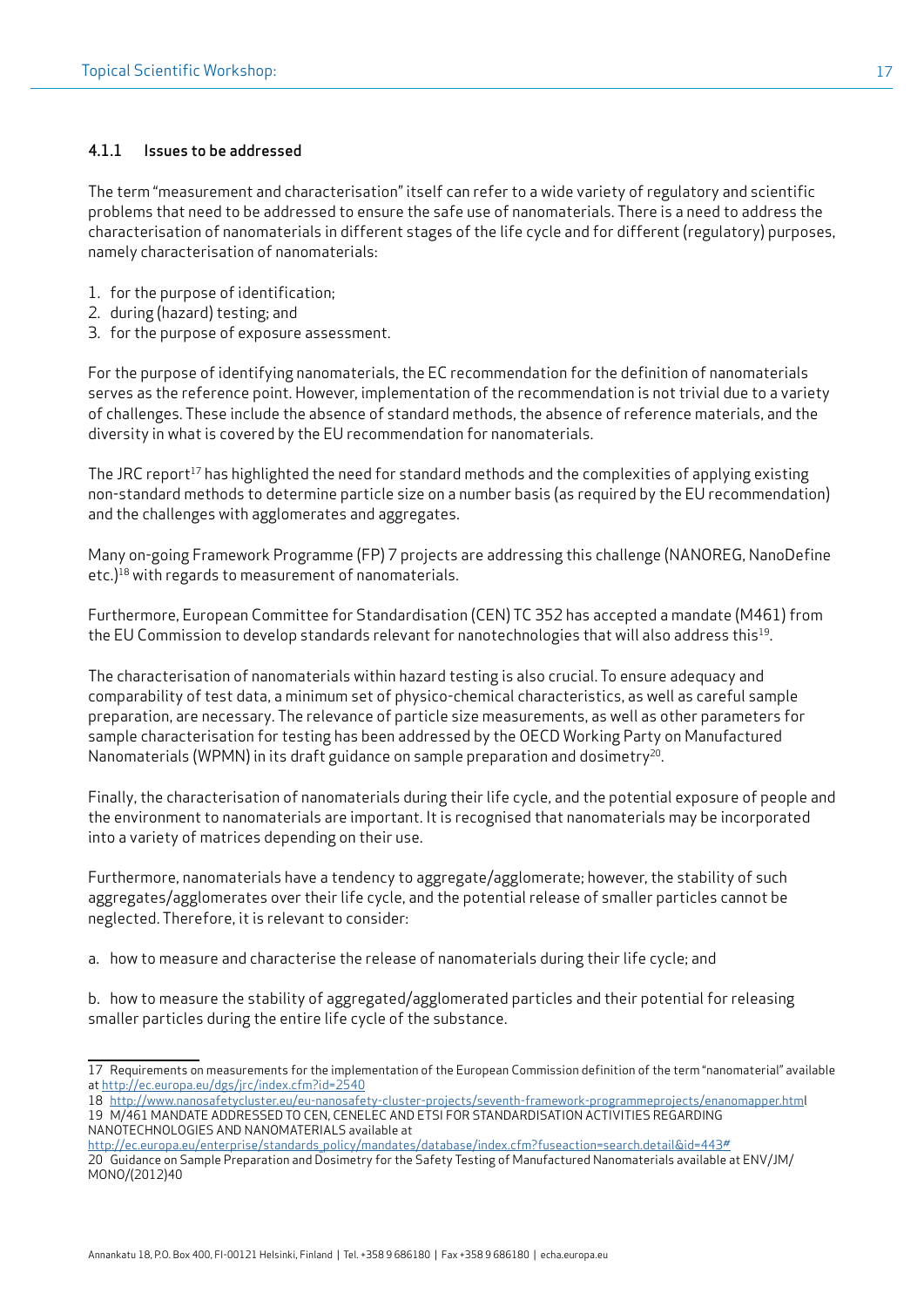# 4.2 PRESENTATIONS

For Topic 2 of the workshop, the following presentations were made:

- "Implementation of the risk-neutral, wide-scope EC nanodefinition: Practical concepts and test cases" Dr Wendel Wohlleben, BASF, Germany
- "Testing the test in NANoREG: Nanomaterial characterisation and technical guidance for toxicological testing" - Dr Keld Jensen, National Research Centre for the Working Environment, Denmark
- "Characterisation of nanomaterial release during their life cycle" Prof. Michael Stintz, Technische Universität Dresden, Germany

### 4.2.1 "Implementation of the risk-neutral, wide-scope EC nanodefinition: Practical concepts and test cases"

Dr Wendel Wohlleben (BASF), in his presentation entitled "Implementation of the risk-neutral, wide-scope EC nanodefinition: Practical concepts and test cases", outlined:

As context, first estimates by BiPRO and Öko-Institut of the impact of the EC's recommendation on a definition of a nanomaterial are that about 2 000 – 5 000 substances, 80 000 – 160 000 preparations and 800 000 – 1 300 000 articles alone in Belgium fall within scope of the definition. 35 000 – 45 000 enterprises (15-20% of all enterprises in Belgium) would be affected in sectors as diverse as cosmetics, health care, food and feed, coatings and inks, cleaning and disinfection, tyres and rubber products, plastic products, building and construction, textiles, paper and wood products, sporting goods, electronics, etc.<sup>21</sup>. Pigments, fillers, and anticaking agents are clearly particulate and product performance is linked to their relatively well-defined morphology. There is, however, no technical relevance of size in number metrics. Datasheets typically specify size in volume metrics or specific-surface area. An even higher number of materials need to be screened among the non-engineered particulates, whose product performance is after melting or dissolution: mortars, solidified waxes, polymer granulates, salts etc., which were all excluded in the BiPRO study.

Electron microscopy (EM) is generally accepted as the reference counting method for the size distribution of particulate materials. For reasonably well dispersible powders, transmission electron microscopy (TEM) can be performed on monolayer preparations, such that the remaining uncertainty is the attribution of an external diameter to irregularly-shaped primary particles (Linsinger et al. 2012) and the counting of small agglomerates of non-separated primary particles. Further method development needs for electron microscopy, for example, addressing in-dispersible materials, platelets, etc. have been highlighted $^{22}$ .

However, a drastically simpler method performs well for mono-constituent powder materials: volume specific surface area (VSSA) was acknowledged as an agglomeration-tolerant ensemble method with low costs and wide availability to identify nanomaterials<sup>23-24</sup>. VSSA has the important advantage over classifying and counting techniques (including TEM) that it does not involve dispersion protocols and achieves fewpercent precision<sup>25</sup>.

24 Kreyling W, Semmler-Behnke M, Chaudhry Q (2010) A complementary definition of nanomaterial. Nanotoday. 5:154:168

<sup>21</sup> BiPRO (2013) Study of the scoping of a Belgian national register for nanomaterials and products containing nanomaterials 22 Brown, S. C., Boyko, V., Meyers, G., Voetz, M., & Wohlleben, W. (2013). Towards Advancing Nano-object Count Metrology - A Best Practice Framework. Environ Health Perspect, doi:10.1289/ehp.1306957

<sup>23</sup> Allen T (1997) Particle size measurement - vol. 1: Powder sampling and particle size measurement. vol. 2: Surface area and pore size determination. Chapman & Hall, London

<sup>25</sup> Hackley VA, Stefaniak AB (2013) Real-world precision, bias, and between-laboratory variation for surface area measurement of a titanium dioxide nanomaterial in powder form. J Nanopart Res 15:1-8.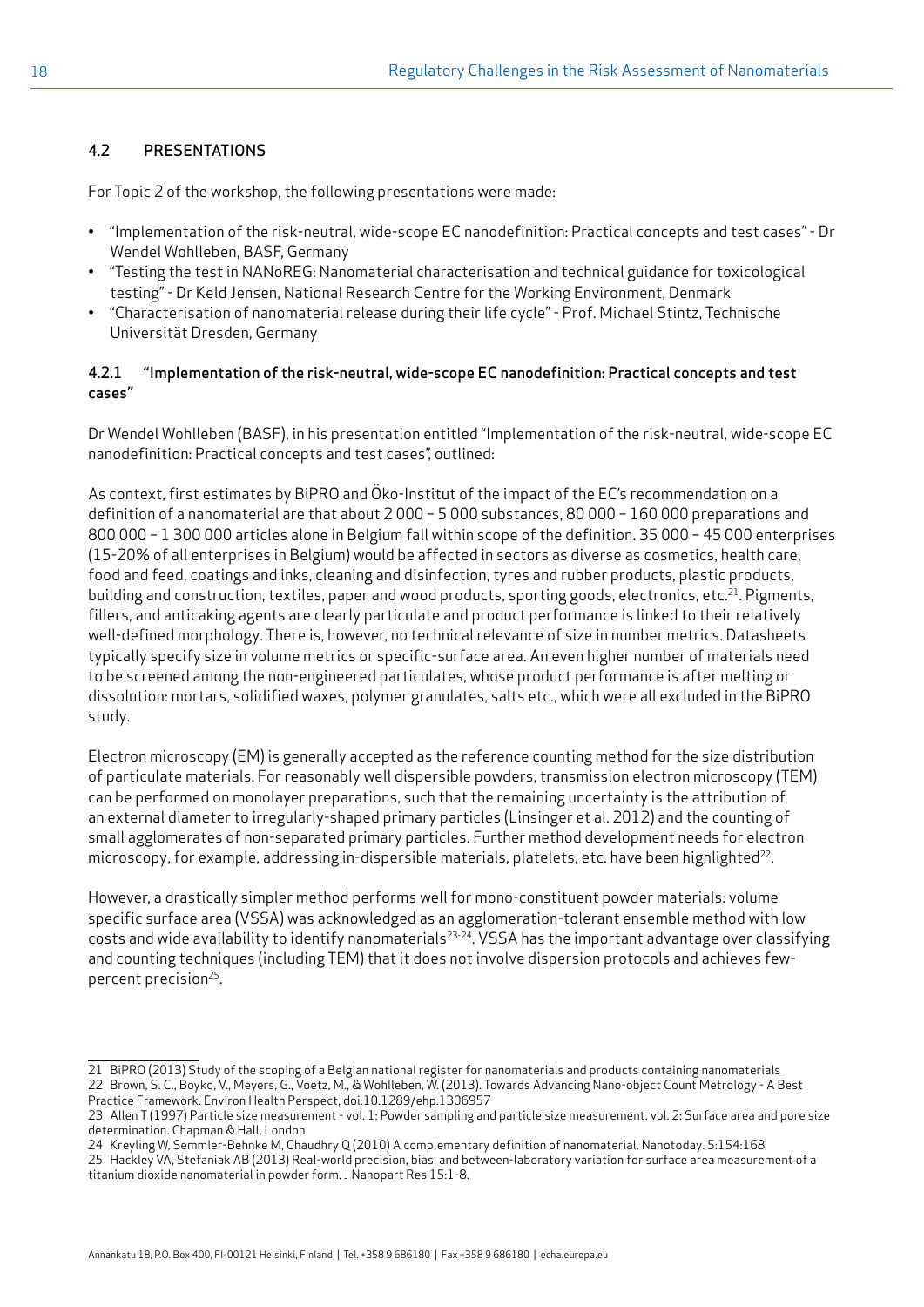The International Organisation for Standardisation (ISO) standard ISO 9277:2014-01 lists 19 certified reference materials with Brunauer–Emmett–Teller (BET) surfaces between  $0.104 \pm 0.012$  and  $550 \pm 5$  m<sup>2</sup>/g.

In a pilot round robin, the VSSA measurements from six labs were reproducible within a scatter of 10% on this substance (Eurocolor / JRC, 2013). In a further assessment on a representative portfolio selection of BASF pigments, VSSA and TEM achieved identical classification. The VSSA cut-offs adapted to the dimensionality of the material as proposed by JRC-report #2 (2014) were used. This result was not compromised by the various compositions, irregular shapes or strong agglomeration.

In contrast, the same Eurocolor / JRC round robin on eight pigments with laser diffraction (LD), characteristic loss spectroscopy (CLS), dynamic light scattering (DLS), VSSA, TEM and standardised sonication protocols did not recommend any simple, widely available method after re-dispersion in liquid.

In a closer investigation on a representative portfolio selection of BASF pigments, it turns out that the "smallest dispersible unit" classifies 60% of those pigments as non-nano that are nano by EM and VSSA (BASF, 2014, see slides).

In summary, a measurement of "smallest dispersible units" is technically feasible, delivers a size distribution in number metrics, and achieves the same ranking of materials – but it integrates an element of risk assessment (dispersability) and is in general in disagreement with "smallest external dimension" (EM, BET). As a result, even some materials with product performance directly linked to structures (pigments, fillers) would be non-nano.

The opinion from the NanoDefine consortium suggests that only EM and VSSA (by BET) cover the entire size range 1nm – 10µm. All other techniques miss parts of the relevant size range. Further, the research suggests that only small-angle

x-ray scattering (SAXS), x-ray diffraction (XRD), scanning electron microscopy (SEM), BET can measure sizes without pre-dispersion in a liquid. These techniques can thus serve as validation of techniques that measure after dispersion in a liquid, where the quality of dispersion is the biggest source of uncertainty.

Manufacturers seek to meet the spirit of the definition given the challenges it presents in terms of its high degree of inclusiveness and in terms of metrology. A screening approach is needed as it is just not possible to perform an indepth analysis on thousands of materials. With a suitable screening approach and methods, materials that are clearly nano- and clearly not nano- (not addressed within the definition) could be identified.

#### 4.2.2 "Testing the test in NANoREG: Nanomaterial characterisation and technical guidance for toxicological testing"

Dr Keld Jensen (National Research Centre for the Working Environment), in his presentation entitled "Testing the NANoREG: Nanomaterials characterisation and technical guidance for toxicological testing", outlined:

A general semi-automatic procedure for determining the minimum diameter primary particle sizedistributions for granular and fibrous/tubular nanomaterials as requested in the EC recommendation on a definition of a nanomaterial. The method works for both aggregated and agglomerated nanomaterials and the method relies on image-processing of well-calibrated transmission electron microscopes.

A draft protocol for discriminating specific surface area from porosity has been established to address the volume-specific surface area criterion in the EC definition recommendation. Work is underway on the general testing of the ability to characterise a wider suite of nanomaterials with different physicochemical characteristics, including organic coatings.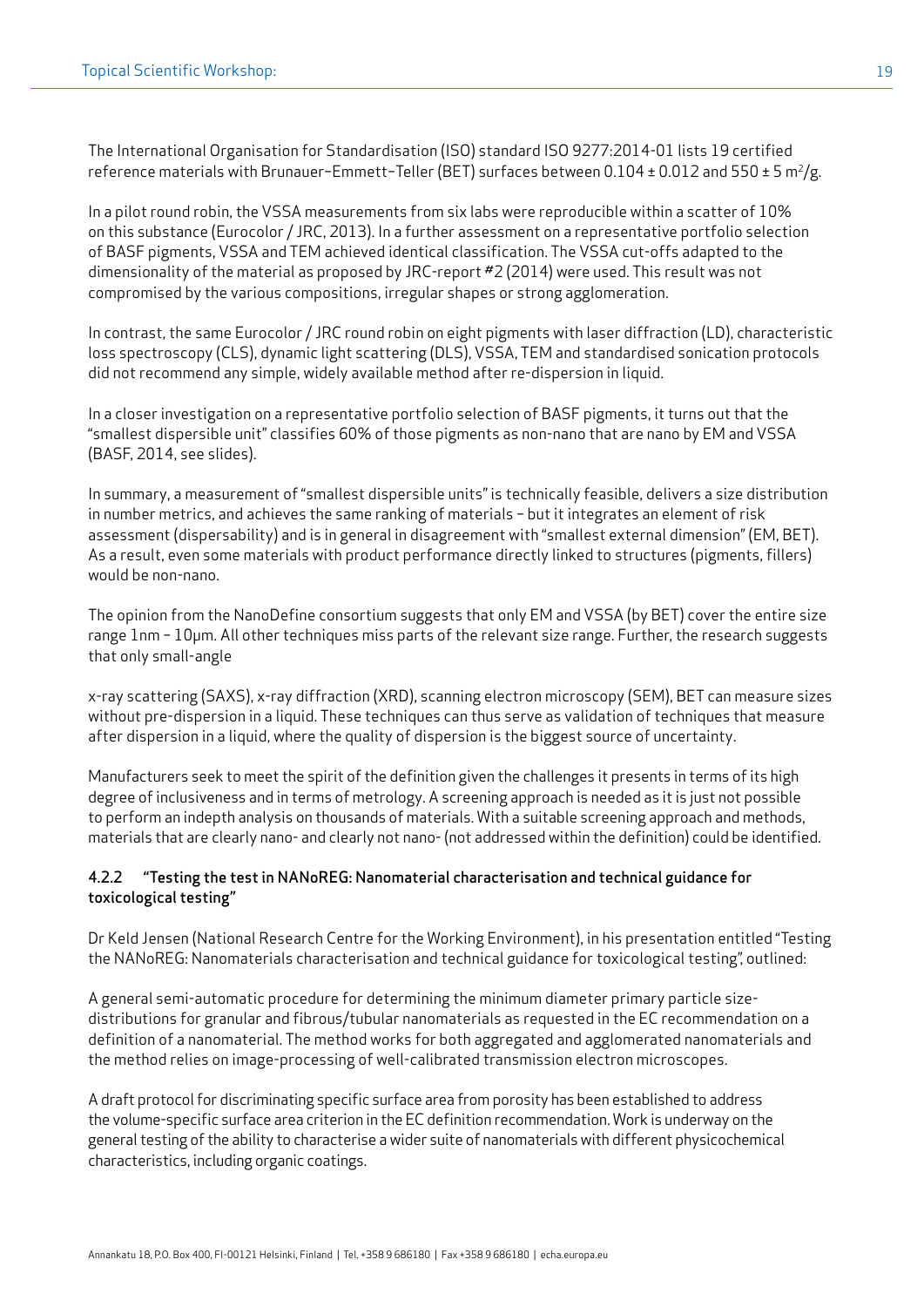The NANoREG project is allocating significant resources to test and propose revisions of the existing OECD test guidelines (TGs) to become suitable for manufactured nanomaterials. Currently, the review and desktop analysis of suitability and revision needs has been completed. New methods are also underway to address currently un-addressed characterisation needs on chemical surface modifications, reactivity and fate.

A technical guidance document has been developed to harmonise the in vitro and in vivo toxicological exposure and exposure characterisation in the NANoREG project. The technical guidance document specifies specific standard operating procedures (SOPs) to prepare batch dispersion for in vitro (NANOGENOTOX dispersion protocol), in vivo (NANOGENOTOX or ENPRA dispersion protocol or inhalation), and ecotoxicology (water or water with natural organic matter) testing. Dynamic light scattering is selected as the common basic tool characterisation of dispersions. In vitro and ecotoxicology studies have additional requirements to measure the hydrodynamic size-distribution in the exposure media at the start and the end of the experiment. Additional detailed information and other characterisation end-points are also recommended. A standard operation procedure was also developed to calibrate the probe-sonicators used. This is essential to achieve comparable dispersions entering the different test systems.

Based on the current state of technology and methods developed, it appears possible to implement the EC recommendation for definition of a nanomaterial, although it will be method and matrix dependent.

It also appears possible to have automated techniques (e.g. electron microscopy) and harmonise testing and measurement requirements in toxicological testing. However, it is certain that some challenges will emerge for some materials and some systems, and that the need for characterisation exists across different stages of testing. These will be lessons learnt after testing the test.

### 4.2.3 "Characterisation of nanomaterial release during their life cycle"

Prof. Michael Stintz (Technische Universität Dresden), in his presentation entitled "Characterisation of nanomaterial release during their life cycle", provided some examples of standardisation activities pertinent to nanomaterials testing:

ISO/TC 229/JWG 2/PG 10 has developed in a first step the technical specification (TS) ISO/TS 12025:2012, which is a general framework for determining the airborne release of nano-objects from nanostructured powders by means of aerosol analysis. The TS provides information on the methodology for nano-object release quantification that covers, beside necessary measures and process parameters, the presentation of measurement results by specific release numbers. It also supports the standardisation of nano-object release testing of nanocomposites, e.g. by abrasion procedures.

Standardisation in nanoparticle characterisation is performed in 15 working groups within ISO/TC 24/ SC 4. In addition to imaging methods for morphology inspection of single particles, aerosol measurement devices have some benefits for exposure analysis compared with particle measurement techniques for liquid dispersions (i.e. emulsions, suspensions or combinations of them), for instance, the ability of providing absolute count numbers or the independency from specific material properties (e.g. from the index of refraction).

A fundamental aerosol measurement principle that allows the characterisation of particles down to a few nanometres is the electrical mobility analysis as described within ISO 15900:2009. One problem from metrological view, which still exists for aerosol measurement technology, is the lack of a concentration reference material. An important step in this direction represents the draft international standard (DIS) ISO/ DIS 27891:2013 for the calibration of condensation counters.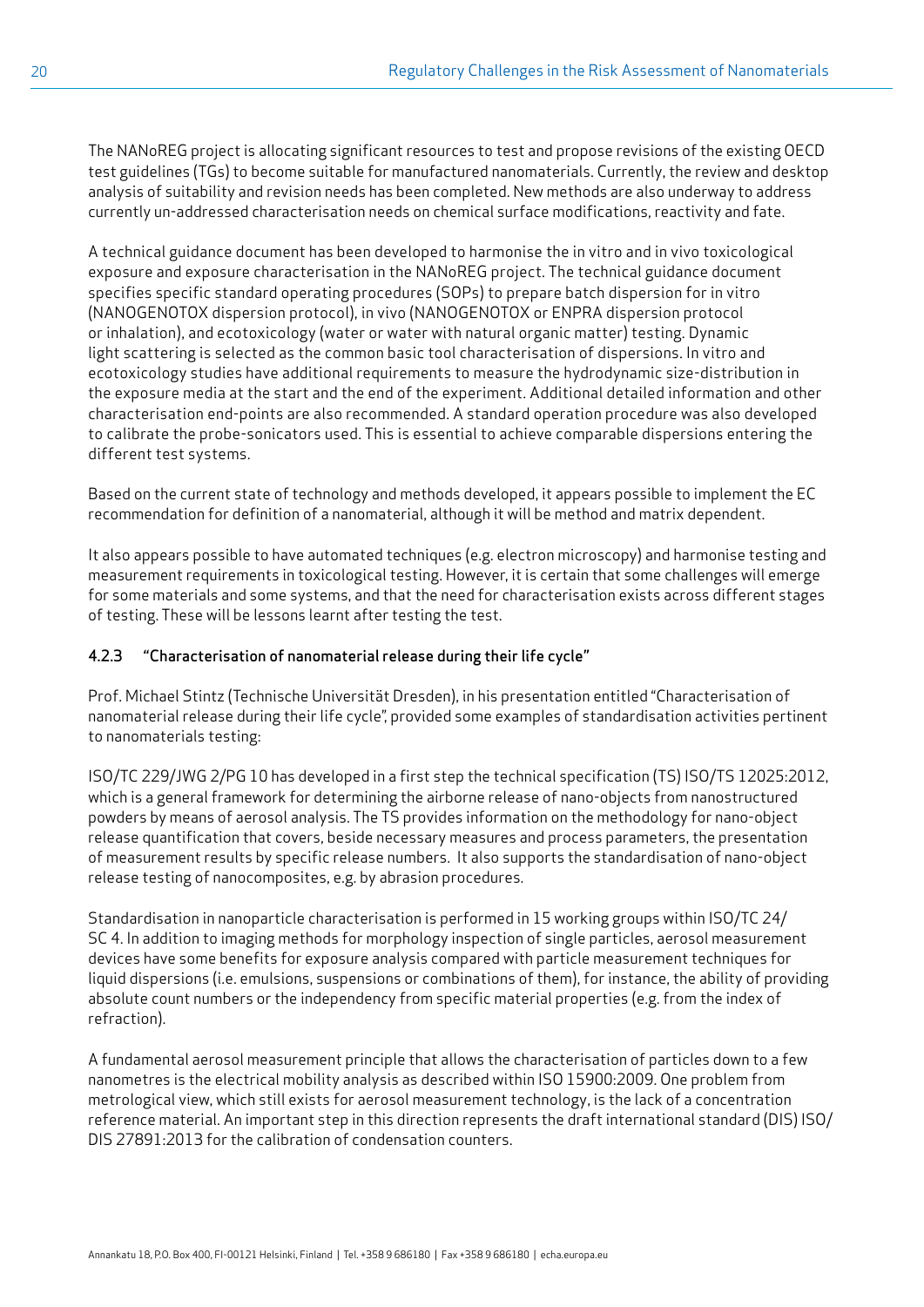In the field of liquid dispersion characterisation, a fundamental challenge is the characterisation of the dispersion stability, i.e. the absence of change in specified properties over a given timescale. Therefore, the technical report (TR) ISO/TR 13097:2013 was issued by Working Group (WG) 16, which describes two different approaches to determine relative property changes.

It has been acknowledged for some time that sample preparation is an important aspect in fate, exposure, hazard and risk assessment of substances. For example, zeta potential measurement proved to be a necessary tool for checking dilution and stabilisation protocols. Therefore, WG 17 issued methods for zeta potential determination within ISO 13099, which currently consists of two standards and one final draft of an ISO standard (FDIS).

## 4.3 SUMMARY OF PRESENTATIONS FROM THE SPEAKERS

A collated summary of the main aspects from the presentations is provided below.

In general, characterisation and the use of reference materials are required for many steps of the risk assessment process, from identification and hazard assessment through to grouping/ranking, and a number of available methods and reference nanomaterials are fit for purpose for key properties.

Given the enormous number of particulate materials (and the absence of an upper size limit in the EC definition recommendation), both industry and regulators need a screening procedure for identification of both nano and non-nano materials, with cases of uncertainty subject to further in-depth evaluation.

Possibilities and procedures exist to determine whether a material is a nanomaterial or not, but there are clearly different experiences and positions taken between "academic" and industrial characterisation specialists.

The NANoREG project is predominantly a top-down controlled development and documentation project. Several methods exist at technical draft-levels with limited or no analysis of general applicability and variability between laboratories. It is important to evaluate the results from the current exercise to identify further development needs in characterisation and testing. In this project, a harmonised characterisation and testing approach for nanomaterials is being sought for the first time.

However, to make progress with the categorisation of nanomaterials, there remain issues regarding the simple categorisation/classification even by chemical composition, compounded by the fact that nanomaterials may increasingly become more and more complex as second and third generation materials become high-volume compounds.

On identification of substances under the EC definition, EM and VSSA can provide discrimination between nano and non-nano forms, thus lending support to the use of the VSSA criterion not only as a proxy but also potentially for screening for certain materials and with the support of reference materials.

VSSA may fulfil this requirement at least for mono-constituent powders. However, the uncertainty margin still needs to be explored. The JRC report<sup>26</sup> that assessed collected information concerning the experience with the definition, provides a framework of VSSA screening, and suggests VSSA threshold values based on dimensionality ("M" adapted into Figure 1). JRC suggest M = 20 for platelets and 40 for fibres; BASF propose  $X = 6$  for an uncertainty factor of 10 and is easy to measure, or  $X = 0.6$  for an uncertainty factor of 100, equivalent to PM10, but this may challenge the measurement range of BET. The concept was further detailed and extended by the BASF presentation, for future implementation e.g. in the NanoDefine e-tool as tier-1 option. Alternative screening procedures are anticipated to be needed for other materials classes.

<sup>26</sup> [https://ec.europa.eu/jrc/en/publication/eur-scientific-and-technical-research-reports/towards-review-ec-recommendation](https://ec.europa.eu/jrc/en/publication/eur-scientific-and-technical-research-reports/towards-review-ec-recommendation-definition-term-nanomaterial-part-2-assessment-collected)[definition-term-nanomaterial-part-2-assessment-collected](https://ec.europa.eu/jrc/en/publication/eur-scientific-and-technical-research-reports/towards-review-ec-recommendation-definition-term-nanomaterial-part-2-assessment-collected)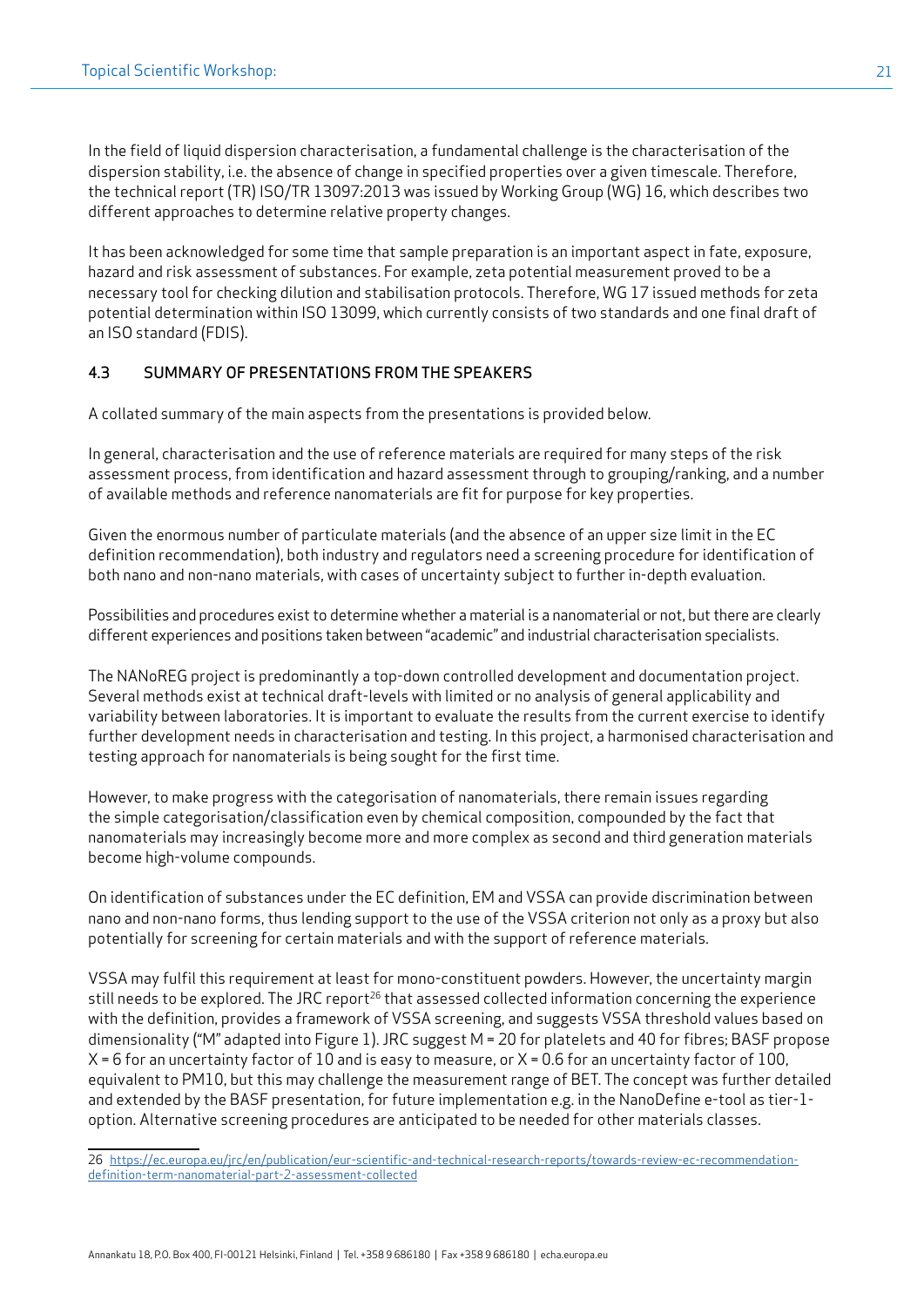| VSSA > 60       | Nano,<br>unless "baseline EM" shows inner or coating porosity                                |
|-----------------|----------------------------------------------------------------------------------------------|
| $60$ > VSSA > M | Cannot decide by VSSA,<br>need EM or validated counting on this specific product             |
| M > VSSA > X    | Non-nano, if "baseline EM" on similar products shows<br>no extraordinary shape or bimodality |
| X > VSSA        | Non-nano<br>without any further evidence                                                     |

Figure 1: Framework for VSSA screening as proposed by JRC report #2 (2014)

In technical terms, the VSSA methodology is currently being further developed by NANoREG WP2 and by NanoDefine WP3, including cooperation and data sharing between the projects. VSSA can also be determined by techniques other than BET, and the NanoDefine project explores these. Existing data shows that TEM and VSSA provide the same discrimination between nano and non-nano forms, such as for the OECD NM series, metal oxides, pigments and fillers, representative portfolio selection of BASF pigments. This lends support to the screening use of VSSA.

At a policy level, it should be recognised that VSSA screening reduces the by-catch of large particulates that are "usually not considered a nanomaterial"26, in practice with a cut-off at 10µm diameter.

Irrespective of the wording in the revised definition ("contain" vs "consist of"), one could argue that a liquid containing a single nanoparticle should not be listed as nanomaterial, but one may want to ensure that nanoparticles remain classed as nano in regulatory terms when wetted by a liquid. Specifically, the following may be a reasonable guidance: "Mixtures, suspensions, formulations are nanomaterials, if one or more ingredient is a nanomaterial, and if these ingredients constitute more than N% of the solids mass." The CLP legislation would provide justification for  $N = 1\%$  or 0.1%.

Formulations and liquids with particulate traces are conceptually very vague in the present EC definition. In test cases, the non-particulate components such as surfactants dominate the appearance after drying onto TEM grids, and thus interfere with the image evaluation. With current methodology, these samples cannot be reproducibly measured as a whole, but only by ingredients.

Regarding exposure assessment procedures, the potential use of control-banding-like systems for precautionary occupational exposure management continue to be important, as well as the considerations of using exposure waiving to prioritise the documentation requirements.

Published studies on nano-object release into air still suffer more or less from three problems, i.e. a consistent terminology, standardised metrological procedures and the kind of data evaluation. An uncertainty also exists about whether studies are conducted under realistic or worse-case scenario conditions. Thus, a quantitative comparison between the different studies was often impossible, if necessary parameters are missing. This also hinders the conclusion on real exposure situations.

The release scenarios and the mechanical treatment processes must be defined and agreed concerning their parameters by the involved stakeholders; the influence of the processing conditions often dominates over any influences from the physico-chemical nature of the samples tested.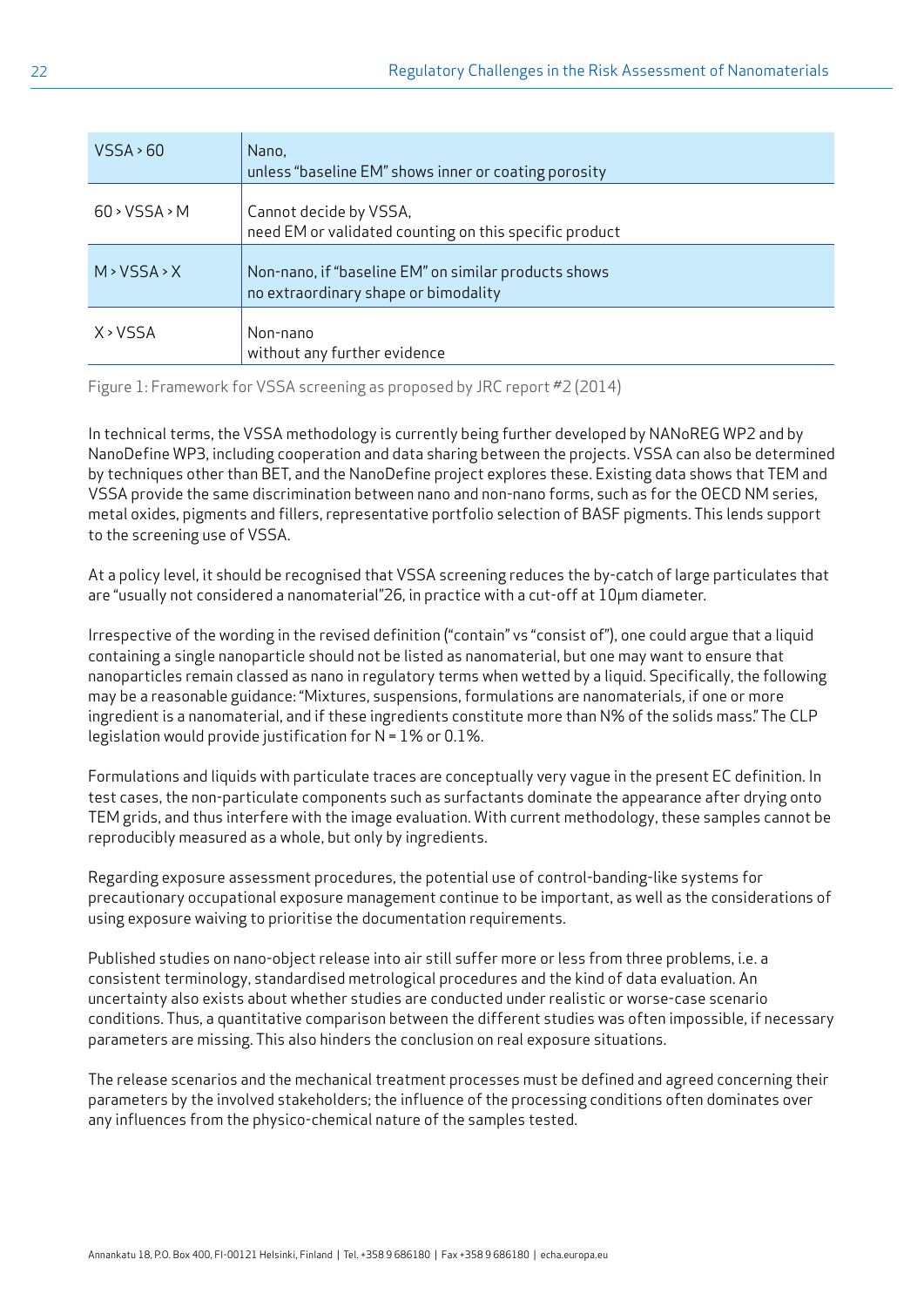There are no real online methods available for nanoparticle size and concentration measurement; electrical mobility analysis is only applicable for very small aerosol concentrations. There is, especially for liquid suspensions, no counting method in the nanometre range available so far, which could be used as a pendant to the condensation particle counters for aerosols.

Standardisation of emission/release testing, to derive reliable source-strength data, is important and it is crucial to establish applicable methods and quickly expand the knowledge to enable reliable modelling.

In summary for the topic of measurement and characterisation of nanomaterials:

- In practice, most characterisation resources are spent on particulate materials, whose product performance is conveyed following melting or dissolution, where shape can be complex, size is not specified (with particulates often up to micrometres in size), and the material may be soluble, and/ or reactive. Solubility, composition, release and dispersibility require a combined assessment as part of a testing strategy, to identify the influence that these properties may have on safe use. For the characterisation of airborne nanomaterial release during their life cycle, a methodology is now available and the subject of international standardisation.
- The measurement of aggregate/agglomerate size distributions under defined conditions (e.g. dispersing procedures, release scenarios) is essential for characterising particulate systems. A need exists for a screening approach that enables the identification of both nano and non-nano forms of a substance, with cases of uncertainty subject to in-depth evaluation; to reduce the analytical uncertainty, formulations and mixtures should be assessed by ingredients, not as a whole.
- Apart from granulometric analyses by imaging methods (SEM, TEM), the metrological determination of characteristic properties allowing the classification of a material as a nanomaterial in accordance with the recommendation of the European Commission is still a complex scientific and technical challenge. However, implementation of the EC-recommendation for definition of a nanomaterial and harmonised testing requirements seems possible, but for some materials challenges may still be ahead. A semiautomatic transmission electron microscopy procedure for sizing manufactured nanomaterials, according to the EC recommendation, has been established and is undergoing inter-laboratory validation.
- Supported by the NanoDefine method evaluation, VSSA seems best suited to screen both for nano and non-nano forms in mono-constituent powders. Classification was seen to be identical by VSSA and by TEM in the Eurocolor/JRC round robin and in BASF pigments. A draft protocol for discriminating specific surface area from porosity has been established and is underway for testing the applicability for the volume-specific surface area criterion in the EC recommended definition.
- NANoREG is expected to provide a review and suggest revisions to key OECD technical guidelines for characterisation of manufactured nanomaterials and methods for new endpoints. A technical guidance document and associated standard operation procedures for calibration of probe-sonicators, dispersion in liquids, and characterisation in batch- and test dispersions has been developed to harmonise exposure characteristics and key exposure characterisation to test comparability of test results and grouping principles.
- Regarding dustiness, release, dispersibility, solubility, and reactivity, various talks and discussions at the workshop have shown that none of these properties alone can discriminate safe uses, but all of them need to be considered in testing strategies that screen for hazardous substances among the nanomaterials group.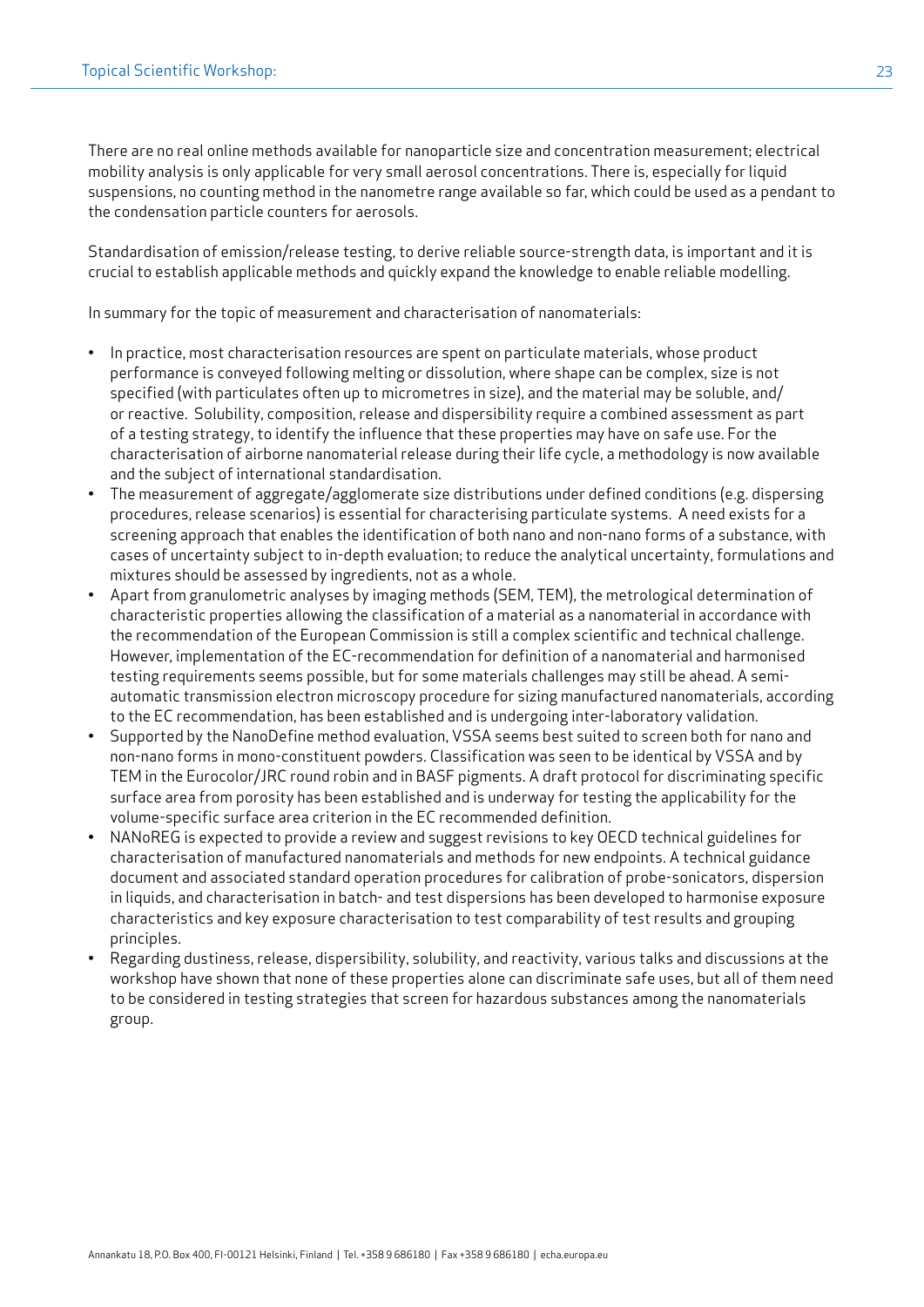# <span id="page-23-0"></span>5 TOPIC 3: METROLOGY AND DOSE METRICS FOR HAZARD AND EXPOSURE ASSESSMENT THROUGHOUT THE LIFE CYCLE

### 5.1 BACKGROUND

The agreement of the most appropriate metrics for each type of nanomaterial within each specific route of exposure and (eco)toxicological endpoint is one of the most important gaps regarding the regulatory testing of nanomaterials.

The most optimal dose metrics to be used for nanomaterials are still under discussion. Dose-response relationships have been reported in several studies, especially in vitro studies, using nanomaterials such as single- and multiple carbon nanotubes and various forms of nano-metals<sup>27</sup>.

In general in these studies, dose refers to "dose by mass". However, for nanomaterials this may not sufficiently describe the dose that determines a particular response in a biological system. A specific mass of a variety of nanomaterial consisting of the same chemical substance but with different properties such as particle size may have completely different toxicity profiles<sup>28</sup>. Oberdörster et al.<sup>29</sup> suggested that the biological activity of nanoparticles might not be mass-dependent, but dependent on physical and chemical properties not routinely considered in toxicity studies. For example, several studies<sup>30</sup>, <sup>31</sup>, <sup>32</sup>, <sup>33</sup> found that the surface area of the nanoparticles is a better descriptor of the toxicity of low-soluble, low-toxicity particles. For inhaled insoluble spherical particulate matter, it was suggested that the particle displacement volume rather than surface area appears to be the most critical metric for these types of nanomaterials<sup>34</sup>.

Other studies<sup>35</sup>,<sup>36</sup> found that the particle number was the best dose metric while others<sup>37</sup>,<sup>38</sup> found that the number of functional groups in the surface of nanoparticles influenced their toxicity.

The dose metrics that are most appropriate to compare the risks of nanomaterials are probably variable, but seem to depend on the type of nanomaterial, the route of exposure, the kinetics and/or the (eco)toxicological

<sup>27</sup> Hansen S.F. and Baun A. (2012) European Regulation Affecting Nanomaterials – Review of Limitations and Future Recommendations, Dose Response. 10(3): 364–383.

<sup>28</sup> Park, M. V. D. Z., de Jong, W. H., Oomen, A. G., & Delmaar, C. J. (2012). Nanotoxicology – an in vitro approach: A practical way forward to determine appropriate dose metrics for engineered nanomaterials. Maastricht University, Maastricht, The Netherlands.

<sup>29</sup> Oberdörster G., Maynard A., Donaldson K., Castranova V., Fitzpatrick J., Ausman K.,

Carter J., Karn B, Kreyling W, Lai D, Olin S, Monteiro-Riviere N, Warheit D, Yang H. (2005 ). Principles for characterising the potential human health effects from exposure to nanomaterials: Elements of a screening strategy. Particle Fibre Toxicol.2:8.

<sup>30</sup> Oberdörster G. (1996). Significance of particle parameters in the evaluation of exposure dose-response relationships of inhaled particles. Particu Sci Technol. 14:135– 151

<sup>31</sup> Oberdörster G, Oberdorster E, Oberdorster J. (2007). Concepts of Nanoparticle Dose Metric and Response Metric. Environ Health Perspect. 115(6):A 290

<sup>32</sup> Stoeger T, Reinhard C, Takenaka S, Schroeppel A, Karg E, Ritter B., Heyder J., Schultz H. (2006). Instillation of six different ultrafine carbon particles indicates surface area threshold dose for acute lung inflammation in mice. Environ Health Perspect. 114(3):328–333. 33 Stoeger T, Schmid O, Takenaka S, Schulz H. (2007). Inflammatory Response to TiO2 and Carbonaceous Particles Scales Best with BET Surface Area. Environ Health Perspect. 115(6):A290–A291.

<sup>34</sup> Pauluhn, J. (2011). Poorly soluble particulates: Searching for a unifying denominator of nanoparticles and fine particles for DNEL estimation. Toxicology 279: 176-188

<sup>35</sup> Wittmaack K. (2007). In search of the most relevant parameter for quantifying lung inflammatory response to nanoparticle exposure: Particle number, surface area, or what? Environ Health Perspect. 115:187–194.

<sup>36</sup> Wittmaack K. (2007). Dose and Response Metrics in Nanotoxicology: Wittmaack Responds to Oberdörster et al. and Stoeger et al. Environ Health Perspect.115(6):A290–A291.

<sup>37</sup> Warheit DB, Webb TR, Colvin VL, Reed KL, Sayes CR. (2007). Pulmonary bioassay studies with nanoscale and fine-quartz particles in rats: Toxicity is not dependent upon particle size but on surface characteristics. Toxicol Sci. 95(1):270–280.

<sup>38</sup> Warheit DB, Webb TR, Reed KL, Frerichs S, Sayes CM. (2007). Pulmonary toxicity study in rats with three forms of ultrafine-TiO2 particles: Differential responses related to surface properties. Toxicology. 230:90–104.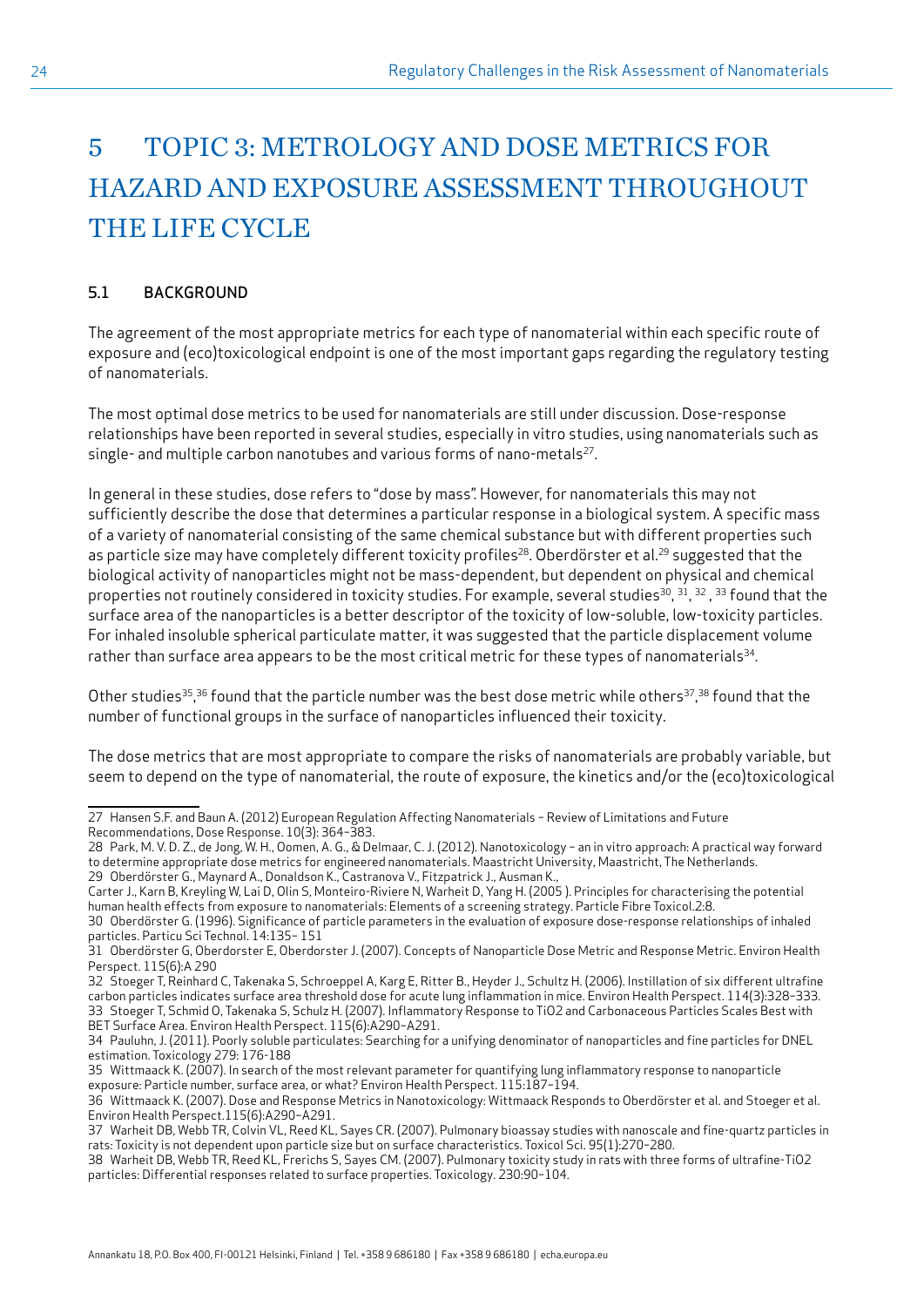endpoint studied. More data from toxicokinetics and in vivo toxicity studies would aid further progress on establishing the most appropriate dose metrics for nanomaterials. For example, for multi-walled carbon nanotubes (MWCNT) attempts were made to identify common mechanistic denominators between higher and lower density, bio-persistent nanosized and sub-micron sized insoluble particles. It appears that the potency of these particles to induce inflammation-related sustained lung injury is solely dependent on biokinetics rather than the particles inherent properties $34$ .

Furthermore, nanomaterials interact strongly with their surroundings during their life cycle as well as during their preparation, sample collection or during contact with cellular media, biological fluids and environmental media, and may see their physical, chemical and biological properties evolving. This makes it even more difficult to assign a single physical qualifier for unequivocal characterisation.

### 5.1.1 Issues to be addressed

This session discussed the state of the art regarding the most appropriate metrology and dose metrics that should be used in the context of the risk assessment of nanomaterials.

From the current knowledge, several important findings emerge:

- The best choice of metrics or measurements heavily depends on (eco)toxicological considerations;
- A single metric is generally not sufficient to characterise and quantify nanomaterial exposure for all types of nanomaterials;
- Exposure is best characterised by multiple parameters and thus should be described by a set of information;
- Size distribution is important for understanding the likelihood of deposition of particles in certain parts of the airways;
- Particle size and surface area concentration are associated with the potential toxicity of a nanomaterial;
- Particle (or fibre) number concentration is important as, in some cases, this metric may be more relevant than the mass metric in determining potential risk from exposure to nanomaterials. Furthermore, the mass of airborne nanoparticles will usually be very small and therefore can be much more difficult to measure than the particle number;
- The mass concentration is important because there is already a large body of research on exposure to and (eco)toxicity of particles and conventional chemicals in the mass-based metric;
- Since the mass-based metric is currently a fundamental cornerstone in all chemical regulations, any change will also require further thoughts on how existing legal thresholds can be applied and harmonised;
- A common understanding and harmonisation of the most appropriate metrics used to describe exposure and hazard characterisation for nanomaterials is needed. To design and perform the studies using appropriate dosing, it is important to take into account the likelihood and degree of human and environmental exposure in terms of the physicochemical nature, possible physicochemical alteration, and concentration (number, mass, surface area) of the manufactured nanomaterial.

### 5.2 PRESENTATIONS

For Topic 3 of the workshop, the following presentations were made:

- "Concepts of nanoparticle toxicology, dosimetry and risk assessment" Prof. Günter Oberdörster, University of Rochester, United States (US)
- "Metrology and metrics for exposure assessment throughout the life cycle" Prof. Thomas Kuhlbusch, Institut für Energie- und Umwelttechnik (IUTA), Germany
- "State-of-the-science in metrology and metrics for nanomaterials regulation" Dr Steve Hankin, Institute of Occupational Medicine (IOM), United Kingdom (UK)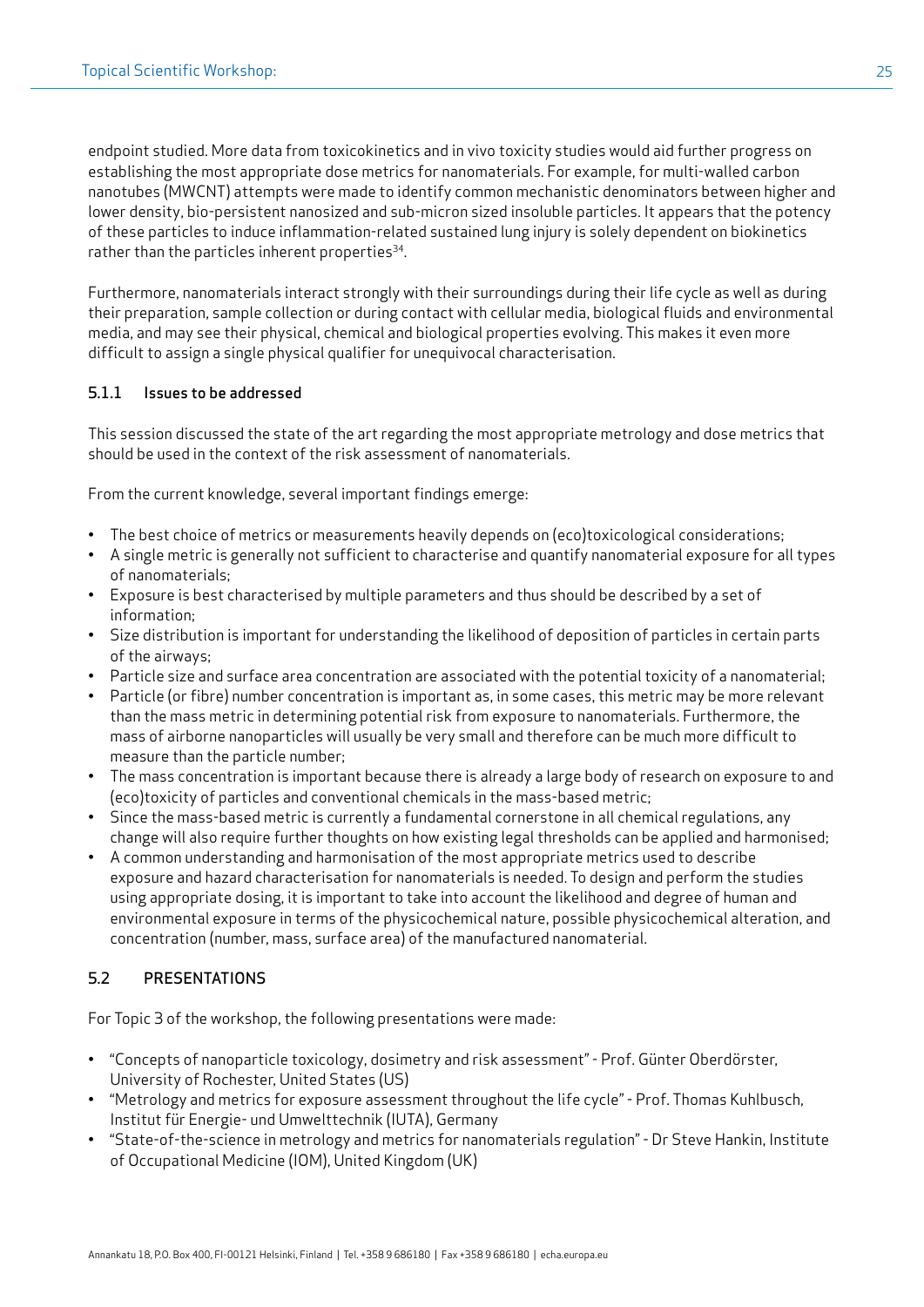# 5.2.1 "Concepts of nanoparticle toxicology, dosimetry and risk assessment"

The presentation of Prof. Günter Oberdörster (University of Rochester), entitled "Concepts of nanoparticle toxicology, dosimetry and risk assessment" covered key concepts addressing:

- Key parameters of nanomaterials affecting hazard properties as a basis for testing and for using metrics;
- Mode of action and choice of dose metrics;
- Approaches involving dosimetry and dose metrics for regulatory purposes.

Prof. Oberdörster explained that after the spike in what he terms 'nano-hype' and safety concerns for nanomaterials, we are moving towards a more realistic view and analysis of nanomaterial toxicity. A key basis of previous concerns was that animal dose ranges were often far in excess of human exposure ranges which can trigger artifactual and biologically irrelevant endpoints. This shows the need for proper consideration of dose, the dose metrics, as well as the consideration of the nature of the dose response. For example, looking at the crystalline silica and amorphous silica, it appears there is no in vitro-in vivo correlation, yet when you consider the shape of the dose response and consider the choice of metric you may see correlation (for example, unit response per unit surface area).

The surface reactivity can be another important metric. As a good correlation between reactive oxygen species (ROS) per cm3 and inflammation was found, this parameter can be used as a screening tool for hazard identification. Prof. Oberdörster also touched upon other important issues such as the importance of the retained lung burden for finding a dose-response relationship and the usefulness of the benchmark approach for the comparative hazard and risk characterisation of inhaled nanoparticles.

### 5.2.2 "Metrology and metrics for exposure assessment throughout the life cycle"

Prof. Thomas Kuhlbusch (IUTA), in his presentation entitled "Metrology and metrics for exposure assessment throughout the life cycle", outlined:

In the domain of exposure assessment, significant improvements have been made during the last decade. While the problem of background particle distinction from engineered nano-objects or nanostructured materials is still a tedious task, some new instrumentation and tiered approaches have been developed to facilitate a more systematic approach to measurements and exposure assessments. Test procedures to allow the assessment of particle release during various handling, processing and environmental processes have been tested and discussions on their applicability and improvements are currently on-going.

Different metrics are currently being used for the various tasks within the testing and evaluation of nanomaterial-related environment, health and safety issues. A concept and recommendations on which metric, which purpose and the best to be used as an overarching one is still lacking.

### 5.2.3 "State-of-the-science in metrology and metrics for nanomaterial regulation"

Dr Steve Hankin (IOM), in his presentation entitled "State-of-the-science in metrology & metrics for nanomaterial regulation", outlined:

Metrology (characterisation) plays an important role in many stages along the value chain of a product or material's development including product and process R&D, quality control and product labelling, as well as in the science of assessing its safety and meeting the risk assessment dossier requirements of regulations in the EU and other jurisdictions.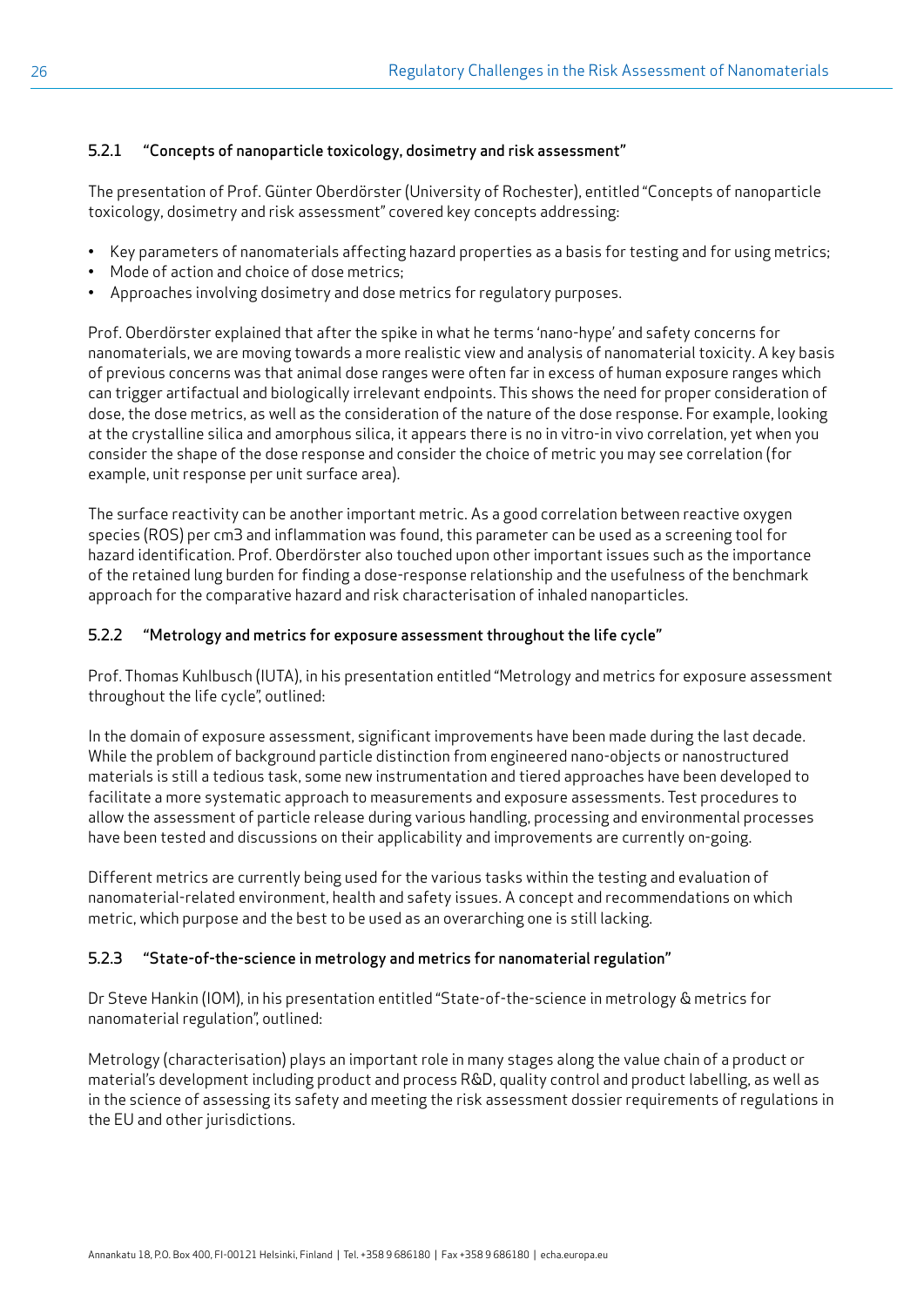In particular, metrology is essential for:

- i. substance identification in terms of chemical composition and physical structure;
- ii. possible categorisation;
- iii. informing the selection of techniques for, and the interpretation of, benchmarked hazard assessments, exposure assessments, and functional assays showing the action of a substance's properties in biological or environmental systems; and
- iv. potential read-across using structure/property-activity relationships.

Whilst there remains some uncertainty about the suitability of the current regulatory frameworks for nanomaterials, for example, in the context of the notification triggers and information requirements, efforts have been made to improve the understanding and feasibility of gathering the information requested by regulators for safety assessments, to promote standardised practices, and to gather information on nanomaterials currently on the market.

However, knowledge gaps still exist, particularly in linking the physico-chemical characteristics and exposure data with toxicology assessments to make risk assessment and risk management as informed as possible. This is particularly applicable to some of the intrinsic properties and behaviours of nanomaterials observed in research studies which have still to be shown to be sufficiently robust and relevant to the regulatoryworld. This landscape begets the adoption of precautionary approaches, some of which may be more or less than what's required.

It is true to say that in addition to the extensive longer-term research programmes on nanomaterials safety in Europe and elsewhere around the world, a number of seminal activities have contributed to moving the state-of-the-science on. These include, but are of course not limited to, two of the European Commission's REACH Implementation Projects on Nanomaterials (RIP-oN 2 and 3), the OECD's publication series on the safety of manufactured nanomaterials, the development and publication of standards from ISO and other national standardisation bodies (e.g. British Standards Institution (BSI), American Society for Testing and Materials (ASTM)).

It is generally considered that there is no unique response to the question of which is the "best" metric for nanomaterials. Mass-based metrics are embedded in regulatory testing and may well be expected to remain so for some time. At least for inhalation, surface area and number-based metrics are also important in some circumstances, but that there is insufficient evidence for these additional metrics in relation to environmental exposure and ecotoxicology. A number of measurement approaches are available and suitable for nanomaterials, but the conversion between metrics is challenging and sufficient characterisation is essential to the relevance of metrics chosen in safety assessment.

In more recent times, the publication and review of the EC's definition of a nanomaterial and the on-going review of the REACH legal text and annexes may be anticipated to have an impact on the regulation of nanomaterials in Europe. (The outcomes of these considerations were still awaited at the time of the workshop.)

Broader and deeper evidence gathering has been taking place through a number of activities including those examining:

- i. possible modifications across the breadth of EU safety & health at work legislation for nanomaterials;
- ii. scientific technical support on the assessment of nanomaterials in REACH registration dossiers and the adequacy of available information (Nano Support Project - Task I); and
- iii. the impact on industry, consumers, human health and the environment from possible options for changing the REACH Regulation (Nano Support Project - Task II).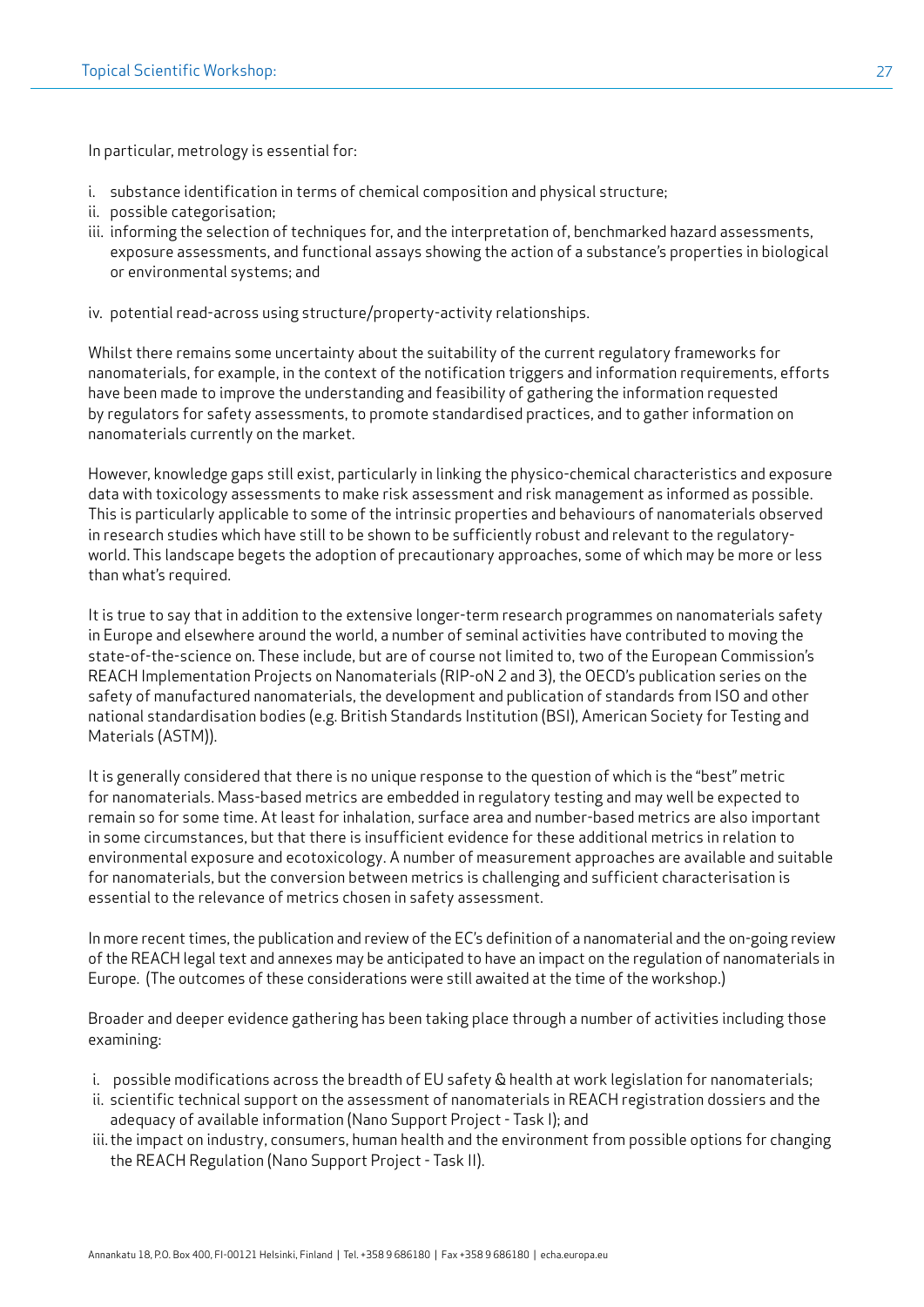A potential strategy for enhancing the components of nanomaterials risk assessment has been developed (ITS-Nano), but it needs widespread consideration, further development of operational processes, and adoption for successful implementation.

## 5.3 SUMMARY OF PRESENTATIONS FROM THE SPEAKERS

A collated summary of the main aspects from the presentations is provided below.

Although a great deal of information has been produced from research projects studying nanomaterials, greater linkage needs to be established between the different communities and scientific disciplines producing and using the data to make its use as effective as possible in assessing and appropriately regulating the safety of a product/substance.

An approach based on linking release processes to exposure scenarios is one which it may be possible to implement in the fields of exposure assessment, risk management and workplace safety. The potential exists for data to be gathered to underpin release rates for use in predictive models, etc.

Significant development and harmonisation tasks are still to be tackled and finalised, including:

- Harmonised and accepted pragmatic exposure assessment.
- Guidelines on how exposure reductions can be successfully assessed and implemented.
- Which nanomaterial metric should be used for the assessment of particles released during various tasks (e.g. handling, processing and environmental processes)?
- Can we develop a release process concept and corresponding test methods to be used for the assessment of all exposure scenarios?
- How can we practically link release of nano-objects and nanostructured materials to exposure?
- The concepts may be first developed for working areas and workers but extension to consumers, the public and the environment still have to be developed or improved.

Three pertinent questions that can be asked, concerning what still has to be addressed, concern establishing confidence exists in:

- i. whether the data currently gathered is appropriate for risk assessment;
- ii. whether registrants can meaningfully gather and report the data expected by regulators; and
- iii. whether the data informs regulatory decision-making?

These questions can be considered in the context of the notion of a metric's 'value chain' (Concept -> Theory / Principle -> Practice -> Value) and the extent to which academia, industry and regulators cooperate and have common interests in developing, establishing, validating and using the metric.

It is arguable whether many metrics have reached the stage of providing value to the regulatory decisionmaking process, although it is clearly acknowledged that the size of regulatory datasets on nanomaterials to afford such an appraisal is limited at this time.

Asking the aforementioned questions on both the outputs from research and dossiers compiled for regulatory purposes is considered to be an important step in the review and refinement of regulatory processes to ensure the data gathered and evaluated serves the intended purpose of informing regulatory decision-making. It remains to be seen whether activities purporting to address this will prove fruitful.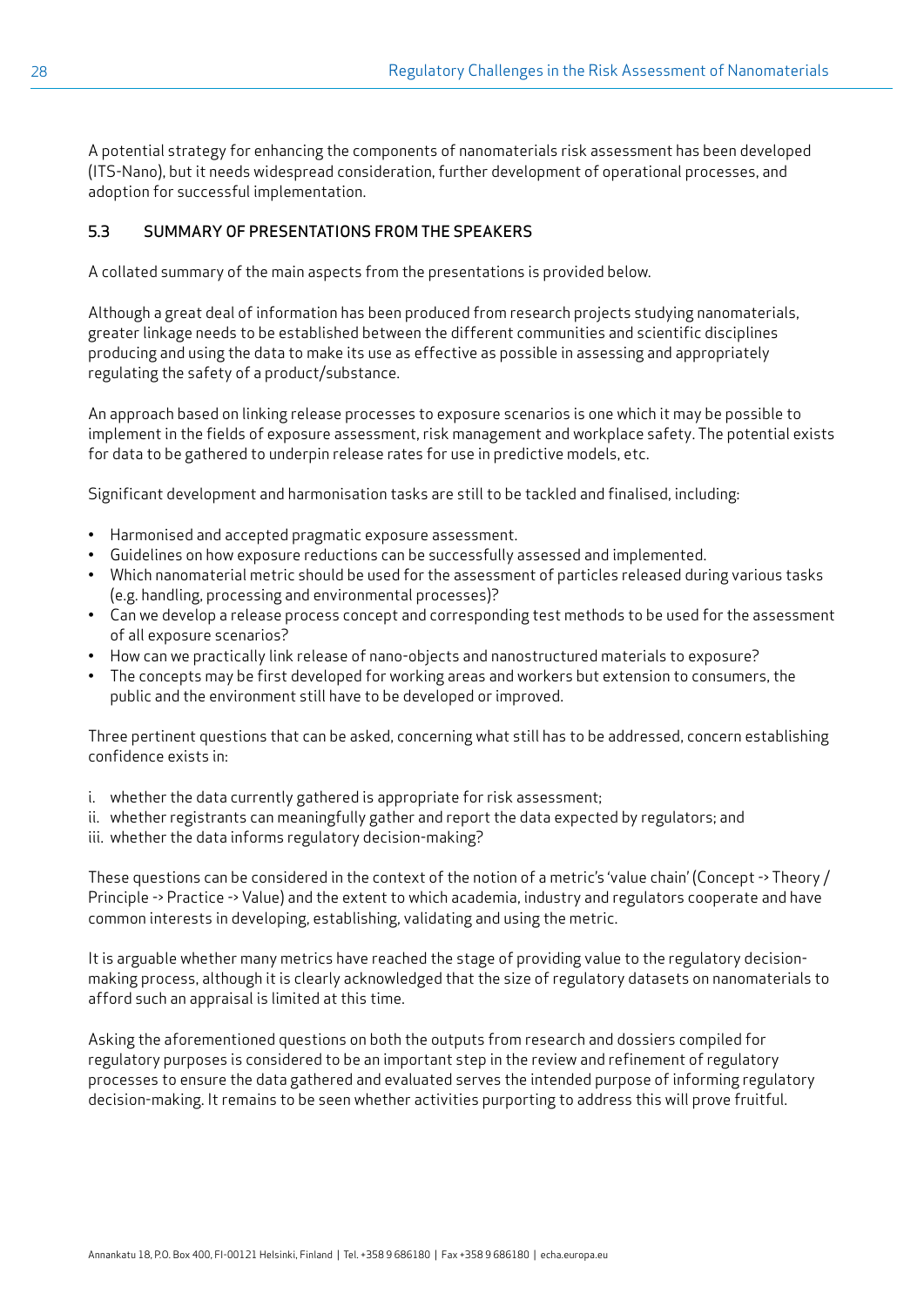In summary, for the topic of metrology and dose metrics for hazard and exposure assessment throughout the life cycle:

- Metrology plays an essential role in the development of nanomaterials, not least in facilitating and integrating the interpretation of components of risk assessments.
- Release is the prerequisite for any exposure and the metric(s) to be used in release, exposure and hazard assessment may vary depending on the tasks being characterised and the sensitivity needed.
- Extensive data is being gathered on nanomaterials, and experience-based learning in doing so is emerging, but whether the data gathered brings true value for regulatory risk assessment is not clear. It is arguable whether unlinked data on a substance's properties and behaviours can ever meaningfully inform regulatory risk assessment decision-making.
- It is feasible for release processes to be grouped and simulation tests to be defined, with combinations of release processes being set-up for specific exposure scenarios.
- A potential strategy for enhancing the components of nanomaterials risk assessment exists (i.e. ITS-Nano) but it needs widespread consideration, further development of operational processes, and adoption for successful implementation.
- A tiered approach specifically for exposure assessment has been developed, which now requires adoption and evaluation to establish and harmonise the approach and identify the extent to which it can be employed meaningfully.
- A greater and more focused interaction between different communities and scientific disciplines producing and using data is needed to make its use as effective as possible in assessing and appropriately regulating the safety of a product/substance through the components of risk assessment paradigm.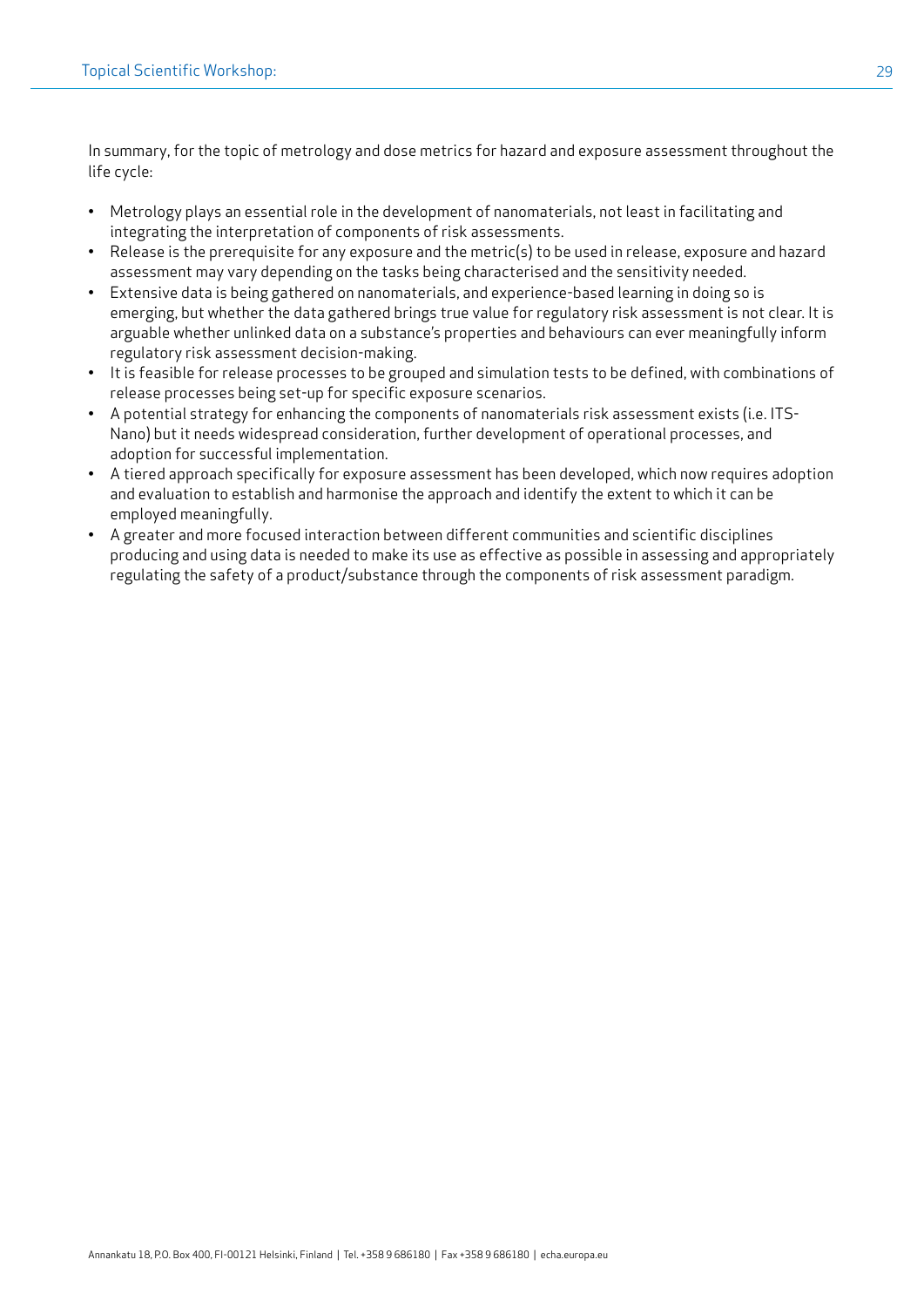# <span id="page-29-0"></span> 6 TOPIC 4: ENVIRONMENTAL FATE, PERSISTENCE AND BIOACCUMULATION THROUGHOUT THE LIFE **CYCLE**

### 6.1 BACKGROUND

In the REACH Regulation, the assessment of environmental fate is primarily based on a number of standard information requirements; among others, physicochemical characteristics of the substance, biotic and abiotic degradation, and bioaccumulation.

Due to the wide range of nanomaterials and their variety of different forms, sizes, shapes and surface characteristics, their environmental fate assessment can become very complex. REACH testing strategies and standard test guidelines are in principle applicable for assessing the fate of nanomaterials<sup>39</sup>, <sup>40</sup>. Nevertheless, there seems to be a clear need for adaptation and development of test guidelines and discussion on the necessity of introducing nano-specific information into the environmental fate assessment.

The unique properties of nanomaterials bring new challenges to the applicability of harmonised test guidelines for chemicals. A preliminary review of OECD test guidelines outlines that the majority of the OECD TGs for chemicals are generally applicable for nanomaterials<sup>41</sup>. However, the applicability of individual test methods depends on the physical and chemical properties of nanomaterials in different environmental media.

In 2013 at the OECD meeting on "Ecotoxicology and environmental fate", further recommendations on the development needs regarding the OECD TGs for assessing the environmental fate and behaviour of nanomaterials were given by experts<sup>42</sup>. For example, there is a need for the development of new test guidelines for specifying dissolution behaviour, adsorption-desorption and partitioning properties of nanomaterials and guidance on the determination of agglomeration behaviour and transformation processes in environmental media. Furthermore, limitations in aquatic bioaccumulation tests predicting the bioaccumulation of nanomaterials were observed.

In addition, a lack of harmonised methods in sample preparation, characterisation of the test substance and its different forms may reduce the reliability of the environmental fate assessment of nanomaterials in general.

Due to the complex interactions of nanomaterials with their environment and potentially changing physicochemical characteristics during their life cycle, many uncertainties in understanding their behaviour in the environment remain. Especially extrapolation of fate data across media, biological species and

<sup>39</sup> Hankin SM, Peters SAK, Poland CA, Hansen SF, Holmqvist J, Ross BL, Varet J, Aitken RJ. 2011. Specific advice on fulfilling information requirements for nanomaterials under REACH (RIP-oN 2) - final project report. [http://ec.europa.eu/environment/chemicals/](http://ec.europa.eu/environment/chemicals/nanotech/pdf/report_ripon2.pdf.) [nanotech/pdf/report\\_ripon2.pdf.](http://ec.europa.eu/environment/chemicals/nanotech/pdf/report_ripon2.pdf.)

<sup>40</sup> Kűhnel D, Nickel C. 2014. The OECD expert meeting on ecotoxicology and environmental fate — Towards the development of improved OECD guidelines for the testing of nanomaterials. Sci Total Environ. 472: 347-353.

<sup>41</sup> OECD 2009. Organisation for Economic Co-operation and Development: Environment Directorate: Preliminary review of OECD test guidelines for their applicability to manufactured nanomaterials. ENV/JM/MONO(2009)21, Series on the Safety of Manufactures Nanomaterials, No. 15.

<sup>42</sup> OECD 2014. Organisation for Economic Co-operation and Development: Ecotoxicology and environmental fate of manufactured nanomaterials, ENV/JM/MONO(2014)1, Series on the Safety of Manufactures Nanomaterials, No. 40.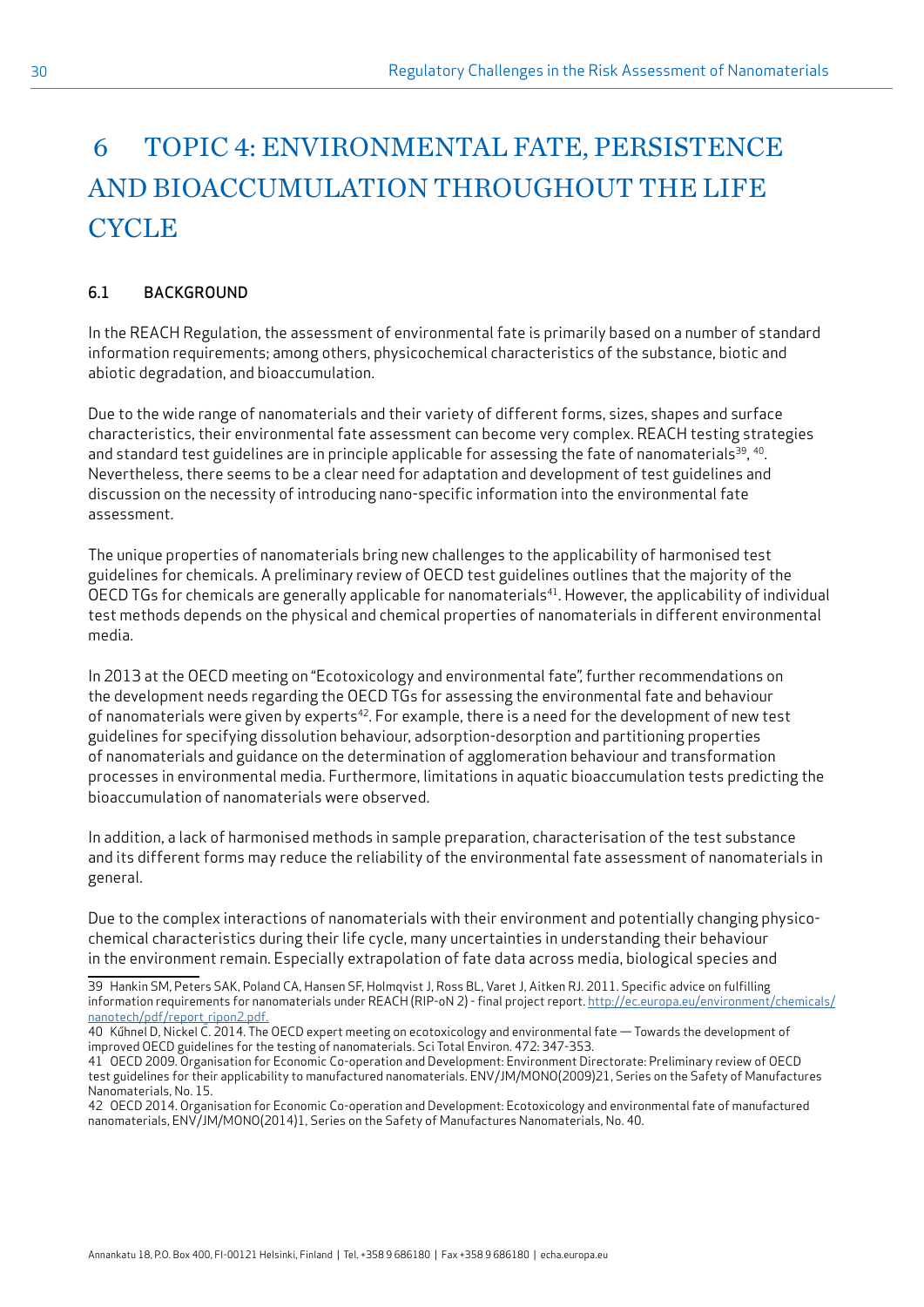across nanomaterials with different properties is challenging. Based on these identified challenges and development needs, it has been stated that the environmental fate of nanomaterials cannot be reliably assessed with the currently available standards<sup>43</sup>. Therefore, updates in guidance for environmental fate assessment and harmonisation of the regulatory risk assessment approaches may be necessary.

#### Degradation and transformation assessment

Degradation is an important process that may result in the reduction or transformation of a chemical substance in the environment. A pre-requisite for biodegradation is that the test material is based on organic carbon chemistry. As a result, fully inorganic nanomaterials will not require testing in the biotic degradation tests. The OECD TGs for biodegradability that are recommended in the ECHA Guidance on information requirements and chemical safety assessment (R.7b, November 2012) measuring carbon dioxide production or oxygen uptake are, in principle, applicable for nanomaterials to the same extent as for bulk materials.

These OECD TGs have been developed and validated for the assessment of organic compounds whereas many nanomaterials are primarily inorganic and even carbon-based nanomaterials arguably tend to be of an inorganic nature. There is evidence of single-walled carbon nanotubes (SWCNT), multi-walled carbon nanotubes (MWCNT) and fullerene (C60) degradation by oxidative enzymes<sup>44,45</sup>. Degradation of organic coatings or functional groups of some inorganic nanomaterials may be assessed by these traditional biodegradation tests, but this still needs to be validated.

Simulation tests for biological degradation in various environmental compartments are applicable in principle, but again the detection and quantification of the nanomaterial is the challenge. The possible degradation to carbon dioxide, integration into biomass or other partitioning can be followed e.g. using labelled test materials. In addition to the biodegradation; hydrolysis, photo-degradation, oxidation and reduction plays an important role in environmental fate assessment. For hydrolysis testing, the chemical structure of the material and whether it contains groups that could be subject to hydrolysis dictate whether this test is necessary or appropriate. It has been suggested that degradation of nanomaterials may also be identified as changes at the nanomaterial surfaces (e.g. by oxidation processes or changes of coatings) and transformation and/or degradation (assessed by appropriate analysis approaches) as basic changes in composition or form (e.g. dissolution or hetero-aggregation)40.

#### Bioaccumulation assessment

To determine if and under which circumstances nanomaterials accumulate in the environment and environmental species, more knowledge on the key characteristics that influence the fate, behaviour and kinetics of nanomaterials and implementation of this knowledge within the risk assessment approaches and regulatory frameworks is needed.

For organic substances, there is an established relationship between the octanol/water partition coefficient (Kow) and bioaccumulation or bio-concentration factor (BCF). With regard to nanomaterials, it is not possible to make log Kow or solubility estimations, since they are dispersed and not in solution. Therefore, estimation based on log Kow for assessing the potential for bioaccumulation of nanomaterials is not acceptable. Furthermore, current possibilities for using non-testing approach (e.g. quantitative structure–activity relationships (QSAR)) are limited while no generally accepted approached are available for nanomaterials (Appendix R7-2 Recommendations for nanomaterials applicable to Chapter R7c Endpoint specific guidance).

<sup>43</sup> Schwirn K, Tietjen L, Beer I. 2014. Why are nanomaterials different and how can they be appropriately regulated under REACH?. Environmental Sciences Europe 2014, 26:4.

<sup>44</sup> Allen BL, Kichambare PD, Gou P, Vlasova II, Kapralov AA, Konduru N, Kagan VE, Star A. 2008. Biodegradation of single-walled carbon nanotubes through enzymatic catalysis. Nano Letters. 8:3899–3903.

<sup>45</sup> Schreiner KM, Filley TR, Blanchette RA, Bowen BB, Bolskar RD, Hockaday WC, Masiello CA, Raebiger JW. 2009. White-Rot Basidiomycete-Mediated Decomposition of C60 Fullerol. Environ Sci. Technol 43: 3162-3168.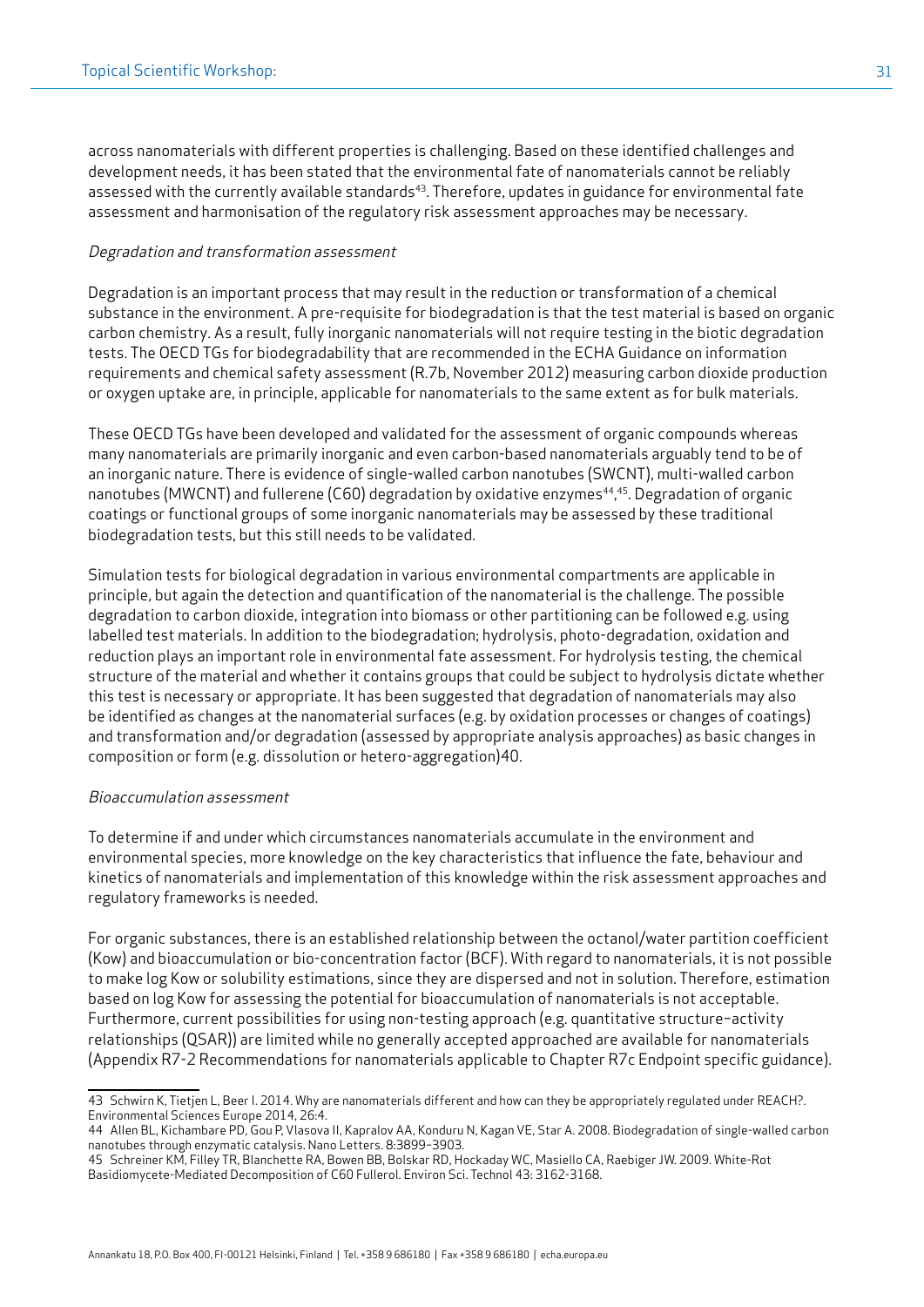Bioaccumulation testing in aquatic organisms according to OECD TG 305 (bioaccumulation in fish) is generally considered to be applicable, but the calculation of the BCF has been critically discussed with regard to nanomaterials. Recommendations from the OECD expert meeting were to examine dietary exposure for nanomaterials and to develop a guidance document for the testing of nanomaterials in accordance with TG 305<sup>46</sup> (OECD 2014). Nanomaterials have a tendency to aggregate, and thus their likelihood of ending up associated with sediment is high<sup>47</sup>.

Bioaccumulation in sediment-dwelling organisms according to OECD TG 315 is generally considered an applicable approach for nanomaterials as well as OECD TG 317 for terrestrial bioaccumulation. For these TGs and others, there may still be a need to develop new standard approaches, application of new nanorelevant endpoints (uptake rate, internalisation rate, and attachment efficiency) and general agreement of the bioaccumulation testing strategies for nanomaterials<sup>40</sup>. One of the main challenges in testing the bioaccumulation of nanoparticles is their detection, quantification and characterisation in the various test guidelines that exist.

## 6.1.1 Issues to be addressed

Within the regulatory frameworks, assessment of the environmental fate of the nanomaterials should be based on the generally accepted and scientifically-valid techniques. It has been commented that the REACH Guidance does not fully cover the specific environmental fate of nanomaterials (e.g. alterations, dissolution and distribution) and adjustments have been recommended by Meesters et al.<sup>48</sup>. Is there a need for further information on the environmental fate of nanomaterials to address the existing uncertainties that go beyond those requirements laid down in REACH to date?<sup>38</sup>

# 6.2 PRESENTATIONS

The fourth topic of the workshop was focused on environmental fate, persistence and bioaccumulation throughout the life cycle and was addressed in the following presentations:

- Environmental fate modelling and measurement of nanomaterials Dr Geert Cornelis, University of Gothenburg, Sweden
- Bringing it all together: Comparing a "classical" ERA based on standard endpoints and approaches with a more informed and nano-specific ERA for ZnO and Ag nanoparticles - Dr Claus Svendsen, Centre of Ecology and Hydrology, United Kingdom
- Challenges for effect assessment of nanomaterials in the environment Prof. Teresa Fernandes, Heriot-Watt University, United Kingdom

### 6.2.1 "Environmental fate modelling and measurement of nanomaterials"

Dr Geert Cornelis (University of Gothenburg), in his presentation entitled "Environmental fate modelling and measurement of nanomaterials", stated:

### Fate descriptors

Developments in hazard identification of engineered nanomaterials (ENM) have not been met with

```
in the environment: behavior, fate, bioavailability, and effects. Environ Toxicol Chem 2008;27:1825–51.
```
<sup>46</sup> OECD 2014. Organisation for Economic Co-operation and Development: Ecotoxicology and environmental fate of manufactured nanomaterials, ENV/JM/MONO(2014)1, Series on the Safety of Manufactures Nanomaterials, No. 40.

<sup>47</sup> Klaine SJ, Alvarez PJ, Batley GE, Fernandes TF, Handy RD, Lyon DY, et al. Nanomaterials

<sup>48</sup> Meesters JAJ, Veltman K, Hendriks AJ, Van De Meent D. 2013. Environmental exposure assessment of engineered nanoparticles: why REACH needs adjustment. Integr Environ

Assess Manag 2013: 15–26.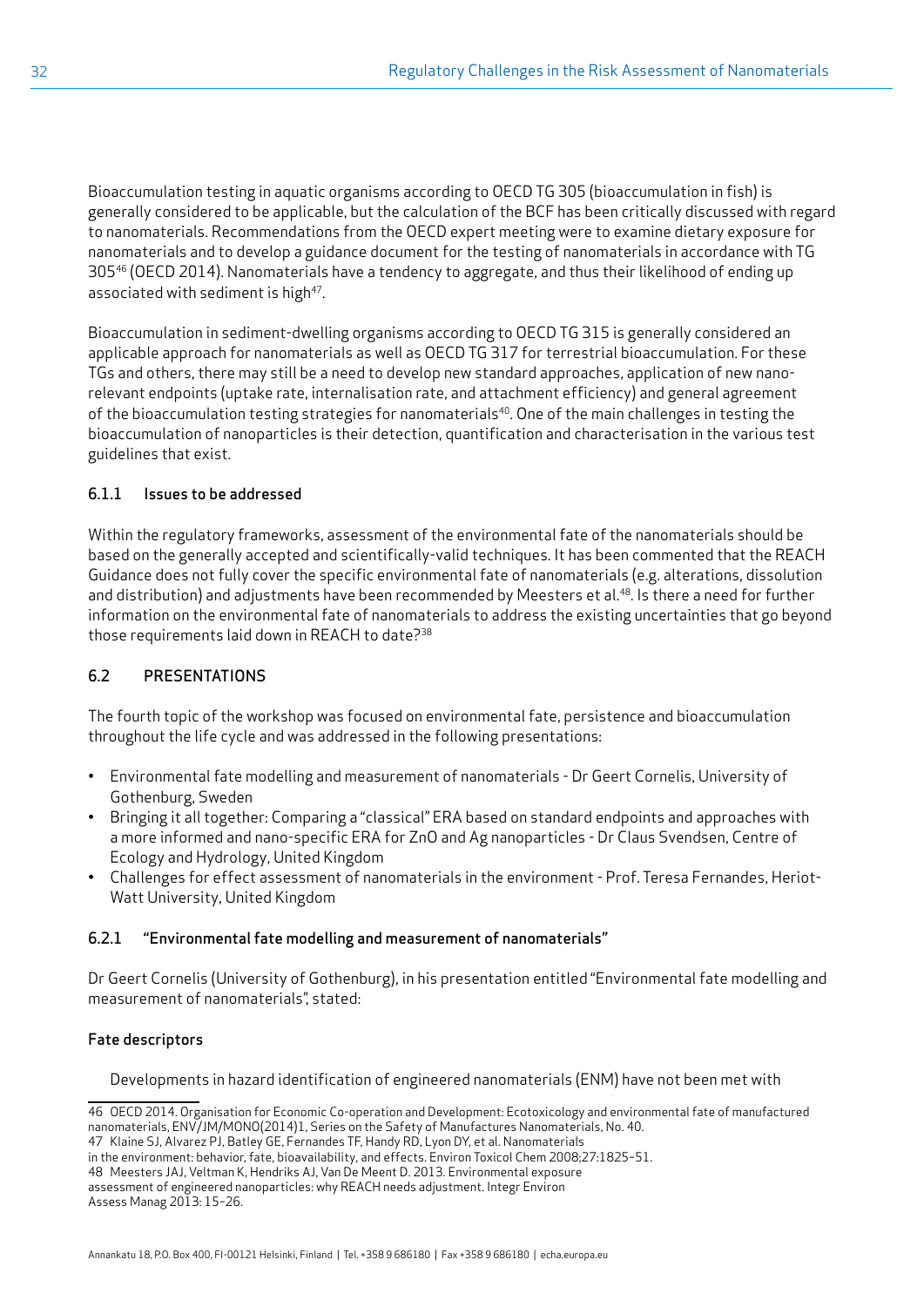proper fate descriptors to calculate travel distances and the bioavailable concentration of engineered nanoparticles (ENP). Many of the hazard assessments have, for instance, been performed without assessing the interactions with the surrounding medium (e.g. a rare exception Waalewijn-Kool et al.<sup>49</sup>). Overlooking the interactions between ENMs and the medium may lead to high uncertainty in risk assessments due to the variability in the fate and bio-availability of ENM<sup>50</sup>. It is therefore important to take this variability into account. Looking at conventional chemicals, this has been done using partitioning coefficient (Kd) values, that have been related e.g. to soil properties leading to much less conservative risk assessments because the accuracy increased drastically when accounting for the partitioning of chemicals to solid phases in the environment.

An alternative fate descriptor to the Kd value is thus required to describe the behaviour of ENM in the environment. Three possible fate descriptors for ENM discussed were batch partitioning coefficients (Kd values), batch retention coefficients (Kr values) and column attachment efficiency. Analysis of the applicability of these fate descriptors should be looked at in view of both technical and practical aspects of environmental risk assessments of ENM<sup>51</sup>.

Kd values are not appropriate fate descriptors for ENP because the equilibrium assumption is not valid. The processes that govern the fate of ENM are all kinetic processes and ENM particles will never reach equilibrium in the environment. Hence, their fate can never be described by one static parameter such as Kd values. ENM require an entirely different fate descriptor and an entirely different modelling approach to go with  $it^{52}$ .

The kinetic interpretation of batch studies by Kr values offer some improvement. Kr values are in essence obtained in the same way as Kd values, but they do not assume equilibrium. It has been found that this approach bears a link to relevant ENP processes in the environment, but interpretation may be confounded by the conditions of high shear during batch tests complicating direct use in transport or bioavailability calculations.

The attachment efficiency of ENMs in a particular environmental compartment can be obtained from column experiments. Attachment efficiency is a kinetic parameter that, contrary to Kr values, can be used directly in transport modelling. It expresses the likelihood that a particle will "stick" when it passes an environmental surface. High attachment efficiency implies limited transport and most likely a limited bioavailability. This parameter has already been used in transport models in rivers as well as for soils.

#### Monitoring of ENM in the environment

Monitoring of ENM in the environment is complicated by the low expected concentrations and the presence of other naturally occurring particles in the environment. At the same time, it has been claimed that the size of ENM matters in terms of their hazard and that number concentration (e.g. number of particles per mL-1) is a more appropriate dose metric of ENM instead of just the total mass concentration (e.g. mg L-1). The wish list for monitoring ENM in the environment is thus long: we require a highly sensitive, selective technique that can measure size and number concentrations. The technique should also be cost-effective, fast and easy to use. The most promising technique in this respect is single-particle inductively coupled plasma mass spectrometry (ICP-MS) that has been shown to measure number-based size distributions of ENM in real environments (e.g. wastewater treatment plant effluents and freshwaters) at environmentally

<sup>49</sup> Waalewijn-Kool PL, Ortiz MD, Lofts S, van Gestel CAM. The effect of pH on the toxicity of zinc oxide nanoparticles to Folsomia candida in amended field soil. Environmental Toxicology and Chemistry 2013; 32: 2349-2355.

<sup>50</sup> Cornelis G, Hund-Rinke KM, Kuhlbusch T, Van den Brink N, Nickel C. Fate and bioavailability of engineered nanoparticles in soils: a review. Critical Reviews in Environment Science and Technology 2014; 44: 2720–2764.

<sup>51</sup> Cornelis G. Fate descriptors for engineered nanoparticles: the good, the bad, and the ugly. Environmental Science: Nano 2014: In press: DOI: 10.1039/C4EN00122B.

<sup>52</sup> Praetorius A, Tufenkji N, Goss K-U, Scheringer M, Von der Kammer F. The road to nowhere: Equilibrium partition coefficients for nanoparticles. Environmental Science: Nano 2014; In press. DOI: 10.1039/C4EN00043A.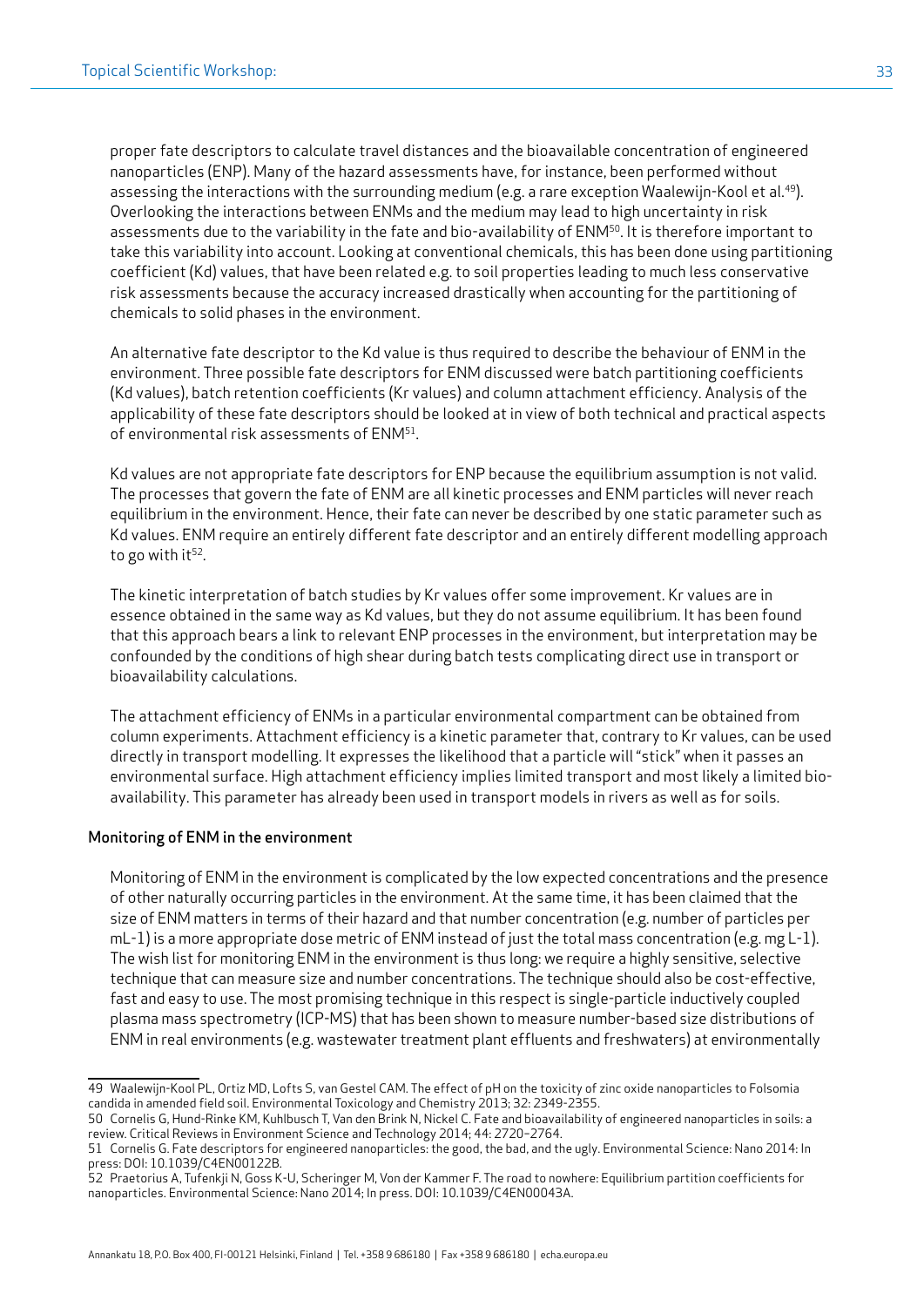relevant concentrations (i.e. ng  $L^{-1}$  or a few thousands particles per m $L^{-1}$  <sup>53</sup>.

The spICP-MS technique uses existing equipment (normal ICP-MS machines) and is thus not particularly costly and when the data is collected and treated properly, number-based size distributions can be obtained. The technique has now been sufficiently explored so that accuracy can be guaranteed or at least the limitations are known. One such limitation has been the size detection limit, which has been reduced using advanced data treatment e.g. down to a few nm for "ideal" elements such as Ag and Au. Other ENM such as titanium dioxide (TiO2) still have detection limits of a few tenths of nm.

#### 6.2.2 "Bringing it all together: Comparing a 'classical' ERA based on standard endpoints and approaches with a more informed and nano-specific ERA for ZnO and Ag nanoparticles"

Dr Claus Svendsen (Centre of Ecology and Hydrology), in his presentation entitled "Bringing it all together: Comparing a "classical" ERA based on standard endpoints and approaches with a more informed and nanospecific ERA for zinc oxide (ZnO) and silver (Ag) nanoparticles", stated:

It has been established from the mass-based flow modelling of Gottschalk and Nowack<sup>54</sup> what the major flows and entry routes into the environment outside direct application are likely to be, namely; through consumer products into waste waters, where upon treatment NMs mainly go to soils through sludge application and a fraction to waters with the effluent.

Mechanistic models of nano-relevant fate processes can be coupled with classical fate and transport models and get reasonable worst-case models for predicted environmental concentration (PEC) estimates that are "nano employable", but they must include accounting for NP fate and transformation processes. An example of turning such mass usage estimates into local predicted environmental concentrations at the EU scale can be found in Dumont et al (2014)<sup>55</sup> and also in very local scale models for specific water causes that include sedimentation, re-suspension and turbulence<sup>56</sup>.

Good predicted no effect concentration (PNEC) estimates can be obtained from using slightly modified standard tests where media are modified to present nanomaterials in a realistic yet as stable as possible form and using standard Environmental Risk Assessment (ERA) data analysis. The key modifications needed are to control exposure and ensure it is "real world" relevant.

Under the current EU scale of risk assessment for down the drain ENMs (e.g. NanoFATE), in the worstcase scenario the PEC gets to within one to two orders of magnitude of the PNEC in EU water courses, while for soils the gap between the PEC and the PNEC in EU water courses is two or more orders of magnitude. With more detailed consideration of how media chemistry affects transformations, fate and bioavailability of NMs these gaps will become larger. The major environmental sinks for ENMs are sediments and soils, where due to the low availability and slow removal rates the most pressing question is long-term - low dose fate, availability and long-term effects.

Addressing release and exposure relevant nanomaterial forms is becoming a priority. From the few completed studies, it appears that, in the short-term, standard toxicology test aged nanomaterials generally have proven to be less toxic than pristine nanomaterials. In contrast, experiments using longer term mesocosms or aged sewage sludge exposures within the UK-US TINE project<sup>57</sup> showed that sludge

54 Gottschalk F, Sun T, Nowack B. Environmental concentrations of engineered nanomaterials: Review of modeling and analytical studies. Environmental Pollution 2013; 181: 287-300.

<sup>53</sup> Tuoriniemi J, Cornelis G, Hassellöv M. Size discrimination and detection capabilities of single-particle ICP-MS for environmental analysis of silver nanoparticles. Analytical Chemistry 2012; Accepted for publication (doi: 10.1021/ac203005r).

<sup>55</sup> Egon Dumont, Andrew C. Johnson, Virginie D.J. Keller, Richard J. Williams (2014) Nano silver and nano zinc-oxide in surface waters - Exposure estimation for Europe at high spatial and temporal resolution, Env Poll, in press.

<sup>56</sup> Quik JTK (2013) Fate of nanoparticles in the aquatic environment. Removal of engineered nanomaterials from the water phase under environmental conditions. PhD thesis, Radboud University Nijmegen, The Netherlands.

<sup>57</sup> [http://cfpub.epa.gov/ncer\\_abstracts/index.cfm/fuseaction/display.highlight/abstract/9145](http://cfpub.epa.gov/ncer_abstracts/index.cfm/fuseaction/display.highlight/abstract/9145)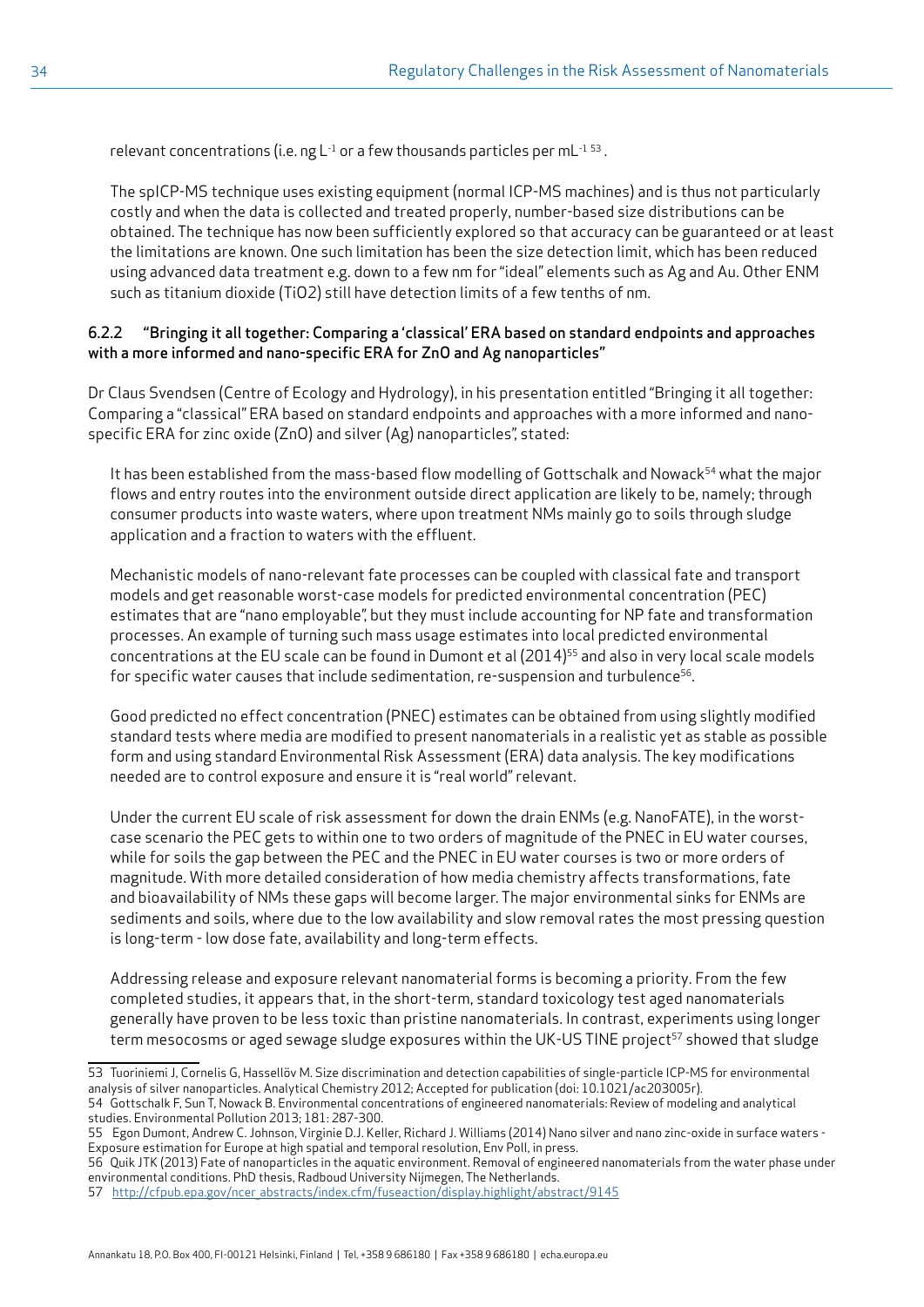from waste water dosed with metals in nanoform caused higher effects than those doses with ionic metals at the same concentration. This illustrates that long-term fate is of major importance.

For metal NPs, there is some evidence that organisms exposed to nano forms accumulate internal metal levels that exceed those seen in severely affected organisms exposed to the ionic form of the metal, without those excessive levels of nano derived metal in their tissues causing the same effects $^{58}\!$   $^{59}$ 

#### 6.2.3 "Challenges for effect assessment of nanomaterials in the environment"

The presentation of Prof. Teresa Fernandes (Heriot-Watt University, United Kingdom) entitled "Challenges for effect assessment of nanomaterials in the environment" reported that:

Knowledge concerning environmental fate and effects of nanomaterials has increased enormously over the last few years. Nevertheless, there are still many knowledge gaps, including general environmental exposure, how environmental conditions may affect exposure and effects, and the applicability of standard tests. Therefore, further effort needs to be dedicated to these areas. Given the knowledge of dynamic interactions that take place between organisms, nanomaterials and the environment, consideration needs to be given to the importance of realistic vs standardised approaches.

Modifications to the composition of growth media used in ecotoxicity experiments and data interpretation (e.g. bioconcentration factor), to try and improve the value of hazard assessments was highlighted. For example, with the OECD TG 201 algal test, appropriate test measurements must be considered to avoid artefacts; the media composition (i.e. salts, pH, organic matter) has been shown to affect the results, as do suspension/mixing protocols and the light conditions. Lastly, regarding challenges to overcome in grouping and read-across, the same materials of the same size may lead to different toxicity, and not all test species will respond similarly.

#### 6.3 SUMMARY OF PRESENTATIONS FROM THE SPEAKERS

A collated summary of the main aspects from the presentations is provided below.

It was recommended that future efforts should be placed on the investigation and development of tests that strike a better balance between operational simplicity and technical accuracy. For example, column tests entail significant costs and, although the attachment efficiency they predict bear a close relation to real processes in the field, column experiments are to some extent also operationally defined and require a more experimentally dedicated approach that does not necessarily lead to a widely carrying physical parameter. There is thus a need for a simpler test. Even though it might deliver a less accurate parameter, this test could be more easily standardised and thus, similarly to Kd values produce high volumes of data allowing the parameter to be extrapolated to scenarios in which the parameter, whatever it may be, was not determined per se.

Comparison of Kr values with attachment efficiencies from column experiments show that such useful information can still be obtained from batch tests and different types of tests can be envisaged where a lower shear force exists so that the process of ENM sticking to surfaces is simulated as closely as possible to the situation in the field, while still leading to a relatively simple and cheap test.

It is also unclear how fate descriptors for transport (e.g. attachment efficiency) relate to bio-availability (as is also the case for conventional chemicals). This field is entirely unexplored, because fate assessment has

<sup>58</sup> Heggelund, L.R. et al. 2013. Soil pH effects on the comparative toxicity of dissolved zinc, non-nano and nano ZnO to the earthworm Eisenia fetida Nanotoxicology, 8, 559-72

<sup>59</sup> . Hooper, H.L., Jurkschat, K., Morgan, A.J., Bailey, J., Lawlor, A.J., Spurgeon, D.J., Svendsen, C. (2011) Chronic toxicity of

nanoparticulate zinc oxide and dissolved zinc chloride to the earthworm Eisenia veneta in a soil matrix. Environment International 37(6): 1111-1117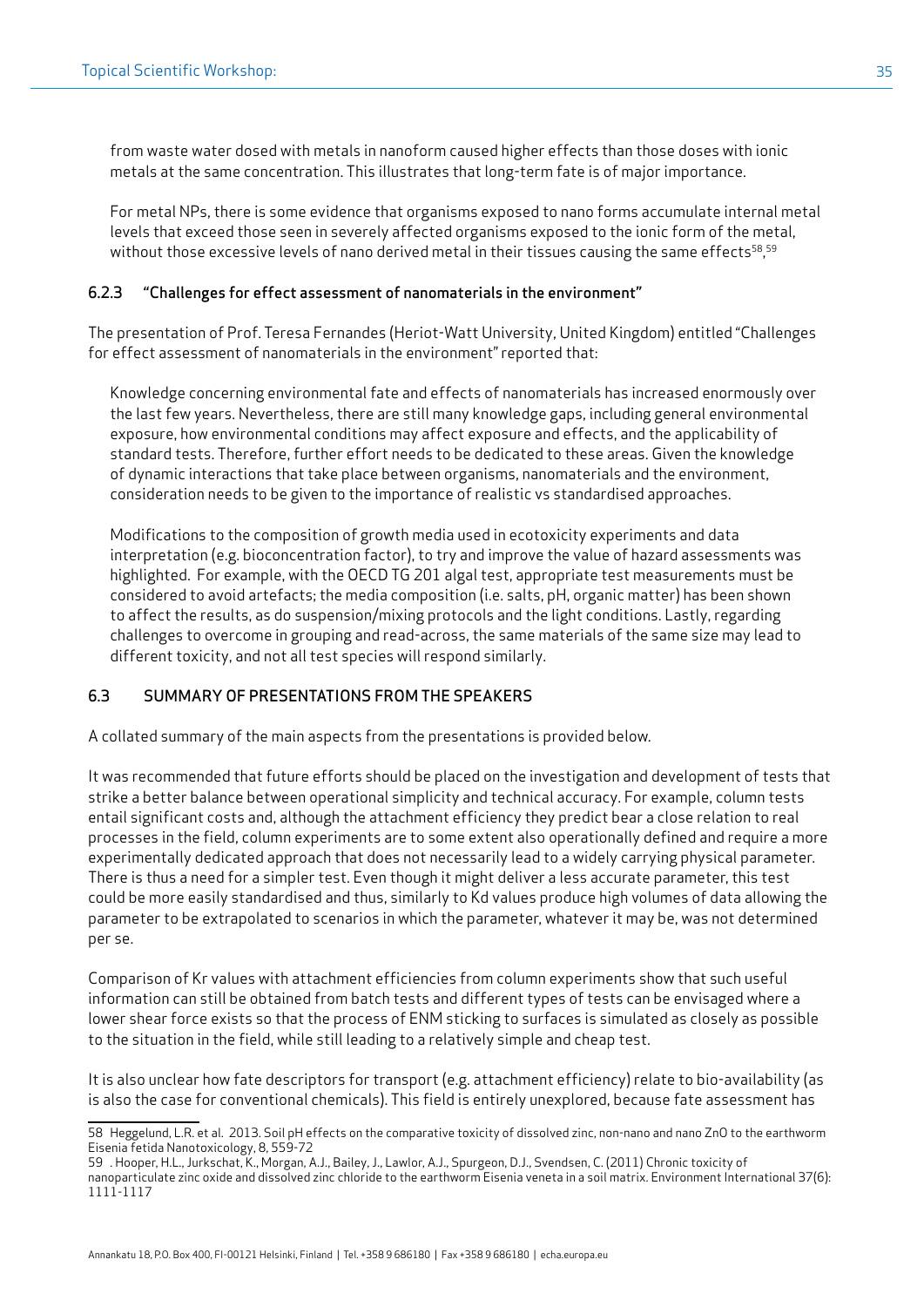not been met with the same level of attention in the research and regulatory domain. It is, however, required to establish a relation between whatever descriptor is deemed appropriate for fate, whether it is also appropriate to calculate bio-availability.

While spICP-MS has been developed a lot, it does not address all monitoring needs for ENM. Foremost, organic ENMs (e.g. fullerenes) cannot be analysed using spICP-MS. Techniques for such ENMs are at their infancy and currently have detection limits in the order of mg L-1, i.e. higher than currently predicted concentrations in the environment.

Even in the case of inorganic ENMs that can be analysed using spICP-MS, many hurdles still remain. Firstly, naturally occurring particles exist that contain the same element (e.g. Ti) as ENMs and these cannot be distinguished using spICP-MS. spICP-MS only analyses liquids that have to be extracted from, for example, soils.

The effect of these extraction methodologies has not been assessed for soils and nor has the implications for bio-availability assessment. In summary, it can be stated that model outcomes can today not sufficiently be validated using the available equipment \*(see e.g. Gottschalk et al. 201349). Future developments such as coupling spICP-MS to field flow fractionation or using TOF-spICPMS, where many elements can be monitored may improve this situation much in the near future. Finally, the widespread usage of spICP-MS has been halted by lack of experience and training in the technique, but this situation can be resolved in the very shortterm by software that has been developed in-house by manufacturers (e.g. Perkin-Elmer) or at Gothenburg University.

Currently, the major weakness of environmental ENM risk assessments are that the majority of data available on both exposure and hazard, are so far gathered from work undertaken using "pristine/as manufactured" ENM forms, which are most likely more reactive than the "release/exposure relevant" forms. This has consequences for the major important fate, bioavailability and hazard parameters $^{60,61,62,63},$  and hence the fate chemistries, bio-availabilities, and hazard estimates are possibly more worst-case than required.

There is a need to compare results from testing of pristine particles with more relevant testing of the exposure relevant particles. For this, we need to know the release and fate routes plus how particles have been transformed, as it is most relevant to test the particles in the media where they end up in the environment (e.g. solid, sewage sludge etc.) and in the exposure relevant forms.

There are also technical developments needed to be able to really characterise environmentally-relevant exposures. Currently, many of the suitable techniques for nanomaterials have detection limits and media requirements (i.e. needs to be run in clean media) that currently means they operate at concentrations beyond those of even artificially high toxicological experiments. As such, they are incapable of addressing a heteroaglomeration state, dissolution rates, and acquired coatings at realistic environmental exposure conditions. Long-term, low dose exposures may reveal that some of the odd nanoparticle effects seen at high doses do not represent the chemistries and therefore resultant effects seen under realistic exposure conditions.

In summary for the topic of environmental fate, persistence and bioaccumulation throughout the life cycle:

• While some progress has been made in elucidating environmental hazard of engineered nanomaterials

62 Cornelis, G. et al. 2013. Transport of silver nanoparticles in saturated columns of natural soils. Sci. Total Environ. 463-464. 120-130 63 Hammes, J., et al. 2013. Geographically distributed classification of surface water chemical parameters influencing fate and behaviour of nanoparticles and colloid facilitated contaminant transport. Water Res., 47, 5350-5361

<sup>60</sup> Tourinho, P. S., et al. 2012. Metal-based nanoparticles in soil: fate, behaviour and effects on soil invertebrates Environ. Toxicol. Chem. 31, 1679-1692

<sup>61</sup> Cornelis, G.; Hundy et al. Fate and Bioavailability of Engineered Nanoparticles in Soils: A Review 2014. Crit. Rev. Environ. Sci. Tech. DOI:10.1080/10643389.2013.829767.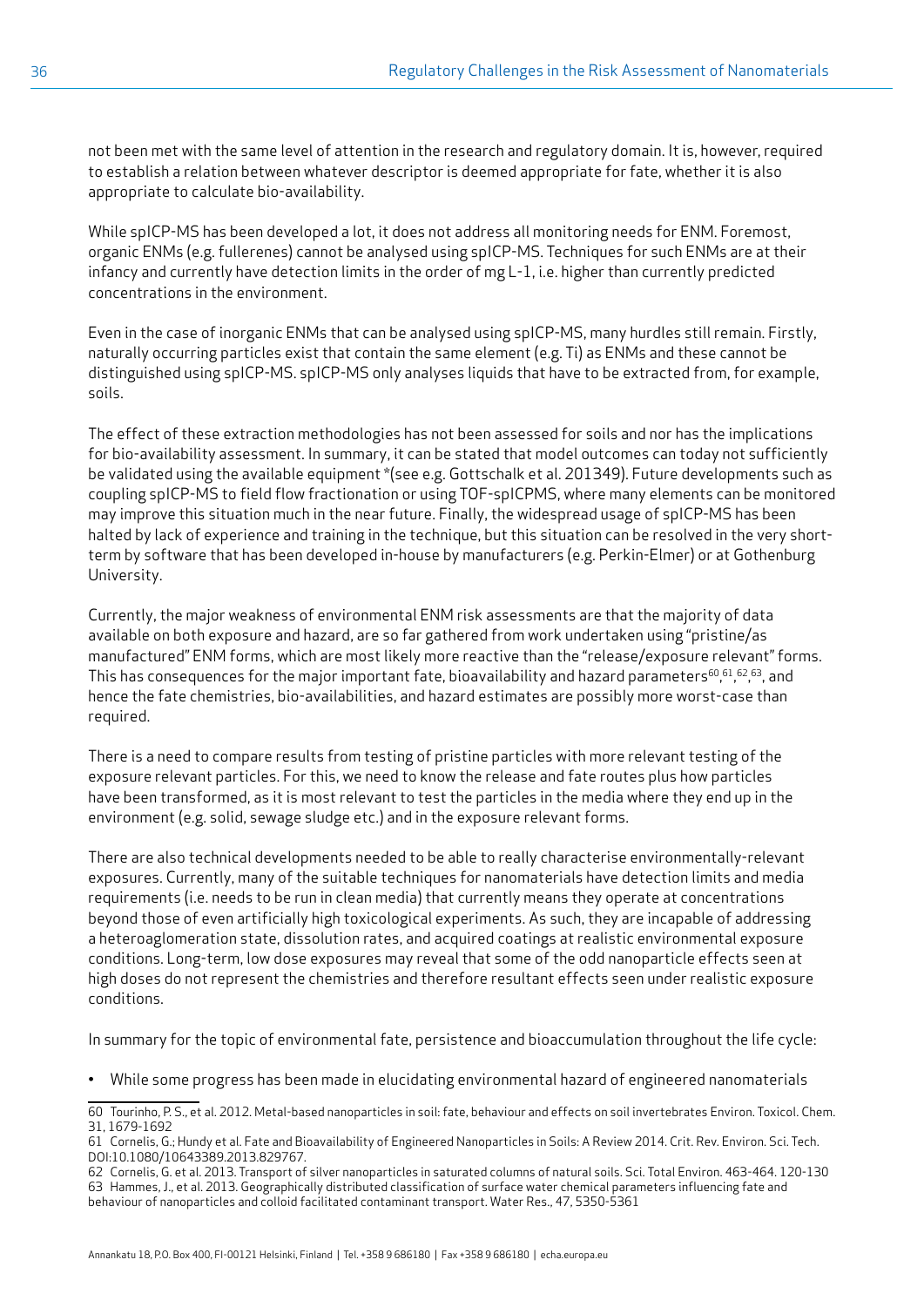(ENMs), predicting exposure and bio-availability has been lagging behind.

- The chemistry of the environment has a significant effect on the transport and bio-availability of ENMs. The risk of ENMs will thus also vary as a function of the environmental characteristic of the receiving medium (water, soil, sediment).
- Mass-based and detailed models have been developed for environmental ENM fate, but no agreed fate descriptors that can be used routinely to calculate transport or bio-available ENM concentrations from total ENM concentrations are available.
- Use of Kd values to calculate environmental interactions of ENMs will lead to false predictions, because the processes that control ENMs are not in equilibrium.
- Progress in analytical chemistry now allows measuring sizes and number concentrations of inorganic ENMs, albeit with some size limitations, at environmentally relevant concentrations using single particle ICP-MS (spICP-MS). This is not possible for organic ENMs and even interferences with natural particles do not allow spICP-MS to truly validate model outcomes presently.
- Currently, the major weakness of environmental ENM risk assessments are that the majority of data available on both exposure and hazard is not undertaken using "pristine/as manufactured" ENM forms, which are more reactive than the "release/exposure relevant" form. Hence, the fate, bio-availabilities, and hazard estimates may be worst-case scenarios.
- Mechanistic models of nano-relevant fate processes can be coupled with classical fate and transport models and reasonable worst-case models obtained for PECs estimates that are "nano employable", but they must include accounting for NP fate and transformation processes.
- Good PNEC estimates can be obtained by using slightly modified standard tests and data analysis. The key modifications needed are to control exposure and to gain reproducible and comparable test results.
- Under the current EU scale of risk assessment for down the drain ENMs (e.g. NanoFATE); in the worstcase scenario the PEC gets to within one to two orders of magnitude of the PNEC in EU water courses, while for soils the gap between the PEC and the PNEC in EU water courses is two or more orders of magnitude. With more detailed consideration of how media chemistry affects transformations, fate and bioavailability of NMs these gaps will become larger. The major environmental sinks for ENMs are sediments and soils, where due to the low availability and slow removal rates, the most pressing question is long-term - low dose fate, availability and long-term effects.
- There is a need to compare results from testing of pristine "as made particles" with testing of the exposure relevant particles, including information on the release and fate routes and transformation of the particles. In short-term tests, aged NMs have generally proven less toxic than pristine NMs. Experiments using aged sewage sludge showed that sludge from waste water dosed with metals in nano form caused higher effects than those doses with ionic metals at the same concentration, hence, illustration that long-term fate is of major importance.
- Despite many efforts and costs in research on risks of ENMs, it appears that the needs of the regulators have not been fully addressed. There is a need to develop protocols, frameworks, and approaches to group ENMs to obtain widely carrying datasets that can serve to resolve this uncertain situation. The workshop clearly called for a much closer collaboration between academia, industry and regulators to shortcut towards practically useable tools.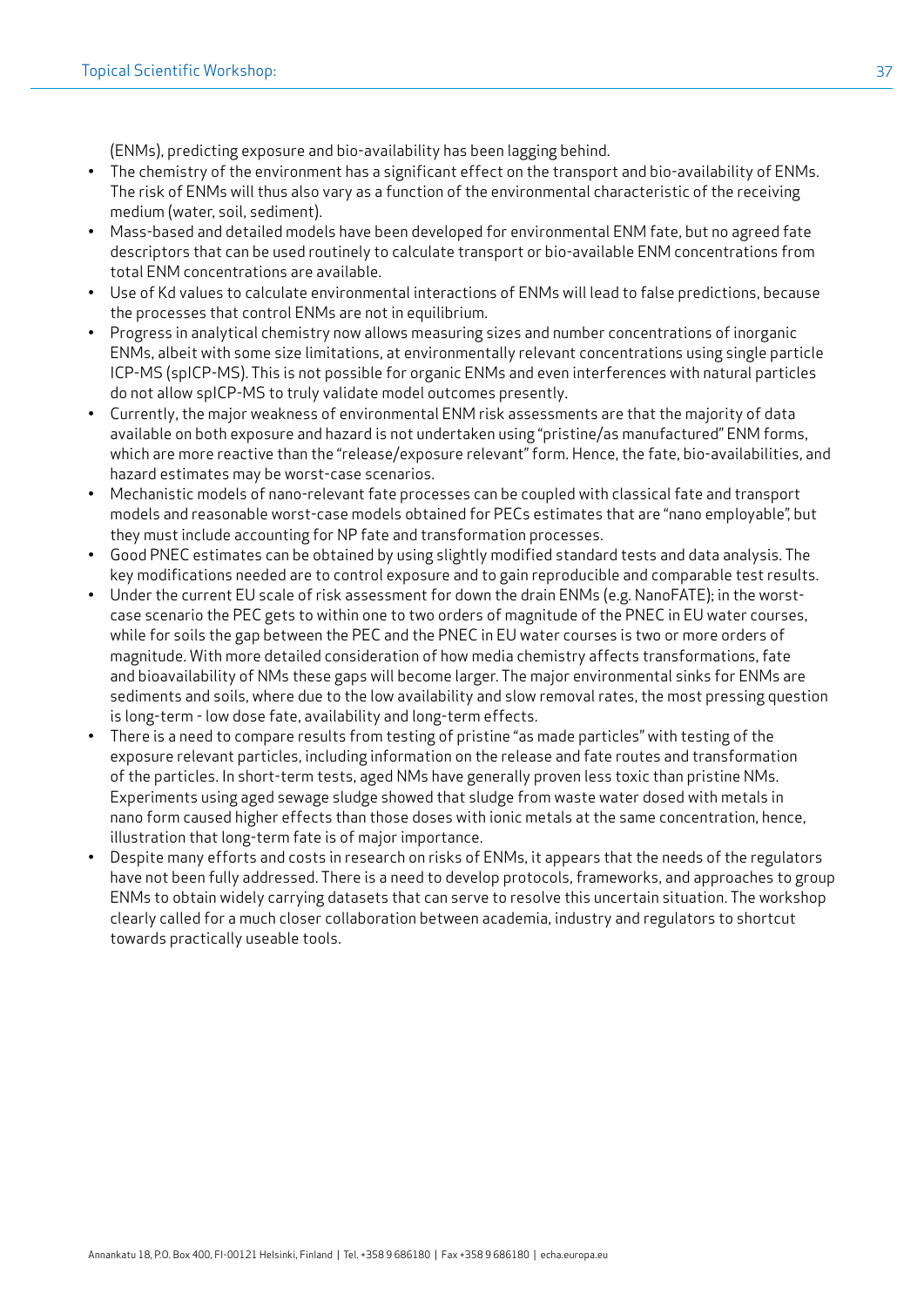# <span id="page-37-0"></span>7 TOPIC 5: READ-ACROSS AND CATEGORIES OF **NANOMATERIALS**

### 7.1 BACKGROUND

Read-across and categories of nanomaterials are valuable approaches used to predict specific properties of substances for which there is insufficient experimental data. In a read-across approach, endpoint information from one or many chemicals is used to predict the same endpoint, either qualitatively or quantitatively, for one or many other chemicals. In a category approach, a group of substances whose properties are likely to be similar or follow a regular pattern is constructed.

Within the group, a property can be estimated through, for example, read-across or trend analysis. For predictions of nanomaterial properties using read-across or categories, three main possible scopes of prediction are conceivable:

- 1. from bulk to all nano-forms,
- 2. from bulk to specific nano-forms,
- 3. from one or many nano-forms to one or many nano-forms (of the same chemical identity but with differences in physicochemical characteristics, differently coated nano-forms, or nano-forms of different chemical identity).

Read-across is recognised as one of the key issues in finding a pragmatic way to bridge existing data gaps in the hazard characterisation of nanomaterials. Therefore, there is a push from both academia and policy makers, to find a way forward in agreeing on key issues within read-across and categorisation of nanomaterials; for example, establishing criteria for when and how read-across may be acceptable. Currently, in several FP7 projects, read-across is an identified deliverable and the issue is also discussed at a global level in an OECD context.

Any read-across and category approach applied for nanomaterials in a regulatory context must not compromise the insurance of the safe use of the substance and thus must be based on a robust scientific justification. The approach should identify and consider the properties or parameters that drive the endpoint in question.

### 7.1.1 Issues to be addressed

Identified within the workshop background document, the main challenges in the regulator context are how to use available hazard information in acceptable read-across and categories of nanomaterials for prediction of the hazard endpoints related to, for example, fate, ecotoxicity and toxicity. At this point in time, establishing the criteria and validation approaches with a high enough certainty to provide confidence and not jeopardise safe use is crucial. The combination of key criteria and possible cut off points that determine whether read-across and/or categories can be used without making underestimations of hazards, and for which purpose, are still to be defined.

Further clarification is also needed on how to best evaluate and to appropriately take into account uncertainties associated with read-across and categories, and if any uncertainty would be different from that associated with conventional substances.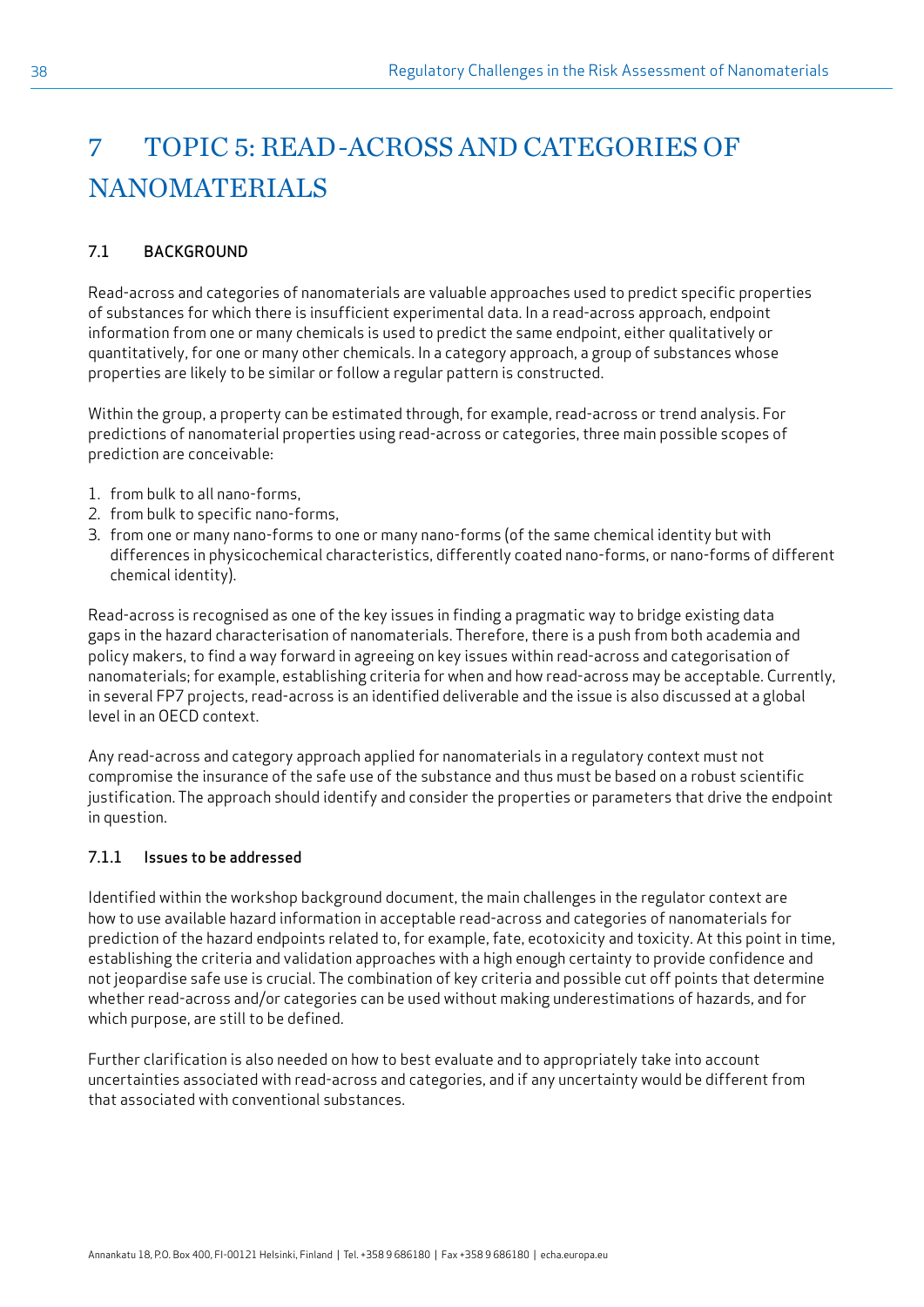# 7.2 PRESENTATIONS

In the final session (5) of the workshop, the topic of read-across and categories was addressed in the following presentations:

- Safety assessment of nanomaterials. What about extrapolation between ENMs? Read-across and categorisation - Dr Wim De Jong, National Institute for Public Health and the Environment, The Netherlands
- Grouping of nanomaterials using short-term inhalation studies and related in vitro methods Dr Robert Landsiedel, BASF, Germany

#### 7.2.1 "Safety assessment of nanomaterials. What about extrapolation between ENMs? Read-across and categorisation"

Wim De Jong (National Institute for Public Health and the Environment), in his presentation entitled "Safety assessment of nanomaterials. What about extrapolation between ENMs? Read-across and categorisation." stated:

In general, knowledge on nanomaterial toxicity has increased and now there is a greater focus on the understanding of mechanisms of toxicity which may increase in the possibilities for grouping of nanomaterials. Not all nanomaterials are toxic and this raises the need to evaluate nanomaterials individually rather than take a blanket approach of assumed toxicity.

To facilitate time and resource efficient identification of nanomaterial hazard status, there is a need for categorisation/grouping of nanomaterials. This raises many challenges and one of these is that the "environment" of a nanomaterial (e.g. lung lining fluid, blood, mucus) can have a large influence on their toxicological behaviour. These include pH, ionic strength, biomolecules and macromolecules, which coat the surface of the once naked particle. Coatings and surface molecules of nanomaterials, either applied deliberately (e.g. attaching Polyethylene Glycol (PEG) functional groups to the particle surface to increase blood circulation time) or incidentally such as the formation of a protein corona after deposition in the lung, are important factors in nanomaterial behaviour and toxicity as these modify the point of cellular interaction, the particle surface.

It was also outlined, using carbon nanotubes as an example, that it is not necessarily the bulk chemistry of a particle (carbon in this case) that dictates toxicity but also other components such as length and shape which can have a profound effect on hazard.

An example of grouping was given based on the work done on TiO2 and ZnO by the European Commission's (EC) Scientific Committee on Consumer Safety (SCCS), which has demonstrated that even one type of nanomaterial (e.g. TiO2) when obtained from different suppliers may show large differences in physicochemical characteristics including shape, crystal composition and catalytic activity. However, based on extensive toxicological information it was possible to describe parameters for both TiO2 and ZnO nanomaterials to form a group that shows acceptable low risks when applied as anultraviolet (UV)-filter in sunscreens. So, when a sufficient amount of data is available, interpolation within a type of nanomaterials seems to be possible and a description of a group is obtainable.

An alternative way for investigating nanomaterial toxicity is the analysis of adverse outcome pathways (AOPs), which describe a sequential chain of causally linked events that lead to an adverse health or ecotoxicological effect. These may be used in the future to compare possible toxicity of different nanomaterials. Similarly, principle component analysis (PCA), a statistical approach to identifying strong patterns within datasets, may also be another way to approach extrapolation of effects between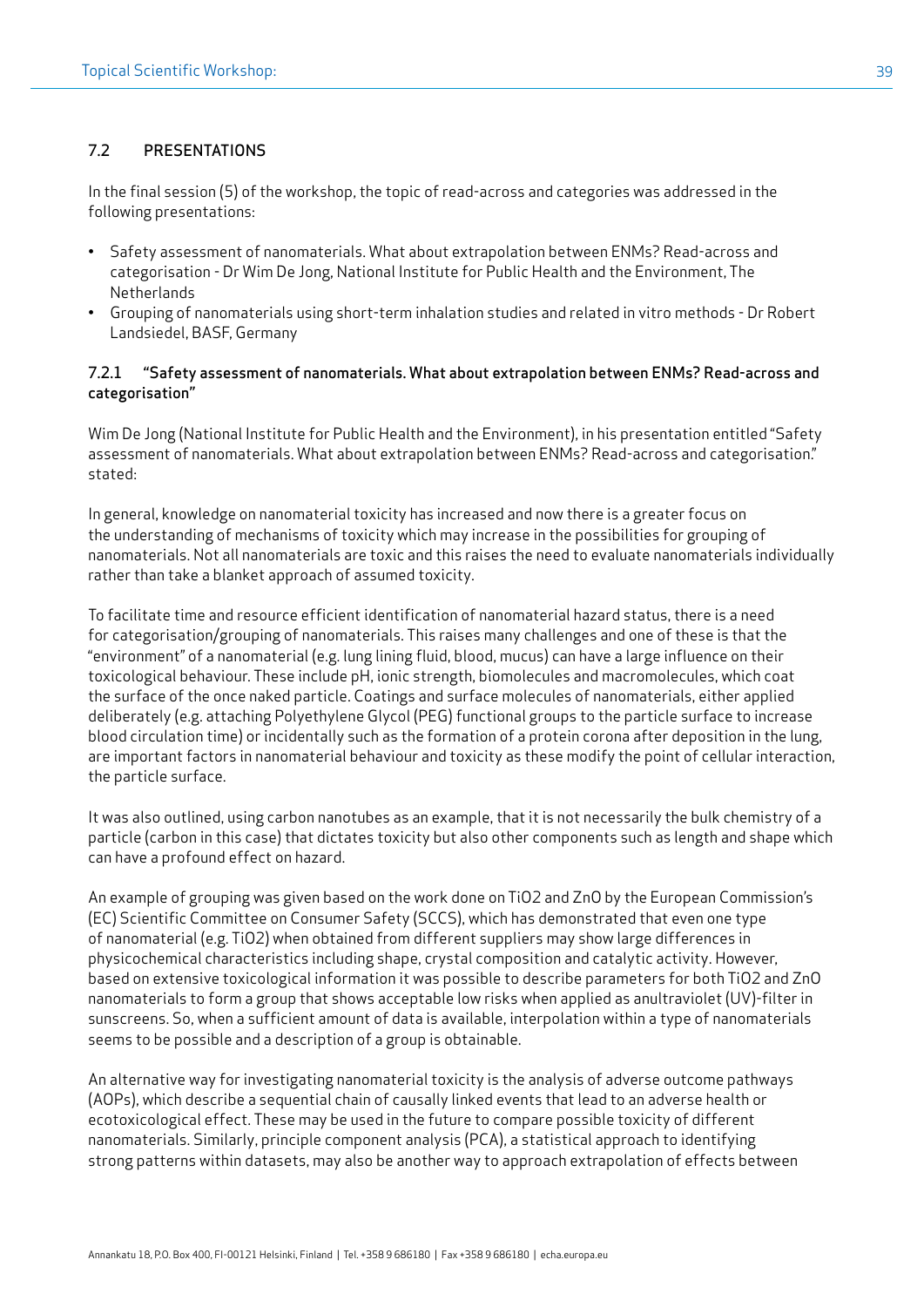nanomaterials. In relation to such statistical data-mining, it is important that toxicological (disease) outcomes or pathways are included in such analysis, including PCA

### 7.2.2 "Grouping of nanomaterials using short-term inhalation study and related in vitro methods"

Dr Robert Landsiedel (BASF), in his presentation entitled "Grouping of nanomaterials using short-term inhalation study and related in vitro methods", outlined:

That BASF already use categories in the risk assessment of applications using nanomaterials. As a result, they do not subject each nanomaterial, in each modification, to a fixed list of animal studies but instead, perform the studies needed for the risk assessment of the nanomaterial in its very application.

Here, Dr Landsiedel described the concept of 'multi-perspective grouping of nanomaterials' which was born out of the observation that no single property groups all materials and that instead, a multi-perspective strategy is needed for grouping and testing. It was also stated that the European Centre for Ecotoxicology and Toxicology of Chemicals (ECETOC) task force on nanomaterials recently reviewed and critically appraised the existing approaches and suggested a framework to pull together different concepts in a "multiperspective approach". Publication of the concept is anticipated to be available in 2015.

As the second main component to the presentation, Dr Landsiedel described the BASF approach to shortterm inhalation studies (STIS) which follow the approach of longer, 28-day exposure guideline studies however limit exposure to five days with the following 23 days used as a recovery period. Using pigments as an example, they have investigated a wide range of materials using the STIS approach and generally find inflammation/necrosis as an effect. In terms of translocation, ZnO showed Zn dissolution and transfer whilst silica did not, although silica with a coating did transfer to spleen. Potency can be also used for grouping and based on this, there is a suggestion of four groups ranging from no adverse effects to no observed adverse effect concentrations (NOAECs) < 0.5 µg m3.

Overall, the STIS approach examines effects in the lungs, persistence, progression or regression of the effects, effects outside the lung, lung burden and potential translocation to other tissues with less animals and resources.

# 7.3 SUMMARY OF PRESENTATIONS FROM THE SPEAKERS

A collated summary of the main aspects from the presentations is provided below.

Nanotoxicology has benefited from the wealth of knowledge conventional particle inhalation toxicology and, while inhalation is still one of the major routes of exposure with the highest risks, it is now known that there is a need to expand 'nanotoxicology' beyond our knowledge obtained from inhalation toxicology.

One area where this is apparent is in regulation and testing of nanomaterials, as although the regulations as such, can be applied to and are suitable for nanomaterials; there is a need for the adaptation of certain assays used in the safety evaluation. Indeed there is a lack of validated and standardised methodologies for assessing toxicity as well as well-defined benchmark data based on reference nanomaterials.

A careful evaluation of the various assays used for the safety evaluation of classical chemicals is needed as nanoparticles do show different behaviours. This is most clear in the difference in toxicokinetics between chemicals (concentration driven) and nanoparticles (not concentration driven). Indeed the bio-distribution of nanoparticles is not dependent on concentration but on active filtering of the particles from the blood circulation, especially by organs from the so-called mononuclear phagocytic system (MPS), notably the liver and spleen.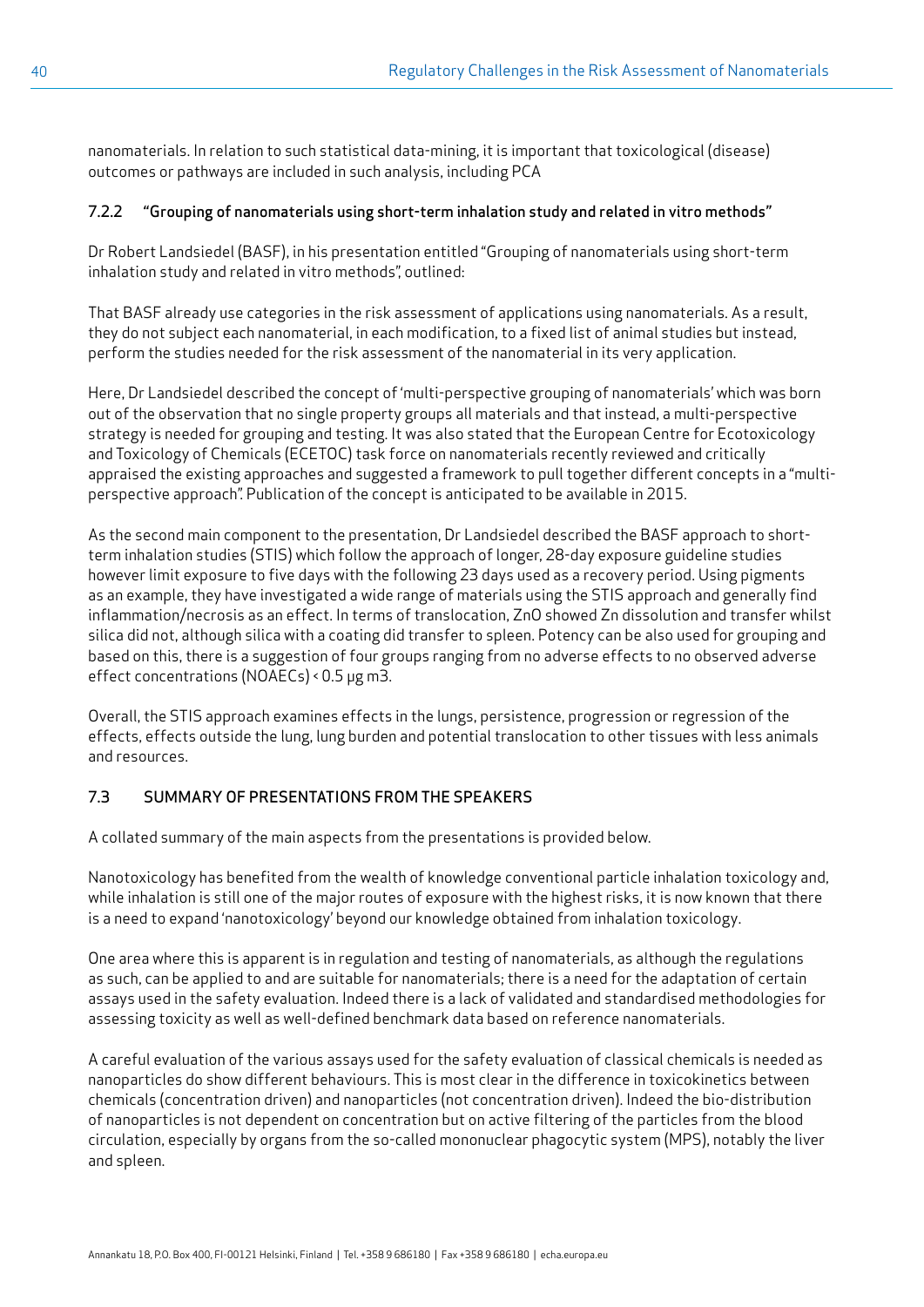A key issue facing nanotoxicology and the regulation of nanomaterials is the importance of careful and proper characterisation of the nanomaterials for registration especially in relation to the identification of the materials. This issue of characterisation and substance identity is crucial when considering if the nanomaterials presented within a registration or being used are the same as the ones on which the safety evaluation was performed. If these are not and the materials differ, it raises the question of the suitability of the use of such information for a registration. One area in which this may be important is in modifications of surface chemistry by coatings of functionalisation, which may alter the behaviour and thus potential toxicity of nanomaterials.

There is now a shift from earlier years of basic scientific research on nanomaterials to a greater focus on addressing what information regulators need for safety assessment.

While a framework for grouping may be within reach, a major challenge will be the design of a decisiontree and the definition of criteria to serve it. Some criteria for grouping, based on material properties (for example, solubility), biokinetics (for example, dermal absorption), bio-physical interactions (for example, surface reactivity) or early biological effects (for example, inflammation), are obvious to apply, while others, such as long-term effects, are currently being investigated.

The definition of groups and sub-groups will require reference materials and case studies of nanomaterial examples. While several reference materials will almost immediately be available, it will take more consideration, and probably experimental work, to find them for other grouping criteria. The multiperspective grouping offers, however, a flexible decision-making framework, which can be used and further developed, at the same time.

Another challenge will be the generation of data to assign nanomaterials to groups. A substantial amount of data is, however, already available from physico-chemical characterisation of the materials and from shortterm inhalation studies (generated by several research projects, such as nanoCare, NanoGEM, NanoSafe2 and NanoMILE).

Short-term inhalation studies serve grouping approaches by providing information on the organ's particleburden as well as early lung effects, extra pulmonary effects, and the recovery or progression of these effects. On other levels, the cytochrome c assay and the macrophage assay in vitro may be useful to serve grouping criteria based on physico-biological interactions and cellular effects, respectively.

In summary for the topic of read across and categories of nanomaterials:

- Not all nanomaterials have identifiable hazardous properties; each nano-material has to be evaluated on its own to establish its hazard characterisation profile. While there are physico-chemical indicators of potential toxicity such as shape (i.e. fibre length in comparison with asbestos fibres), generalisations must be made with caution and on the basis of evidence; for example, there is no general rule that smaller particles are more hazardous as other factors can influence toxicity.
- Toxicokinetics are important for understanding particle distribution throughout the body, the identification of target organs, the dose organs receive and ultimately which organs are at risk of toxicity.
- Extrapolation between different engineered nanomaterials is still difficult.
- There can be considerable differences in physico-chemical characteristics of ostensibly the same engineered nanomaterials yet from different suppliers.
- Nanomaterials largely behave like other particles in the body; often with a higher biological activity due to their higher specific surface area and sometimes with an increased mobility in the body due to their smaller size. There is no general toxicity associating nanomaterials collectively but instead, toxic effects can be and are apparent within different nanomaterials.
- A comprehensive understanding of how the properties of nanomaterials dictate adverse health outcomes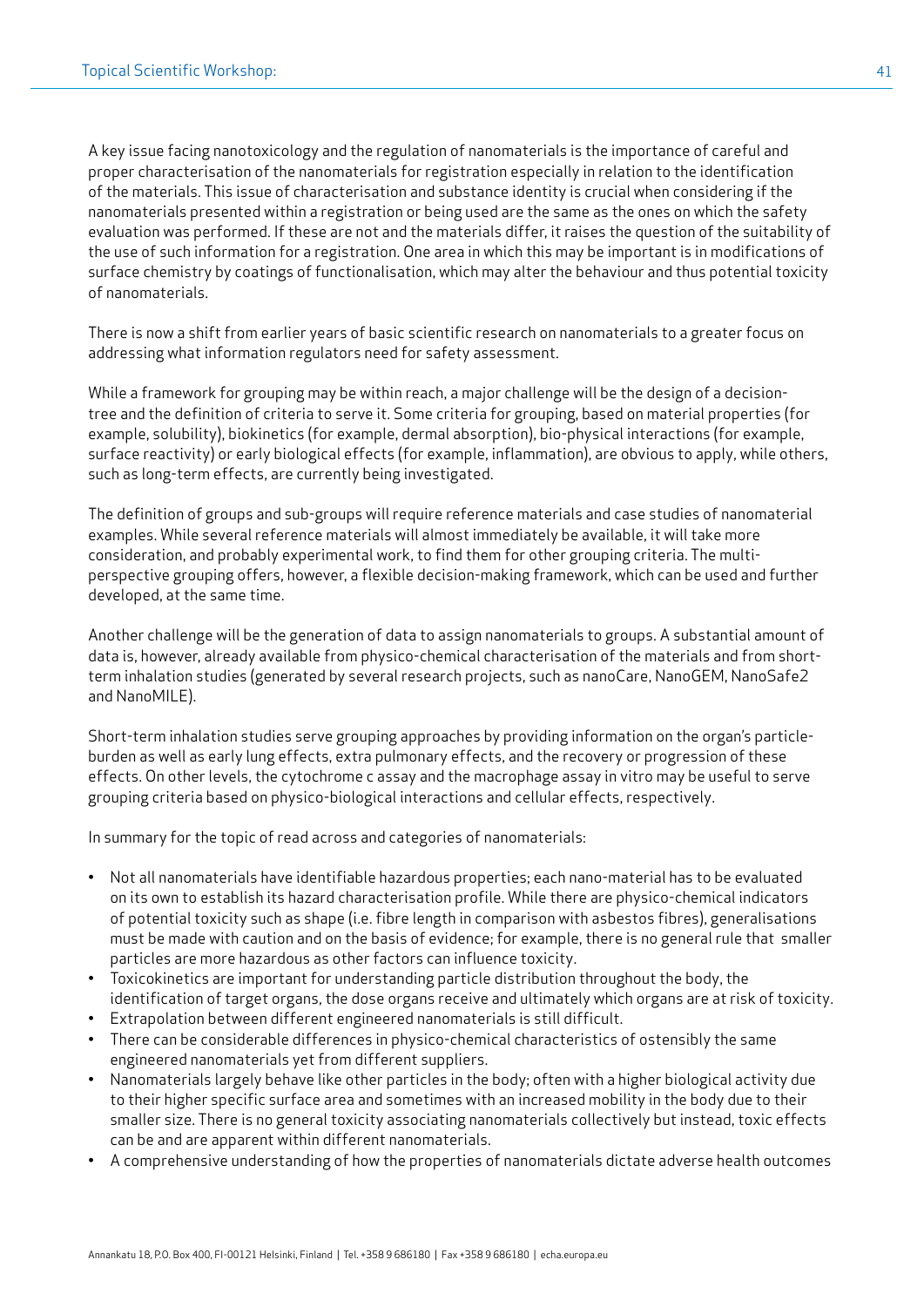has not yet been developed. Hence, classical QSAR (quantitative structure activity relationship) approaches are not yet capable of providing a sufficient grouping concept. A multi-perspective approach is proposed which looks at the life cycle of a nanomaterial as well as using information on the exposure, uptake, distribution, biophysical interactions as well as cellular and organ responses.

- Four major groups of inhaled nanomaterials with similar concerns related to human health are proposed by industry:
	- i. granular insoluble particles without specific chemical toxicity;
	- ii. granular insoluble particles of toxicity owing to their chemical composition;
	- iii.soluble particles; and
	- iv. insoluble, fibre-like particles.

Furthermore, industry also suggests that sub-groups can be formed based on exposure as well as biophysical interactions and cellular effects of the assigned nanomaterials. Finally, short-term studies can further refine the information requirements needed for a risk assessment. Most nanomaterials will be assigned to a (sub-)group by either of these criteria, while others may undergo targeted testing based on the information requirements evolving in this process.

• Although the regulations as such can be applied and are suitable for nanomaterials, adaptation of certain assays, especially in vitro screening methods, used in the safety evaluation of nanomaterials is needed. A careful evaluation of the various assays used for the safety evaluation of classical chemicals is needed as (nano)particles show a different behaviour. This is most clear in the difference in toxicokinetics between chemicals (concentration driven) and nanoparticles (not concentration driven). The biodistribution of (nano)particles is not dependent on concentration but on active filtering of the particles from the blood circulation, especially by organs from the so-called mononuclear phagocytic system (MPS) notably the liver and spleen as main organs.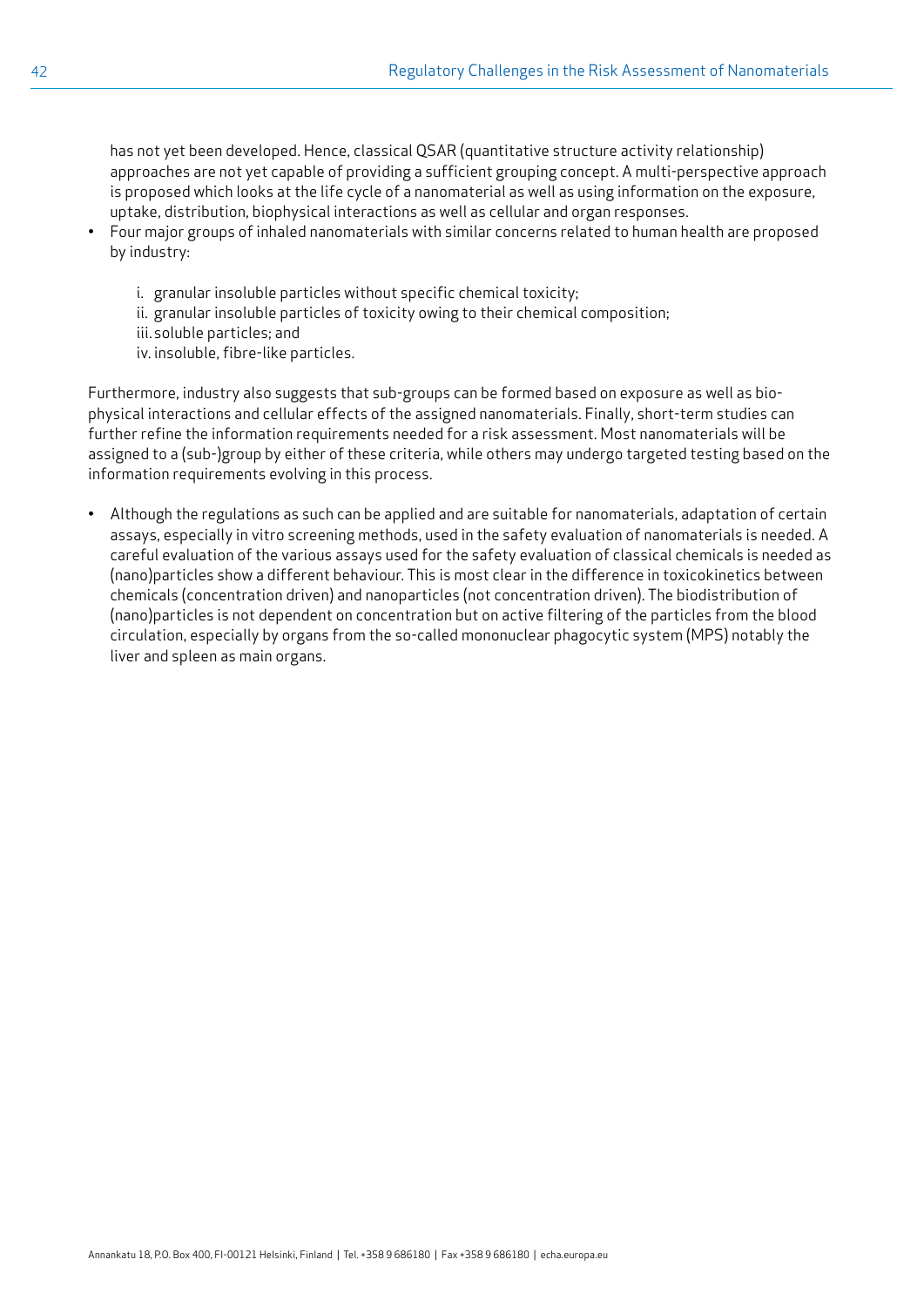# <span id="page-42-0"></span>8 PANEL DISCUSSIONS

# 8.1 TOPICS 1, 2 AND 3

Panel Members: Dr Wendel Wohlleben, Dr Keld Jensen, Professor Michael Stintz, Professor Günter Oberdörster, Professor Thomas Kuhlbusch, Dr Steve Hankin

Chaired by: Prof. Wim de Coen and Dr Violaine Verougstraete

The panel discussion at the end of day 1 of the workshop was introduced by Violaine Verougstraete, (Eurometaux) and Wim De Coen (ECHA) who summarised some of the key points arising from the presentations and discussions of topics 1-3.

Looking back across the issues discussed, there were many areas of agreement, and one key area of agreement was that proper physico-chemical characterisation is both important and needed. This was seen as a cross-topic issue, needed for the proper registration and evaluation of materials as well as fundamental research into nanoparticle hazard and exposure. However, such characterisation should be appropriate so as not to become overly burdensome and be accessible to all and therefore must not be too specialist or too expensive. In addition, while characterisation and test methods should be specific and sensitive, they should not be too sensitive so as to cause false positives, meaning that there is a need to strike a balance to ensure the safe use. This issue of reflecting the real world was again a cross-topic issue: in simulating exposures or conducting toxicity testing, materials should at least consider, and preferably reflect, real life conditions.

As part of this wider consideration of improved testing and characterisation methods and approaches, there is a distinct need for more guidance on how to collect, explain, and justify data. When considering better guidance as well as needs for particle physicochemical characterisation, there should be a focus on emphasising and establishing the value of data in relation to the primary objective which is the safe use of nanomaterials.

None of these points raised can be addressed immediately, however to facilitate efficient and safe progress of nanotechnologies, clear approaches (and guidance) are needed sooner rather than later, which will require a pragmatic approach to addressing uncertainty.

One of the Chairs raised the issue that we have a definition for a nanomaterial and that the definition needs to be implemented, possibly through the use of a tiered or matrix approach. In relation to this, the panel discussion considered the volumetric specific surface area (VSSA) approach to defining nano and non-nano forms of a substance.

A panel member stated that a combined approach of VSSA is important but that there are concerns about the consideration of agglomerate size and how this may effect discrimination between nano and non-nano forms. Taking the example of polyvinylpyrrolidone (PVP) coated silver nanoparticles, outside of a liquid they may be largely aggregated; however, when placed in a fluid they immediately disperse to primary particle sizes due to the PVP coating. Given this issue of changeable aggregation state, it was the opinion of the panel member that it is important to disperse particles as fully as possible.

In relation to dispersing materials fully before use, a member of the panel raised the pertinent point that perhaps two separate issues were being discussed, namely metrology and preparation for (eco)toxicological testing; the former of which has greater relevance for the VSSA approach while the latter may require particle dispersion.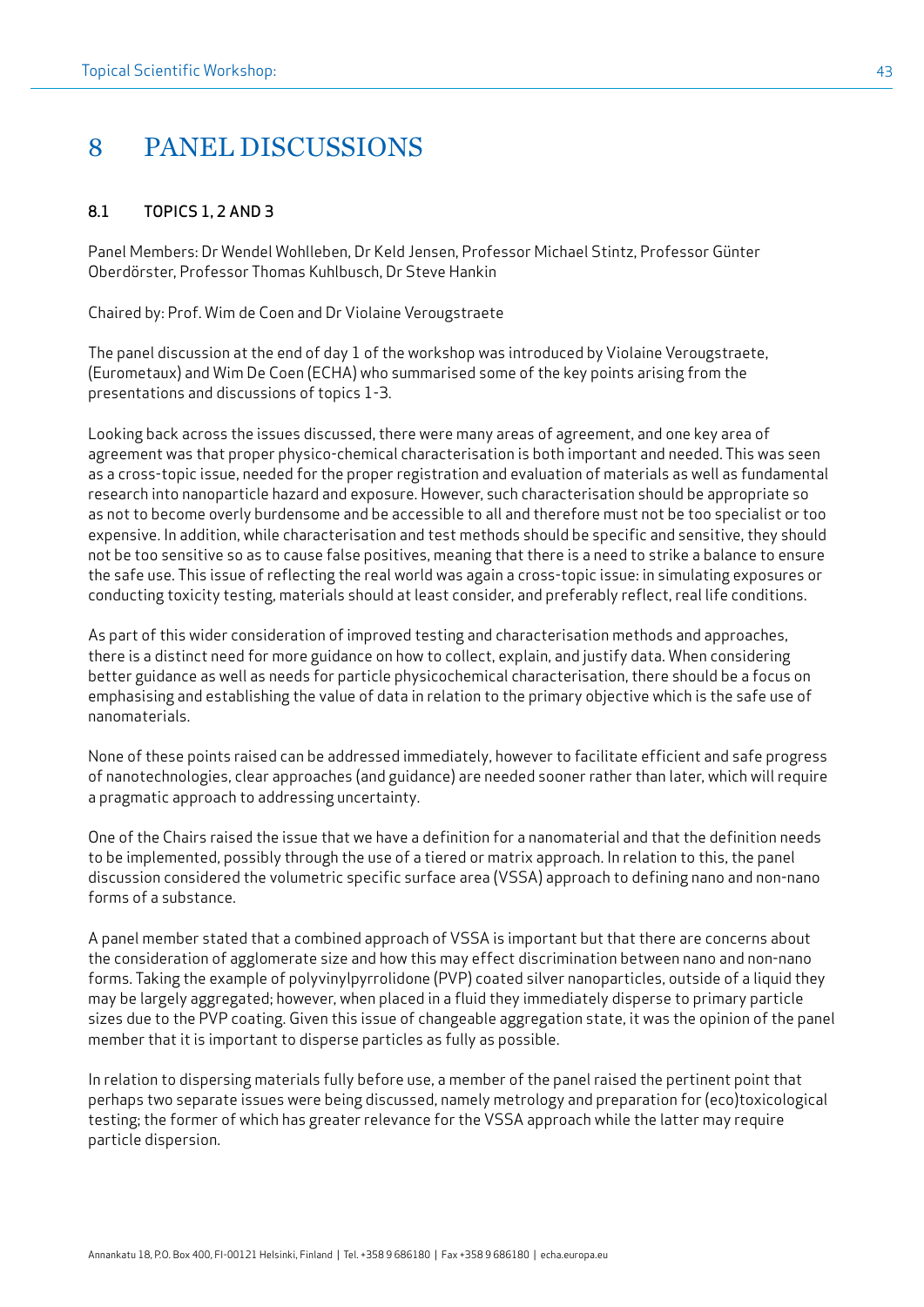The overall issue of sample preparation/modification before testing (whatever the test may be) to facilitate the gathering of measurements calls into the question relevance to (eco)toxicology and (nano)particles in the real-world. There are characterisation techniques such as establishing surface area using Brunauer–Emmett– Teller (BET) which do not require sample modification; however, in the process of the technique the sample is de-gassed at certain temperatures which potentially could cause effect. Therefore, even techniques considered as not requiring extensive sample preparation may indeed cause modification thereby raising the question of relevance to the real-world. Considering this point of relevance to the real-world further, a panel member used the example of using BET to establish surface area of zeolites, which due to the presence of a high porous structure have a very high surface area using this technique yet not all the surface is biologically accessible and therefore not wholly biologically relevant.

Considering other schemes for metrology, the Chair drew the panel's attention to an overview of the metrology methods and ranking presented by Thomas Kuhlbusch in topic 3 (shown in Appendix 3). The schemes author explained that in reading the table, simply focusing on which cells have the most crosses would be overly simplistic. Instead, the table should be used to identify metrics based on the requirements/uses.

Considering the metrics collectively, a panel member stated that although they agreed that the selection of metrics must be governed by requirements/uses within the matrix, due to the historical uses of the mass metric this practice will continue, but we need to add in other metrics, ideally not just calculated but ideally measured in a complimentary way.

This issue of the retention of mass as a metric received agreement and a panel member pointed out that we need to keep track of the mass because looking back in history, it is mass that will tell us what has happened. The relevance and importance of considering historical data was exemplified by an industry delegate from the audience who raised the issue that in previous aerosol inhalation studies (>10 years ago), measurements were relatively basic with a focus on gravimetric analysis. In more modern studies using the same materials and more technologically advanced monitoring instruments, analysis showed that there are mixtures of agglomerates and primary particles. Their argument was that this mix of agglomerates and primary particles would likely raise the question of whether there is a need to test again.

Whilst in theory this may be true, a panel member explained that the way in which aerosols are produced can cause significant differences in particle size distribution (PSD) as well as other aerosol parameters. This creates many challenges to the issues of reproducibility. In certain cases, equipment from historical studies are still available and so the possibility exists to re-test materials with better characterisation to fully characterise the PSD and other key aerosol parameters with a view to avoiding re-testing using animals.

Maintaining mass as part of a metric matrix was further reinforced by a member of the panel who argued that mass is one of the most robust metrics as while we can do particle size distribution (PSD) analysis, we are not 100% sure if it is exactly true.

This issue of the link between instrument measurements and what is really there was similarly in relation to high aspect ratio nanomaterials (HARN). Here, where equipment such as a fast mobility particle sizers (FMPSs) are used to monitor HARN, what we think we are seeing with the measurement and what really is there is quite different and this needs to be considered during data interpretation.

In relation to this point, an industry delegate from the audience pointed out that if the focus is on primary particle size then that raises problems but if we consider a PSD then this is simpler. A key and overriding point to these issues is that we should understand the material; characteristics (e.g. primary) and the exposure conditions (e.g. agglomeration states). It was also raised that if the focus is on primary particle size then the technique needs to be electron microscopy and whilst there are considerable developments in electron microscopy, a key issue is that you can only measure what is on your microscope stage and this is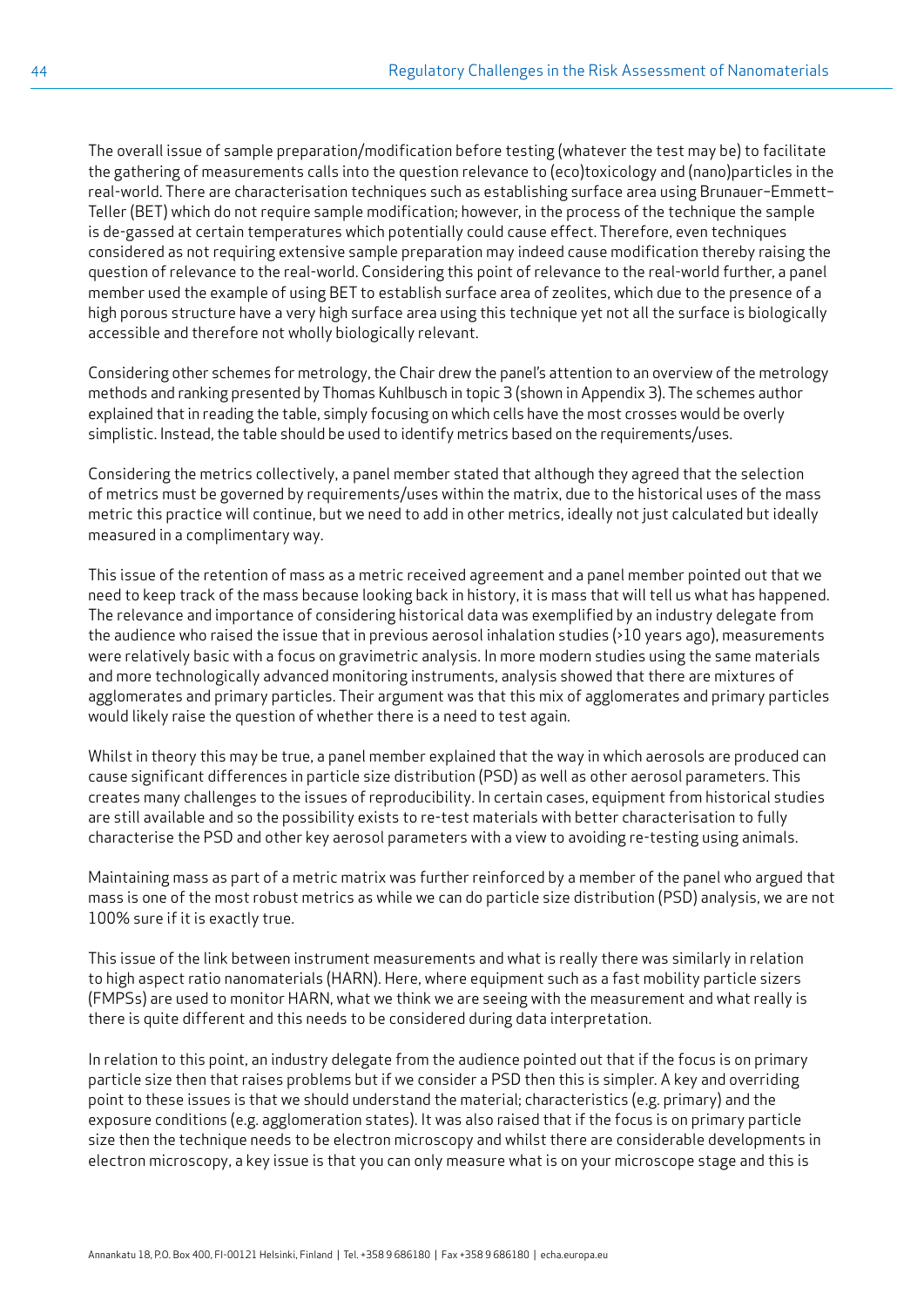where the greatest degree of error comes from as you need size and number.

In relation to a point raised regarding understanding the material of interest, a question of which is more important - primary particle size or agglomerate size - was posed. In response, a member of the panel raised the point that the agglomeration state (single particle vs. different sized agglomerates) influences the site and efficiency of deposition in the lung. However, we do not know what happens to agglomerates once they deposit in the lung; does de-agglomeration occur and if so, does primary particle size become very important? The point was reiterated that it is the particles' characteristics at the point of exposure that are most relevant and while ideally we would have detailed exposure scenarios – that is still in the future.

The discussion then moved on to specific points around the metrics and why they may be selected. An academic delegate from the audience put forward the suggestion that the concept that the selection of metric may depend on why you measure the exposure.

Specifically, the parameters listed (see Appendix 3) are very good for measuring exposure in occupational settings/environments; however, if exposure is being monitored for the purpose of risk assessment, perhaps the focus should be on PSD in relation to deposition in the lung rather than external exposure. In doing so, the risk assessment would be for internal exposure (i.e. the amount that really deposits in the lung or has further systemic distribution) and therefore of greatest relevance to health impact.

In terms of the technical points around the measurement of different metrics, a governmental delegate from the audience raised the issue of distinguishing nanoparticles of interest from background particles, and asked how we can distinguish the information in the matrix table presented. In response, a panel member explained that the matrix table of technique and metrics was an early concept and that it is not an answer to the issues of looking between background and the particle and interest.

### 8.2 TOPICS 4 AND 5

Panel Members: Dr Geert Cornelis, Dr Claus Svendsen, Professor Teresa Fernandes, Dr Wim De Jong, Dr Robert Landsiedel

Chaired by: Dr David Carlander and Jenny Holmqvist

The panel discussion at the end of day 2 of the workshop was introduced by David Carlander (Nanotechnology Industries Association) and Jenny Holmqvist (ECHA).

One of the Chairs asked the panel where the focus should be when it comes to modelling of nanomaterials. A panel member stated that the focus should be on hazards, which is not an easy or quick area to address but that here is a need to move forward to a summary of what we know now in relation to the hazards different forms of nanomaterial pose and consolidate the information. Furthermore, there are areas of conflict within the literature; however despite this, there should be some routes of generalisation and areas in which the literature can be used to draw conclusions.

While there is agreement on the focus on hazard, a panel member added that a key issue for generating hazard information, and indeed information of fate, is the development and availability of standardised test methods validated for nanomaterials.

A panel member put forward the point that the focus should be somewhere between understanding the fate and the hazard of different nanomaterials and how nanomaterials behave in these test systems.

They drew on the example from the presentation of Teresa Fernandes showing that when using a standard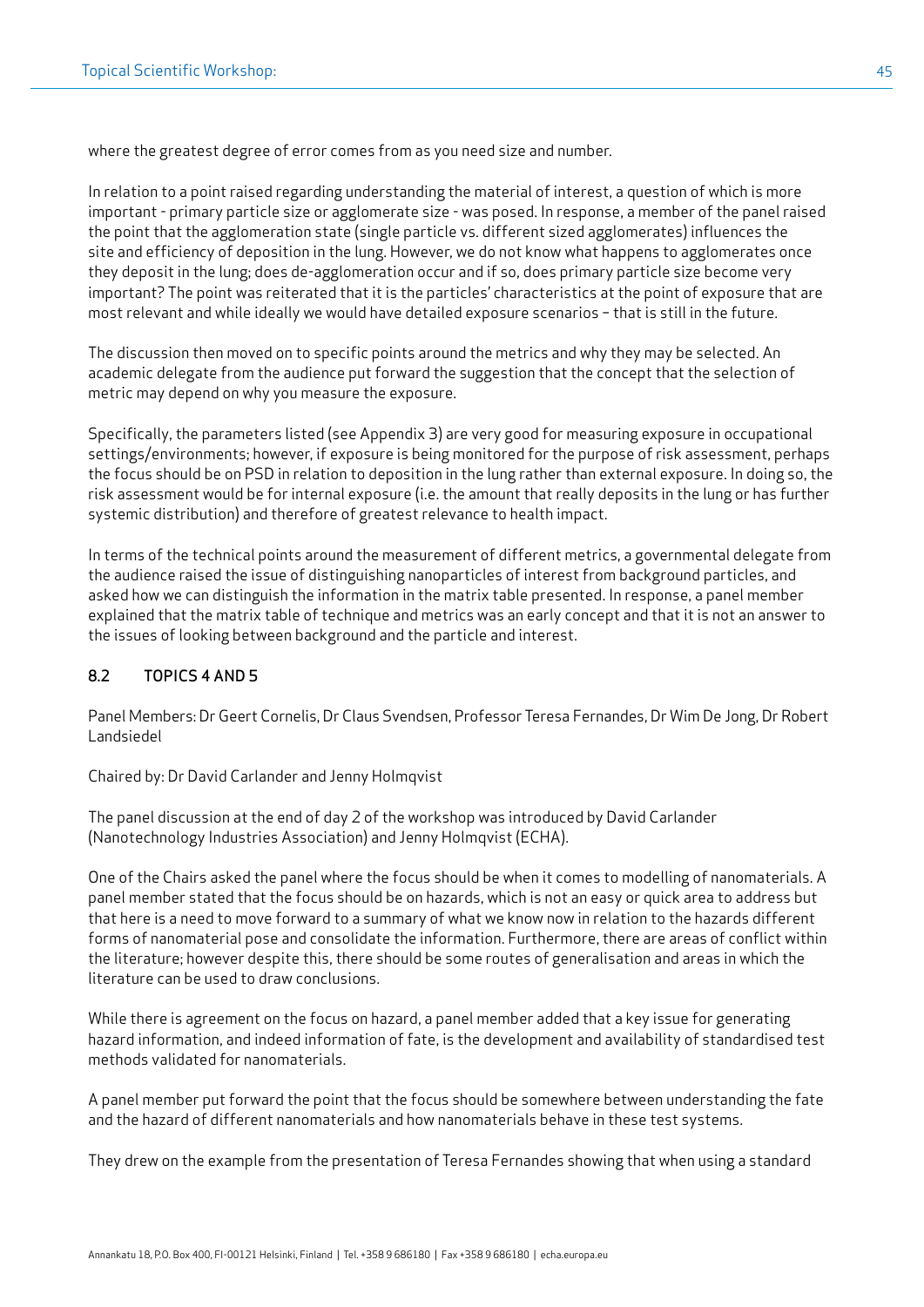media, the particles sediment in suspension. Given this issue, the suggestion was that perhaps a range of media would be useful to assess what the effects are when the particles remain in suspension and also when they sediment. The relevance of this is that depending on where the particles are (in suspension or sedimented to the bottom of the tank), different organisms may be exposed differently.

Further to this issue, it was also argued by a panel member that efforts should be directed towards compartments where certain particles will come into contact rather than considering compartments where they will not. In addition, it was suggested by a panel member that progress would also increase if we stop focusing on pristine particles yet focus on how they will be seen in the environment. Another panel member suggested a preference to eradicate gaps rather than fill them; thereby taking out what does not fit in the risk assessment or is not needed for regulation.

In considering the above issue, one of the Chairs suggested that developments need to ensure that what is being tested in the lab is relevant for 'real' exposures. A panel member commented that a decision is needed on whether it is the characteristics of pristine particles or particles as exposed to that are needed. Another panel member commented that he supported a focus on particles as exposed to, but in contrast one of the Chairs stated that REACH is a substance-based regulation and that although it does take into account the life cycle, EACH clearly stipulates that information on degradation products can be asked for in within a substance evaluation by Member States where justified (e.g. components of the life cycle).

A panel member agreed that the issue of life cycle is very important but raises the question of how much does the pristine particle relate to the particles in the environment and the issue with life cycle is identifying the critical steps where there might be high exposure and hazard. This may become very complex and laborious and better if we can extrapolate from the pristine to fate in specific environments.

One of the Chairs asked what the current state is in terms of extrapolation from the pristine, and in response the panel member said that while we cannot yet fully extrapolate, there is some knowledge in this region but still much to do.

On the issue of modification during the life cycle, a panel member questioned if a registrant would be permitted to perform tests based on a pristine nanoparticle, but predict that the use of that nanoparticle will result in release into the drain (i.e. from a washing machine). The result of this release for nanoparticles such as silver would be sulfidation, which lowers the toxicity of the materials and so, could the registrant provide this data on this latter stage of the pristine nanomaterials life cycle?

In reply, a regulatory delegate from the audience informed the panel that it is currently relatively challenging to demand the sort of information that they have been discussing (i.e. on degradation products). They are currently awaiting updates in REACH annexes for nanomaterials but the information requirements are minimum requirements. For each requirement, there are often waivers that allow scientific data that is shown to be valid (i.e. based on models) to be used to fill in the information requirements in a more relevant way, such as has been described by the presenters. However, this does not mean pieces of information can be skipped; it has to be scientifically justified. Based on the description on information requirements and waivers, one of the Chairs asked the panel what information they would like to have if industry has to provide a lot more information; what should industry provide?

In response, it was suggested that work should not only focus on models for standard fate descriptors but also on what would be appropriate degradation models. To do this, there would first need to be agreement on what the dominant pathways for the majority of nanoparticles are and then possibly work towards some sort of model that enables industry to understand how a nanoparticle may change and perform more appropriate tests for toxicity or provide more appropriate information from the literature.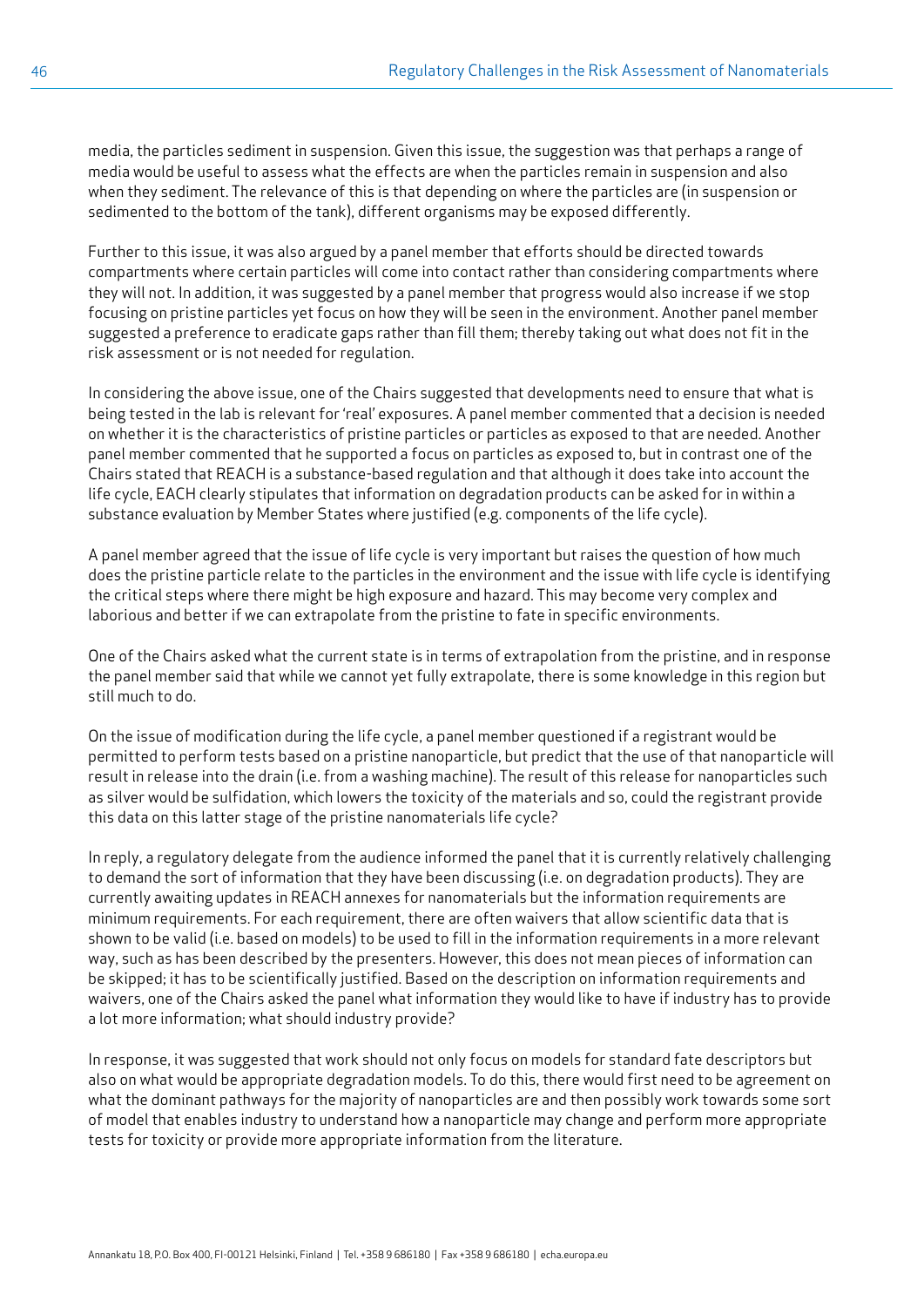After the discussions on needs for modelling, and modification of nanomaterials during their life cycle, one of the Chairs asked the presenters of topic 5 for their views on the discussions and how they may relate to grouping possibilities. In response, it was suggested that within human health, there are some examples where you can come to some conclusions on grouping, as they showed with the SCCS evaluations.

They found that they needed a great deal of information but that it also showed the diversity of the nanomaterial. This enormous diversity within a single nanomaterial type caused surprise during the SCCS evaluation but raised the possibility, perhaps also within other types of nanomaterials, to start to see if it is possible to start grouping within nanomaterials types. As the precedent has been set with TiO2 and ZnO, there may be other types of nanomaterials for which, either from the peer-reviewed literature or from previous regulatory submissions, sufficient information is available to allow the formation of a group to allow for marketing permission in certain areas of the regulations. In that sense, it can be considered that human toxicology is further ahead than ecotoxicology.

The commenter stated that what they still find difficult is considering the effect of variations of nanomaterials such as coating and the impact that may have on grouping. Overall, the key point is that information is required and currently, it cannot be done without testing, either in vitro or in vivo.

Supplementing this opinion, the other presenting author for topic 5 indicated that whilst not specific to human or environmental toxicology, there is some beauty in knowing beforehand what we have to do. The situation is that within industry there are projects and people wanting to use nanotechnology for different purposes but they want to know if they can use it safely or if not, what they have to do to be allowed and that question is currently quite difficult to answer.

It is not possible to tell if, in the future, certain products may fall under nano-specific regulation or what the requirements may be. As such, they currently have to give their best recommendation and to do this, they use grouping concepts but it would be preferable to have prior agreements so that they can provide more accurate information to internal customers etc. on what will happen. Currently, investments and decisions are partially based on a best guess but certainty provides far more stability and reassurance.

One of the Chairs asked the panel to elaborate on different purposes of performing read-across. In response, one panel member noted that when considering the various steps in the mode of action for nanomaterials, there is possibility for read-across or grouping between different nanomaterials. However, a key part of this is the providing of information and justification as to why specific read-across or groupings have been made.

There are assays and tests linked with properties or endpoints (that can form groups or points of readacross) that can facilitate decision making around grouping or read-across and so these require testing; it is not yet a paper exercise to provide the information to support the decision on whether or not you can group certain nanomaterials.

Following on from this, the Chair asked if the panel sees any differences when it comes to how you justify between making a category or performing read-across. One of the panel members stated that they see read-across as taking information on one substance and reading it across to another and this should be a specific case.

Categories, in their opinion, are generally based on predefined criteria, such as a hypothetical category of 'soluble particles' and there will be predefined criteria of how to perform categorisation that will require some fine tuning, especially in relation to defining when categorisation or read-across is acceptable and when it is not and what the limitations are. In general, for categorisation the schemes and concepts are probably rather straightforward. However, when it comes to defining criteria and finding methods to serve these criteria and find data then decision making becomes more challenging and harder to predefine.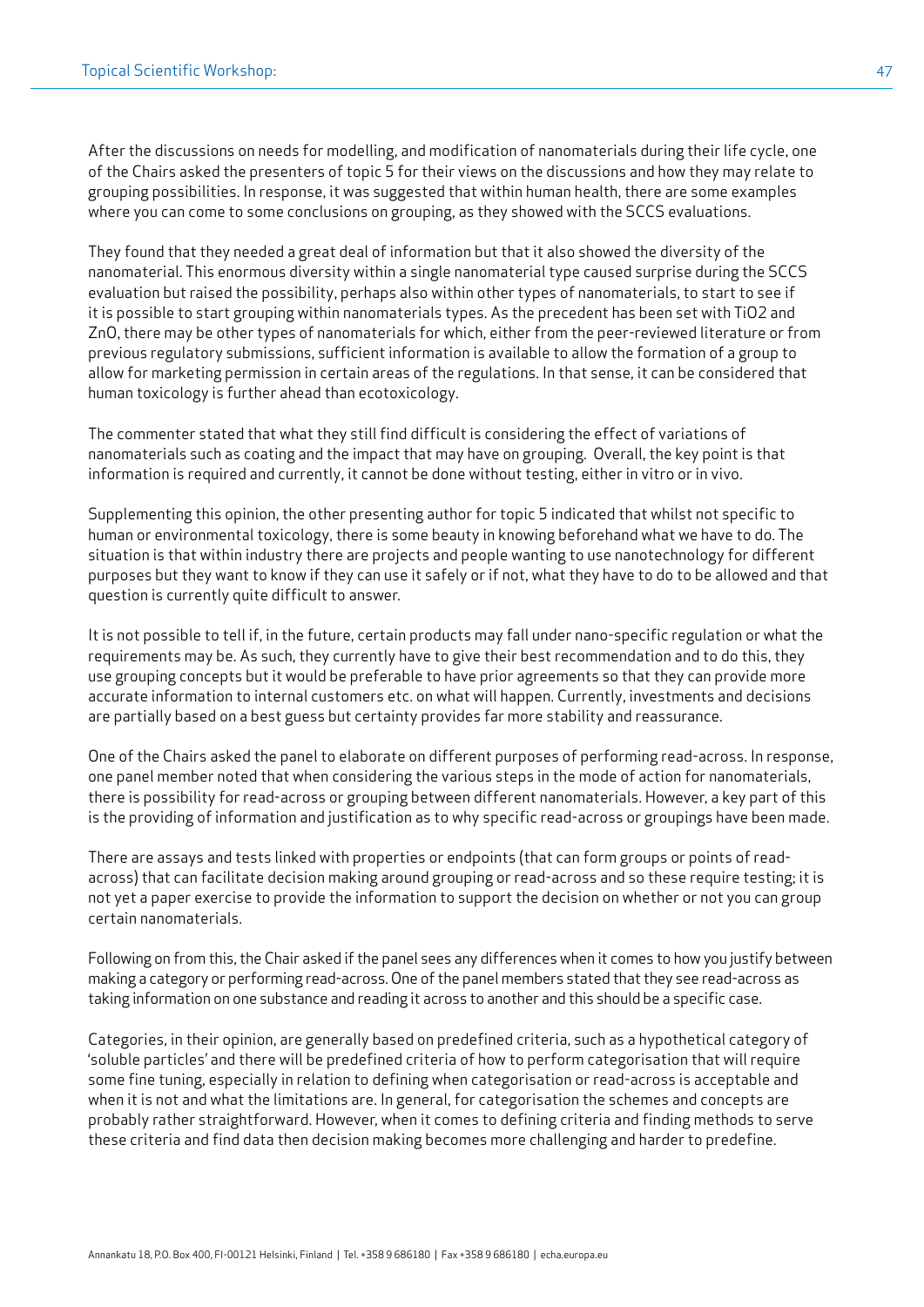They argued that to help this, reference materials are needed with which to benchmark materials against. Another panel member suggested that research generally is focused on issues relevant to grouping categorisation such as properties that drive inflammation. It is not focused on read-across which requires reference materials for which you know everything about to form the basis of a read-across.

Taking the point about grouping around solubility raised, a panel member discussed the dissolution of particles and explained that in terms of solubility, ZnO is fast, Cu slower than that and amorphous silica slower than that. These therefore show three groups of fast, medium and slow. In addition, in the context of the discussion on standards, reference materials and benchmark materials, it may be better to use benchmark materials as these fit the needs for grouping and categorisation better. This is because a standard can be anything, a benchmark tells you something.

A regulatory delegate in the audience provided clarification that within read-across, where a parameter is defined to allow data to be provided from one chemical to another, it is for a specific endpoint and cannot be generalised to all other endpoints for the chemical. A panel member indicated their agreement with this position and that there are boundaries and it is useful to know what these boundaries are, however he suggests that in some cases it might be more universal. The issue of defining boundaries is the start of a group because if you know the boundaries and you know the test outcomes you can establish if a material falls within set boundaries and therefore, falls within a group. This was what was done within the SCCS for TiO2 and ZnO.

A panel member suggested differences in the behaviour between particles in the environment and in the human body and how they may become modified, for example, with a protein corona. They raised the idea that perhaps when a huge array of particles with different properties enters the body or the environment, they become modified and so many of these properties are lost. They asked whether this concept has been considered and whether or not it can be used to reduce the complexity of considering such a wide array of particles and properties. A fellow panel member remarked on the protein corona concept and said it has not proven to be as important as it was once thought as, especially in vivo, it does not seem to have such a profound effect.

In relation to the need for high level advice on grouping and read-across, a panel member stated that whilst broad groups may not do the whole job, they will help. As an example, high aspect ratio nanoparticles could be formed into a group for the purposes of risk evaluation and while this would need fine tuning, such efforts can be performed later with more information but in the meantime, such a grouping would already have a benefit. The formation of such broad (interim) groups would be aided by the use of benchmark materials.

When considering the evaluations on nanoparticles, a panel member noted that it is important to consider the free, non-agglomerated particles. This is because these are often considered as posing the highest risk although in the environment, whilst some can be present as singlet nanoparticles, most will be aggregated. The major issues therefore are the potential for de-agglomeration into smaller units and this reflects back onto the importance of characterisation at every step. An academic delegate in the audience stated that ISO TC 229 tried to develop material specifications for grouping and asks the panel if they think that industry supplies would consider making more standardised types of particles (i.e. decrease in the number of TiO2 samples all doing the same job). In response, the panel member suggested probably not and that they are not aware of work in this area. He agreed in principle to the suggestion as he raised the point as to why a producer would develop a product that is not technically superior yet still requires toxicology testing (with associated costs). As such, there is, in theory, a financial driver to conform and reduce particle ranges.

An industry delegate in the audience asked the panel on the apparent contradiction between being told, as a consumer, how nanomaterials can have very diverse and specific effects yet the discussion within the workshop is on generalisations and groupings. Based on this apparent mismatch, is more data not needed first? In reply, a panel member argued that in actuality, we have a great deal of data but all too often, the data is not useful for the specific purposes and needs of risk assessment. Instead, what is needed is more data, but this needs to be the right data.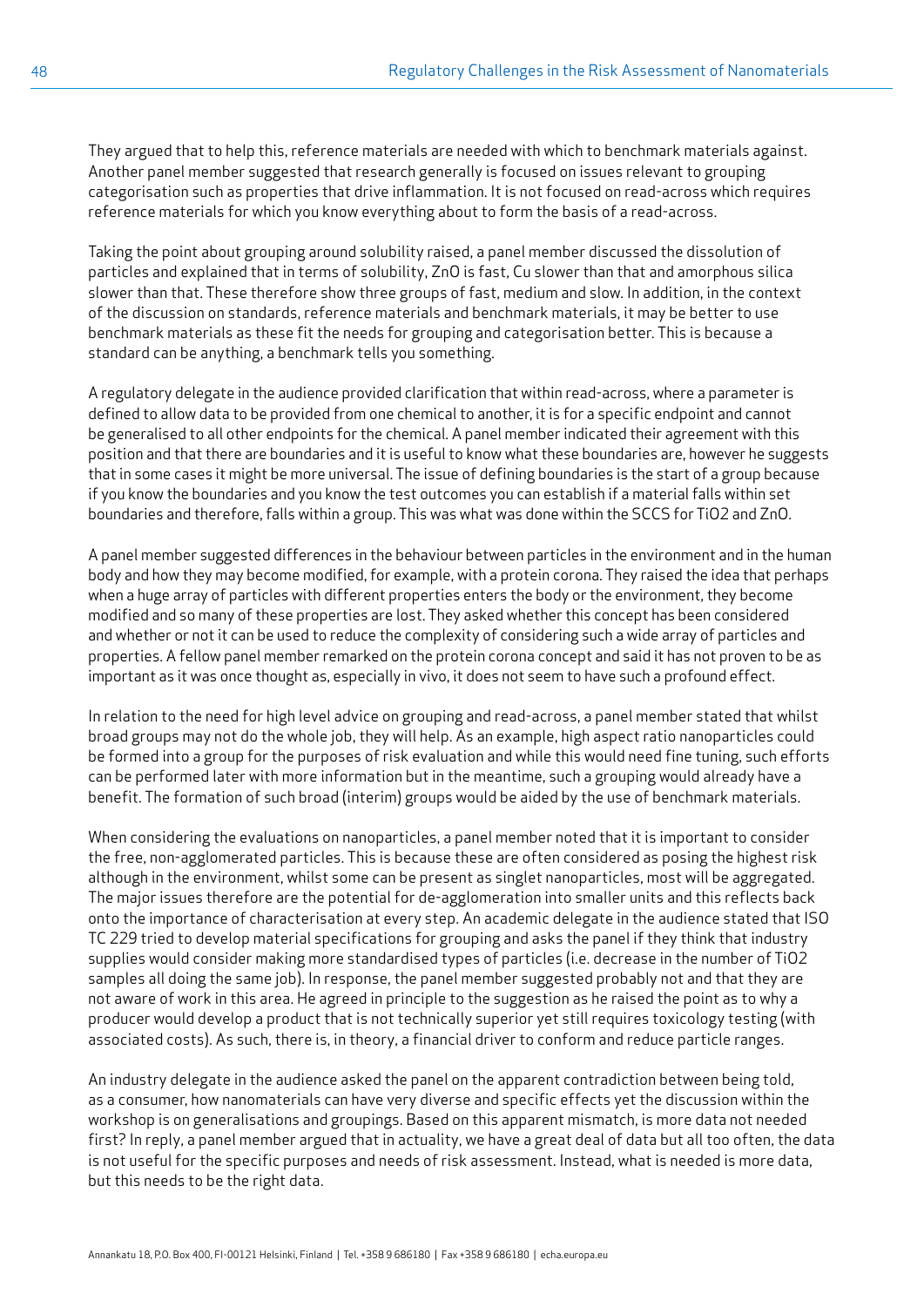# 9MAIN OUTCOMES

In his concluding remarks, the chairman of the Scientific Committee, Wim de Coen, acknowledged the contributions made by all involved with the workshop and the value ECHA has gained from the discussions in helping shape future activities in the Agency regarding the hazard, exposure and risk assessment of nanomaterials. Hosting the workshop under the auspices of ECHA's Topical Scientific Workshops series reflects the importance placed on the topic area and the on-going considerations through ECHA's working groups on nano issues.

The workshop met its intended goal of being 'a platform for academia and regulators to discuss how to address current challenges from the regulatory perspective, which can be reflected and employed in ongoing and future research topics on nanomaterials.' The discussions were reinforced by information of the recent developments and of risk assessment methodologies applied in chemicals management both within and outside the European Union. He concluded the workshop by summarising the highlights and further considerations:

- Regarding characterisation, which ECHA considers crucial, the notion of VSSA combined with EM has been proposed as an elegant tiered approach, which has the potential benefit of also elucidating when a substance is not a nanomaterial (according to the scope of the current EC definition) albeit with acknowledgement that there may well always be ambiguities requiring bespoke consideration.he research community is encouraged to develop new methods, improve existing ones, and to develop standardised protocols and reference materials.
- Metrology and dose metrics are both critical issues and ECHA recognises the importance and use of different metrics. Moreover, a crucial aspect recognised is the prioritisation and integration of all information into risk assessment, using strategies and approaches that encourage those in the distinct hazard, exposure and risk assessment communities to coordinate efforts and continue to build bridges between disciplines.
- Benchmarking controls to enable comparative hazard analysis is recognised as useful and the emergence of surface area and reactivity (alongside established number and mass based metrics) is important but recognised as still to be fully developed and demonstrated for regulatory risk assessment purposes. During the workshop, it has been suggested that there is a lot of data on substances, particularly from hazard assessments, but argued that potentially half of which is not adequate. ECHA has a desire for data to be of high quality and useful for regulatory risk assessment.
- In relation to safety and risk assessment, giving consideration to the release of nanomaterials is important, which extends to understanding influencing factors associated with both the material and the processes and using a life cycle-based approach to developing exposure scenarios. A tiered approach to exposure assessment has some merits, again yet to be fully developed and demonstrated to be appropriate for regulatory risk assessment purposes.
- Regarding environmental aspects, opinions challenged the relevance of current fate descriptors. While ECHA believes in the current fate descriptors, if there is evidence that these are not relevant or appropriate then consideration should be given to amending them for specific materials or environmental conditions. Equally, it is recognised that new models bring new challenges and these need to be validated and the challenges they bring need to be addressed. Furthermore, understanding the influence of particle dynamics during ecotoxicity testing was highlighted to improve the realism of environmental risk assessment of nanomaterials.
- The question of whether the standard hazard assessment tools are appropriate was posed, and opinion suggested that mostly they do, but consideration of issues such as media influence, ageing etc. is warranted. Discriminating between particle and ionic effects, and the rationale for testing manufactured vs 'as exposed/released' forms need consideration. Similarly, the relevance of high test concentrations and what this can mean for effects seen both in ecotoxicity and human toxicity testing, begs the question of whether we are missing something at lower doses?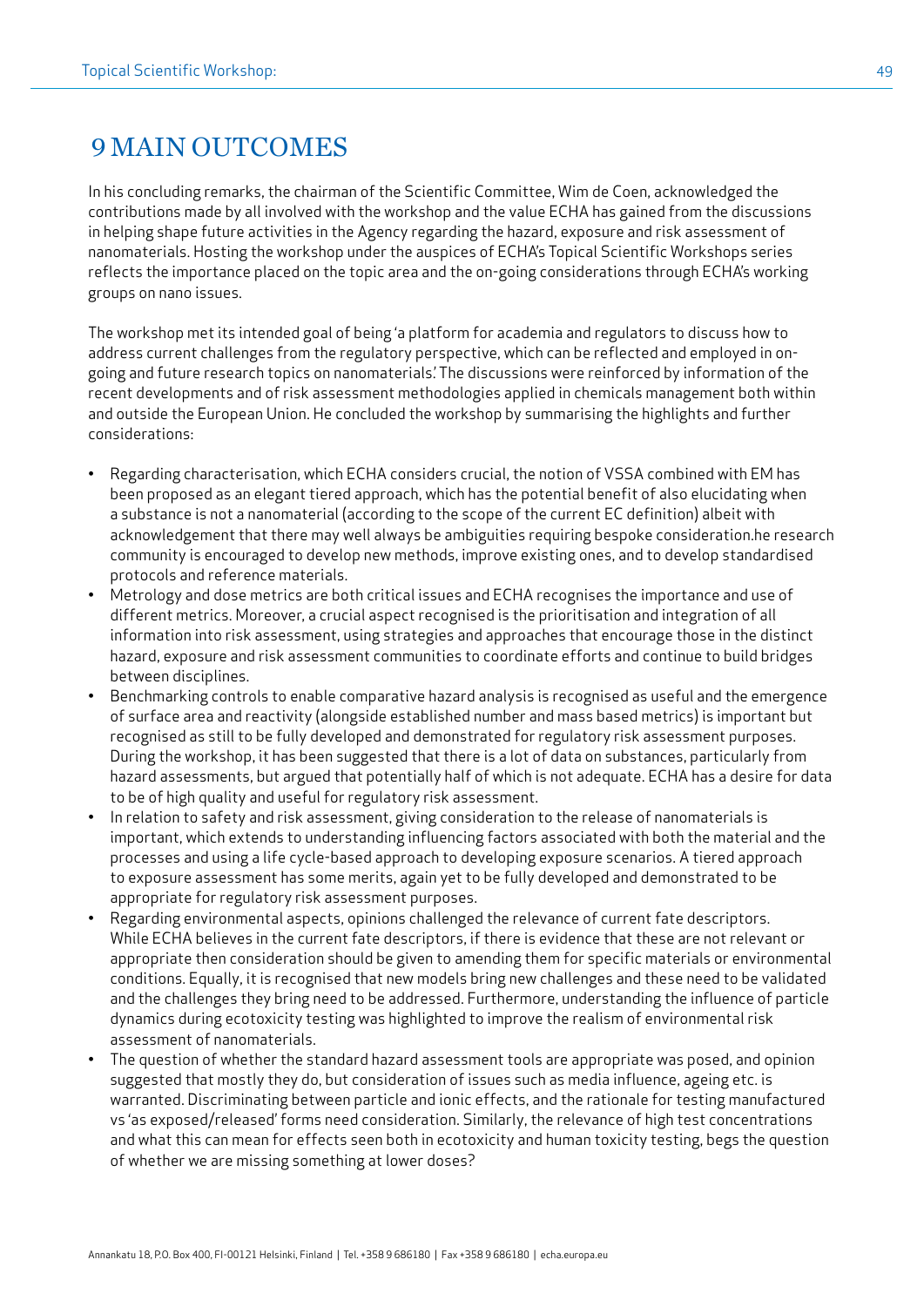• Read-across, for the purposes of REACH and its aspirations, will provide an important economical and ethical means of addressing data gaps. However, read-across requires data and it goes without saying that it is nonsensical to attempt read-across from no data to no data. Hence, there is a high urgency here and a breakthrough is needed. It is recognised that a robust use and understanding of physico-chemical data on the properties and behaviour of substances, and the mechanisms of toxicity, will facilitate readacross and grouping. In vitro models and high throughput screening will play a role in hazard ranking and grouping, but it is important to know the limitations.

In terms of what ECHA considers to lie ahead, the workshop has given a good indication of many of the directions being pursued by the academic, industrial and regulatory communities involved with the risk assessment of nanomaterials. REACH is acknowledged to apply to nanomaterials and crucially the outcome is awaited on potential amendments to the annexes of the legal text relevant to nanomaterials. Further guidance for REACH registrants can then be anticipated with close support from ECHA's nanomaterial working group, informed by this workshop and involvement in other on-going activities in Europe and internationally.

Since 2014, ECHA has increased its activities at OECD level and accepted the opportunity to act as the Chair of the steering group under the OECD Working Party for Manufactured Nanomaterials (WPMN) responsible for hazard and assessment of manufactured nanomaterials. In particular, the steering group coordinates the revision and development of test guidelines for in vitro, in vivo, as well as alternative methods such as readacross.

The outcome of the current workshop will be utilised in the planned OECD work as well as provide important input for ECHA's future work in ensuring that the REACH guidance and advice is updated with new scientific development in a timely manner.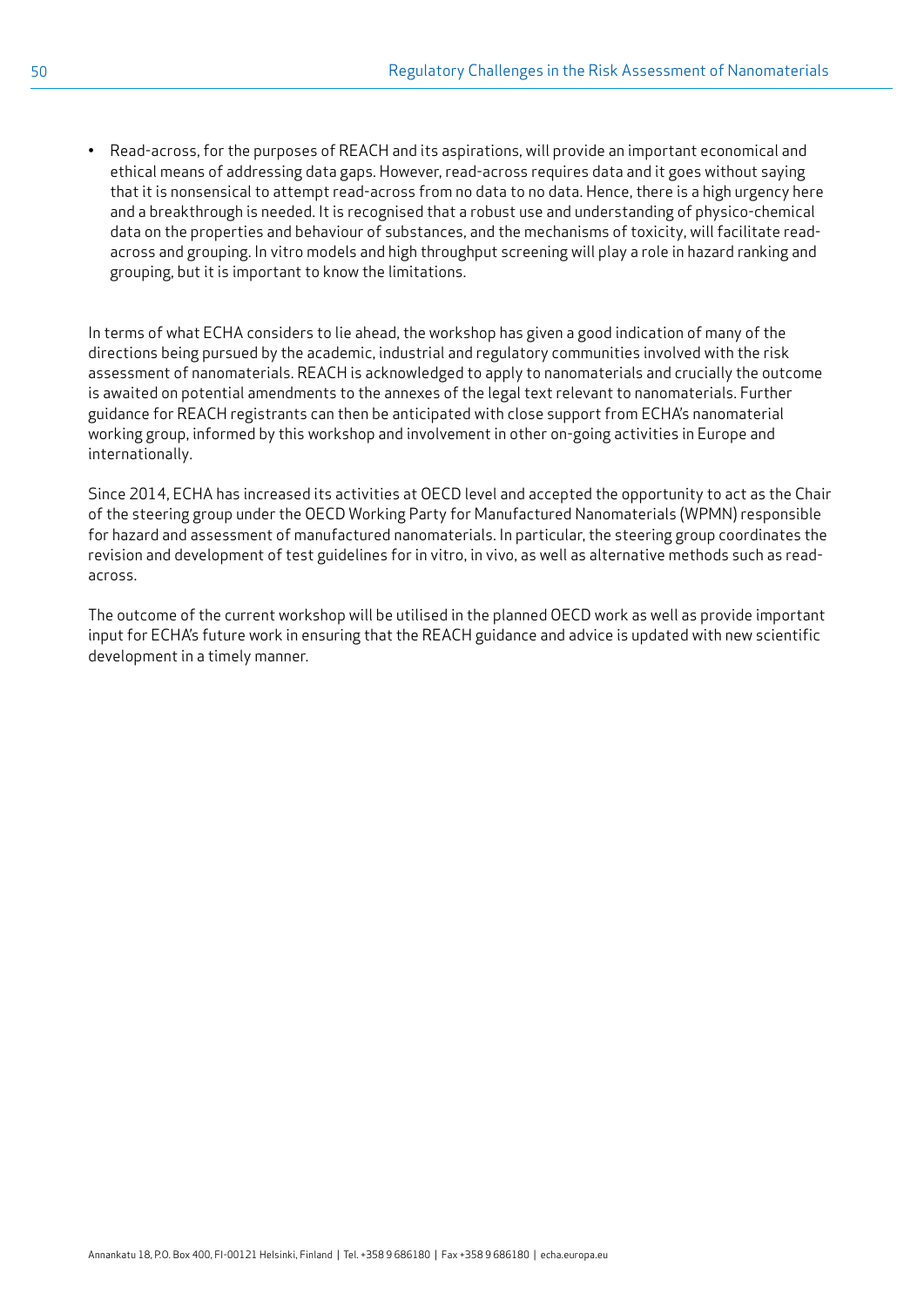# <span id="page-50-0"></span>APPENDIX 1 – ADDITIONAL RESOURCES

In addition to their expert opinion on the progress and needs within the topics covered, the speakers also provided recommendations for additional sources of information. The resources are presented below according to the workshop topics.

#### 1. Challenges in the regulatory risk assessment of nanomaterials

- New Substances Program Advisory Note 2014-02 Assessment of nanomaterials under the New Substances Notification Regulations (Chemicals and Polymers)
- Publication of New Substances Risk Assessment Summaries
- Canada-United States Regulatory Cooperation Council (RCC) (Note: more documentation on the RCC Nanotechnology initiative will be available at this link shortly)

#### 2. Measurements and characterisation of nanomaterials

- Allen T (1997) Particle size measurement vol. 1: Powder sampling and particle size measurement. vol. 2: Surface area and pore size determination. Chapman & Hall, London.
- BiPRO (2013) Study of the scoping of a Belgian national register for nanomaterials and products containing nanomaterials.
- Bleeker EAJ, De Jong WH, Geertsma RE, Groenewold M, Heugens EHW, Koers-Jacquemijns M, Van De Meent D, Popma JR, Rietveld AG, Wijnhoven SWP, Cassee FR, Oomen AG (2013) Considerations on the EU definition of a nanomaterial: Science to support policy making. Regulatory Tox Pharmacol 65:119-125.
- Brown, S. C., Boyko, V., Meyers, G., Voetz, M., & Wohlleben, W. (2013). Towards Advancing Nano-object Count Metrology - A Best Practice Framework. Environ Health Perspect, doi:10.1289/ehp.1306957.
- Hackley VA, Stefaniak AB (2013) Real-world precision, bias, and between-laboratory variation for surface area measurement of a titanium dioxide nanomaterial in powder form. J Nanopart Res 15:1-8.
- Kreyling W, Semmler-Behnke M, Chaudhry Q (2010) A complementary definition of nanomaterial. Nanotoday. 5:154:168
- Wohlleben, W., & Müller, P. (2014). Classification Strategies for Regulatory Nanodefinitions. In W. Wohlleben, T. Kuhlbusch, J. Schnekenburger & C. M. Lehr (Eds.), Safety of Nanomaterials along Their Life cycle: Release, Exposure, and Human Hazards (pp. 47-58): CRC Press.
- •
- De Temmerman et al., Size measurement uncertainties of near-monodisperse, near-spherical nanoparticles using transmission electron microscopy and particle-tracking analysis. Journal of Nanoparticle Research. 09/2014; September(16):2628. DOI: 10.1007/s11051-014-2628-3
- De Temmerman et al., Semi-automatic size measurement of primary particles in aggregated nanomaterials by transmission electron microscopy. Powder Technology 07/2014; 261:191–200.
- Verleysen et al., Quantitative characterisation of aggregated and agglomerated titanium dioxide nanomaterials by transmission electron microscopy. Powder Technology 05/2014; 258:180–188.
- De Temmerman et al. Measurement uncertainties of size, shape, and surface measurements using transmission electron microscopy of near-monodisperse, near-spherical nanoparticles. Journal of Nanoparticle Research 01/2013; 16(1).
- De Temmerman et al. Quantitative characterisation of agglomerates and aggregates of pyrogenic and precipitated amorphous silica nanomaterials by transmission electron microscopy. Journal of Nanobiotechnology 06/2012; 10:24.
- Jensen K.A. et al. Deliverable 3: Final protocol for producing suitable MN exposure media. NANOGENOTOX deliverable report n°3: Edited by Jensen K.A. and Thieret N. June 2011, 32 pp. http://www.nanogenotox. eu/index.php?option=com\_content&view=article&id=136&Itemid=158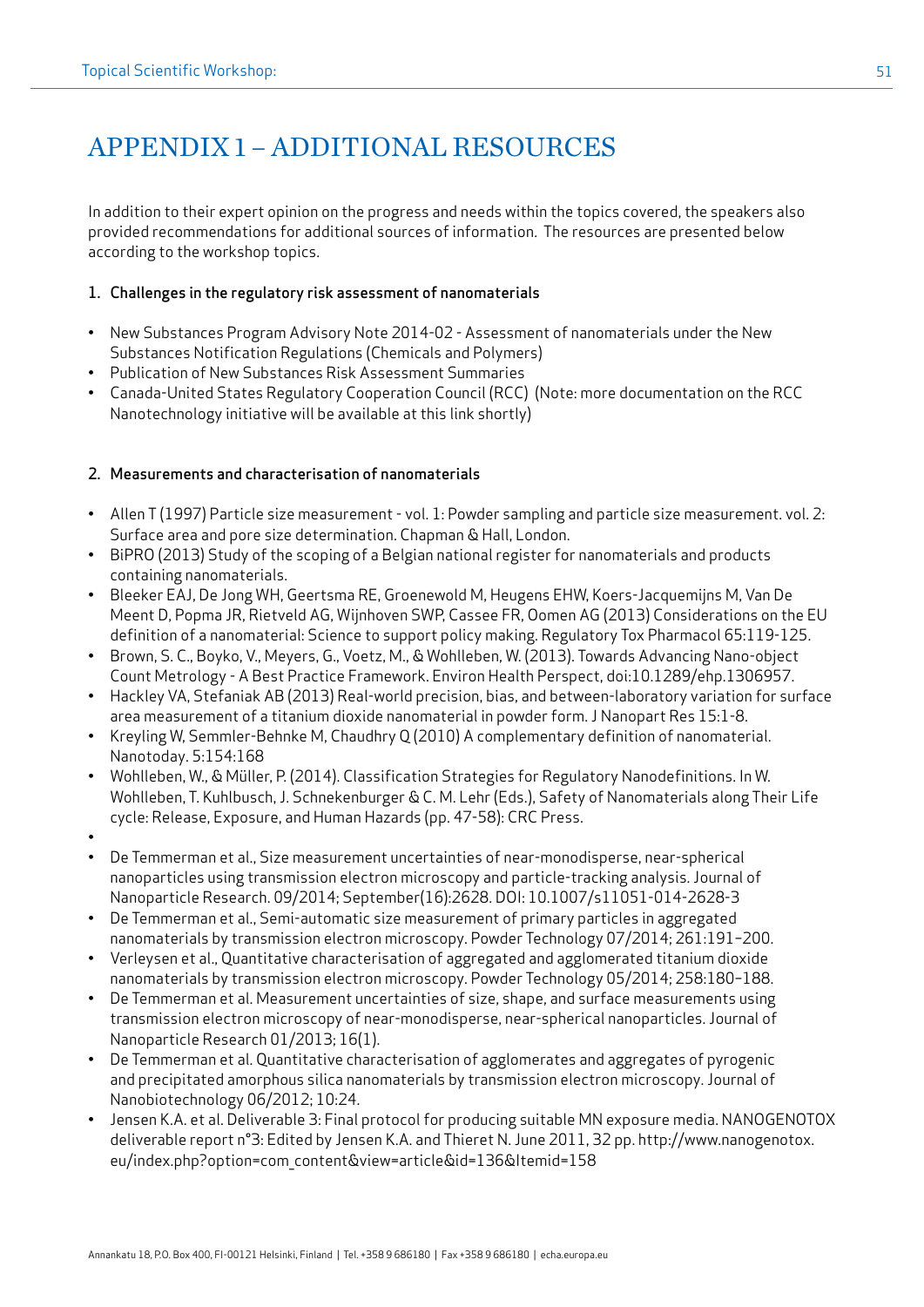- Koponen IK, Jensen KA, Schneider T: Sanding dust from nanoparticlecontaining paints: physical characterisation. J Phys: Conf Ser 2009, 151:012048.
- Nanosafe November 2008 in Grenoble: Journal of Physics: Conference Series 170 (2009) 012014 Arnaud Guiot, Luana Golanski and François Tardif
- Göhler, Stintz et al. (2013) Nanoparticle release from nanocomposites due to mechanical treatment at two stages of the life-cycle. Journal of Physics: Conference Series 429; 012045
- Gohler, D. and M. Stintz (2014). "Granulometric characterisation of airborne particulate release during spray application of nanoparticle-doped coatings." J Nanopart Res 16: 2520.
- Nowack et al. (2013) Potential release scenarios for carbon nanotubes used in composites. Environment International 59 (2013) 1–11
- Kai Savolainen (coordinator), Ulrika Backman, Derk Brouwer, Bengt Fadeel, Teresa Fernandes, Thomas Kuhlbusch, Robert Landsiedel, Iseult Lynch, and Lea Pylkkänen: Nanosafety in Europe 2015- 2025: Towards Safe and Sustainable Nanomaterials and Nanotechnology Innovations. 2013 Finnish Institute of Occupational Health, http://www.nanosafetycluster.eu/news/83/66/Nanosafety-in-Europe-2015---2025.html
- ILSI Research Foundation NanoRelease Project Website: http://www.ilsi.org/ResearchFoundation/RSIA/ Pages/NanoRelease1.aspx. The NanoRelease project will foster the safe development of nanomaterials by supporting development of methods to understand the release of nanomaterials used in products.
- NANOFutures initiative Website: http://www.nanofutures.eu. NANOFutures is a European initiative for sustainable development by Nanotechnologies which identifies the key nodes in strategic nano-activities and develop strategies to address nanotechnology challenges with an intersectorial approach.

## 3. Metrology and dose metrics for hazard and exposure assessment throughout the life cycle

- Wohlleben, W., T. A. J. Kuhlbusch, J. Schnekenburger and C. M. Lehr (2015). Safety of Nanomaterials along Their Life cycle: Release, Exposure, and Human Hazards, CRC Press.
- Wohlleben, W., S. Brill, M. W. Meier, M. Mertler, G. Cox, S. Hirth, B. von Vacano, V. Strauss, S. Treumann, K. Wiench, L. Ma-Hock and R. Landsiedel (2011). "On the Life cycle of Nanocomposites: Comparing Released Fragments and their In-Vivo Hazards from Three Release Mechanisms and Four Nanocomposites." Small.
- Kuhlbusch, T. A., C. Asbach, H. Fissan, D. Gohler and M. Stintz (2011). "Nanoparticle exposure at nanotechnology workplaces: a review." Part Fibre Toxicol 8: 22.
- Froggett, S. J., S. F. Clancy, D. R. Boverhof and R. A. Canady (2014). "A review and perspective of existing research on the release of nanomaterials from solid nanocomposites." Part Fibre Toxicol 11: 17.

### 4. Environmental fate, persistence and bioaccumulation throughout the life cycle

- Cornelis G, Hund-Rinke KM, Kuhlbusch T, Van den Brink N, Nickel C. Fate and bioavailability of engineered nanoparticles in soils: a review. Critical Reviews in Environment Science and Technology 2014; 44: 2720– 2764.
- Cornelis G. Fate descriptors for engineered nanoparticles: the good, the bad, and the ugly. Environmental Science: Nano 2014: In press: DOI: 10.1039/C4EN00122B.
- Praetorius A, Tufenkji N, Goss K-U, Scheringer M, Von der Kammer F. The road to nowhere: Equilibrium partition coefficients for nanoparticles. Environmental Science: Nano 2014; In press. DOI: 10.1039/ C4EN00043A.
- Waalewijn-Kool PL, Ortiz MD, Lofts S, van Gestel CAM. The effect of pH on the toxicity of zinc oxide nanoparticles to Folsomia candida in amended field soil. Environmental Toxicology and Chemistry 2013; 32: 2349-2355.
- von der Kammer F, Ferguson PL, Holden PA, Masion A, Rogers KR, Klaine SJ, et al. Analysis of engineered nanomaterials in complex matrices (environment and biota): General considerations and conceptual case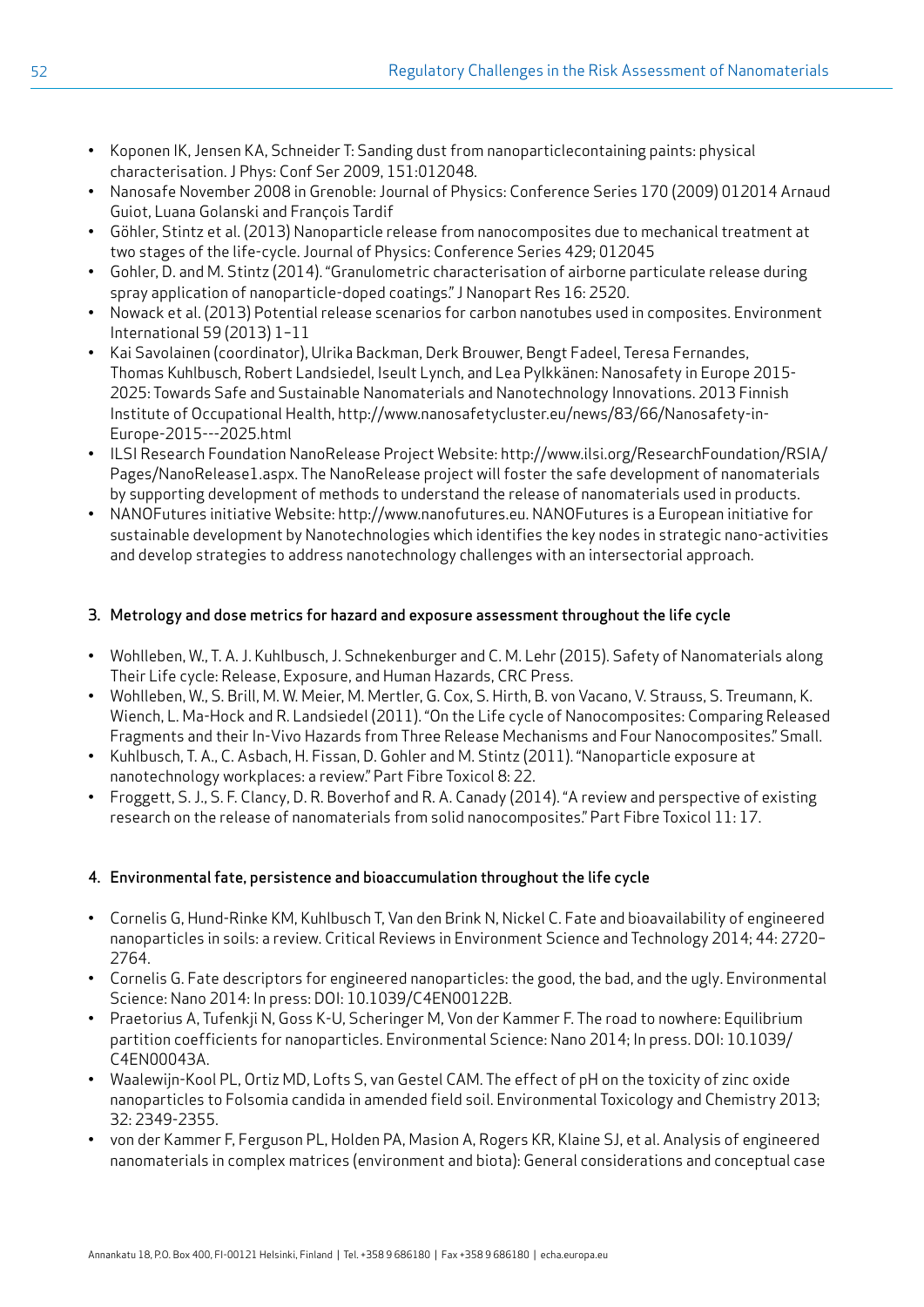studies. Environmental Toxicology and Chemistry 2012; 31: 32-49.

- Tuoriniemi J, Cornelis G, Hassellöv M. Size discrimination and detection capabilities of single-particle ICP-MS for environmental analysis of silver nanoparticles. Analytical Chemistry 2012; Accepted for publication (doi: 10.1021/ac203005r).
- Gottschalk F, Sun T, Nowack B. Environmental concentrations of engineered nanomaterials: Review of modelling and analytical studies. Environmental Pollution 2013; 181: 287-300.
- Heggelund, L.R. et al. 2013. Soil pH effects on the comparative toxicity of dissolved zinc, non-nano and nano ZnO to the earthworm Eisenia fetida Nanotoxicology, 8, 559-72.
- Cornelis, G.; Hundy et al. Fate and Bioavailability of Engineered Nanoparticles in Soils: A Review 2014. Crit. Rev. Environ. Sci. Tech. DOI:10.1080/10643389.2013.829767.
- Tourinho, P. S., et al. 2012. Metal-based nanoparticles in soil: fate, behavior and effects on soil invertebrates Environ. Toxicol. Chem. 31, 1679-1692.
- Meesters, J.J.J. et al. 2014. Multimedia Modeling of Engineered Nanoparticles with SimpleBox4nano: Model Definition and Evaluation. Environ. Sci. Technol. 48 (10), pp 5726–5736
- van der Ploeg et al. 2014. Effects of silver nanoparticles (NM-300K) on Lumbricus rubellus earthworms and particle characterisation in relevant test matrices including soil. Environ. Toxicol. Chem. 33, 743-752.
- Junfeng, L.; et al. 2013. Combining spatially resolved hydrochemical data with in-vitro nanoparticle stability testing: Assessing environmental behaviour of functionalised gold nanoparticles on a continental scale Environ. Int. 59, 53-62.
- Praetorius, A., Scheringer, M., Hungerbuehler, K., 2012. Development of Environmental Fate Models for Engineered Nanoparticles-A Case Study of TiO2 Nanoparticles in the Rhine River. Environ. Sci. Technol. 46, 6705-6713.
- Lahive, E., Jurkschat, K., Shaw, B.J., Handy, R.D., Spurgeon, D.J. and Svendsen, C. 2014 Toxicity of cerium oxide nanoparticles to the earthworm Eisenia fetida: subtle effects. Environmental Chemistry 11(3): 268- 278, http://dx.doi.org/10.1071/EN14028
- Waalewijn-Kool, P.L., Rupp, S., Lofts, S., Svendsen, C., and van Gestel, C.A.M. (2014) Effect of soil organic matter content and pH on the toxicity of ZnO nanoparticles to Folsomia candida. Ecotoxicology and Environmental Safety 108: 9-15, DOI: 10.1016/j.ecoenv.2014.06.03

# 5. Read-across and categories of nanomaterials

- SCENIHR (Scientific Committee on Emerging and Newly Identified Health Risks) (2009), Risk assessment of products of nanotechnologies, European Commission, Brussels, Belgium. http://ec.europa.eu/health/ archive/ph risk/committees/04 scenihr/docs/scenihr o 023.pdf
- Scientific Committee on Consumer Safety (SCCS), OPINION ON Zinc oxide (nano form) COLIPA S76. http://ec.europa.eu/health/scientific committees/consumer safety/docs/sccs o 103.pdf
- Scientific Committee on Consumer Safety (SCCS), ADDENDUM to the OPINION SCCS/1489/12 on Zinc oxide (nano form) http://ec.europa.eu/health/scientific committees/consumer safety/docs/sccs o 137. pdf
- Scientific Committee on Consumer Safety (SCCS), Opinion on Titanium dioxide (nanoform) Colipa S75. http://ec.europa.eu/health/scientific\_committees/consumer\_safety/docs/sccs\_o\_136.pdf
- Sayes CM, Smith PA, Ivanov IV. A framework for grouping nanoparticles based on their measurable characteristics. Int J. Nanomedicine 8 (suppl I) 45-56, 2013.
- Landsiedel, Robert, et al. "Pulmonary toxicity of nanomaterials: a critical comparison of published in vitro assays and in vivo inhalation or instillation studies." Nanomedicine 9.16 (2014): 2557-2585.
- Arts, Josje HE, et al. "A critical appraisal of existing concepts for the grouping of nanomaterials." Regulatory Toxicology and Pharmacology 70.2 (2014): 492-506.
- Landsiedel, Robert, et al. "Application of short-term inhalation studies to assess the inhalation toxicity of nanomaterials." Particle and fibre toxicology 11.1 (2014): 16.
- Buesen, Roland, et al. "Effects of SiO2, ZrO2, and BaSO4 nanomaterials with or without surface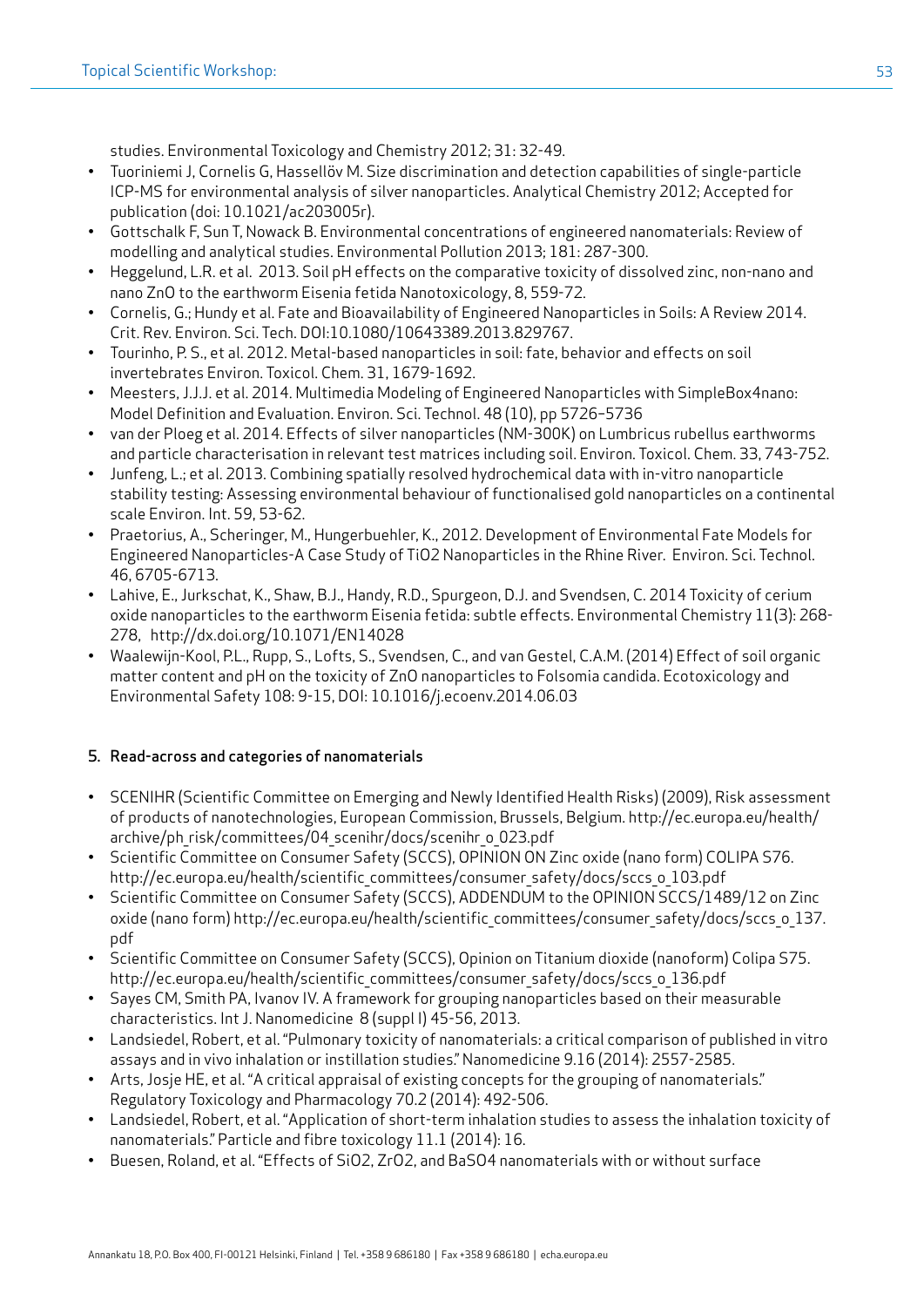functionalization upon 28-day oral exposure to rats." Archives of toxicology 88.10 (2014): 1881-1906.

- Sauer, Ursula G., et al. "Applicability of rat precision-cut lung slices in evaluating nanomaterial cytotoxicity, apoptosis, oxidative stress, and inflammation." Toxicology and applied pharmacology 276.1 (2014): 1-20.
- Gebel, Thomas, et al. "Manufactured nanomaterials: categorization and approaches to hazard assessment." Archives of toxicology 88.12 (2014): 2191-2211.
- Konduru, Nagarjun, et al. "Biokinetics and effects of barium sulfate nanoparticles." Particle and fibre toxicology 11.1 (2014): 55.
- Keller, Jana, et al. "Time course of lung retention and toxicity of inhaled particles: short-term exposure to nano-Ceria." Archives of toxicology 88.11 (2014): 2033-2059.
- Oomen, Agnes G., et al. "Concern-driven integrated approaches to nanomaterial testing and assessmentreport of the NanoSafety Cluster Working Group 10." Nanotoxicology 8.3 (2014): 334-348.
- Kuempel, E. D., et al. "Development of risk-based nanomaterial groups for occupational exposure control." Journal of Nanoparticle Research 14.9 (2012): 1-15.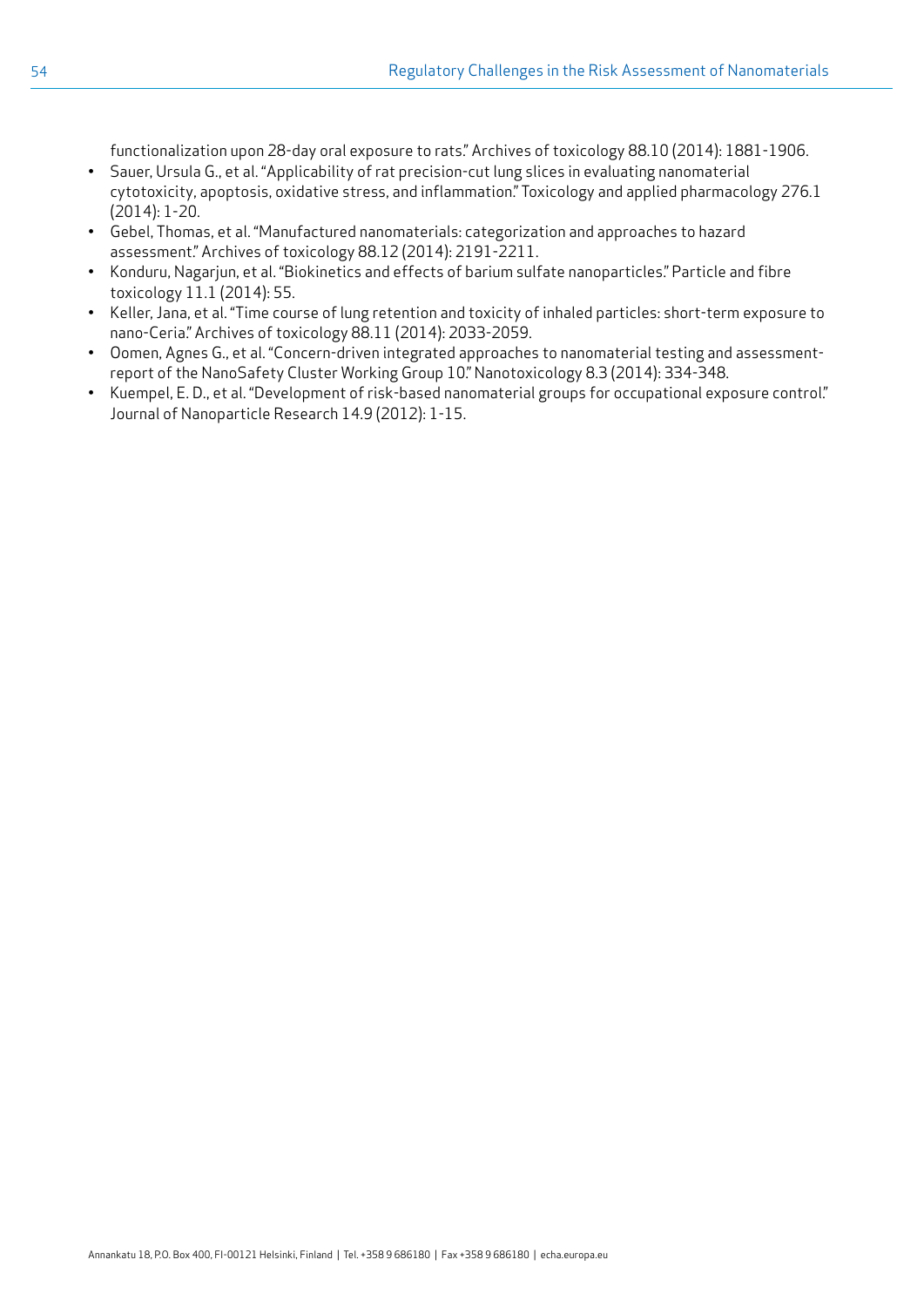# <span id="page-54-0"></span>APPENDIX 2 – PARTICIPANT LIST

| Surname             | <b>Title</b> | <b>Name</b>      | <b>Organisation/Country</b>                                                                  |  |
|---------------------|--------------|------------------|----------------------------------------------------------------------------------------------|--|
| Ahtiainen           | Dr           | Jukka            | Finnish Safety and Chemicals Agency/Finland                                                  |  |
| Alessandrelli       | Dr           | Maria            | National Institute of Health/Italy                                                           |  |
| Alwood              | Mr           | Jim              | US Environmental Protection Agency/ United States of<br>America                              |  |
| Andersen            | Mr           | Sjur             | Norwegian Environment Agency/Norway                                                          |  |
| Araque Ferrer       | Ms           | Eva              | ITENE. Safety Division/ Spain                                                                |  |
| Bachmann            | Dr           | Volker           | Federal Institute for Occupational Safety and Health /<br>Germany                            |  |
| <b>Barone</b>       | Dr           | Flavia           | Istituto Superiore di Sanità/Italy                                                           |  |
| <b>Beaus Romero</b> | Mrs          | Rosa             | <b>B&amp;B Asesores/ Spain</b>                                                               |  |
| Belveze             | Ms           | Corinne          | French Ministry of Ecology, Sustainable Development<br>and Energy/France                     |  |
| <b>Bisceglie</b>    | Dr           | Sara             | Institute for Environmental Protection and Research/<br>Italy                                |  |
| Blázquez            | Ms           | María            | <b>INKOA SISTEMAS SL/ Spain</b>                                                              |  |
| Bleeker             | Dr           | Eric A.J.        | National Institute of Public Health and the Environment/<br>The Netherlands                  |  |
| <b>Boisen</b>       | Dr           | Anne             | Danish Environmental Protection Agency/Denmark                                               |  |
| <b>Borges</b>       | Mrs          | Teresa           | Portuguese General Directorate of Health/Portugal                                            |  |
| <b>Bosch</b>        | Dr           | Axel             | Wacker Chemie AG / Germany                                                                   |  |
| <b>Bradford</b>     | Ms           | Roberta          | Unilever / United Kingdom                                                                    |  |
| <b>Brennan</b>      | Ms           | Sara             | Afton Chemical/United Kingdom                                                                |  |
| Cacace              | Dr           | Marcello G.      | National Council of Research - CNR/ Italy                                                    |  |
| Camboni             | Mr           | Marco            | Risk & Policy Analysts ltd/ United Kingdom                                                   |  |
| Carlander           | Dr           | David            | Nanotechnology Industries Association/Portugal                                               |  |
| Chaudhry            | Dr           | Qasim            | The Food and Environment Research Agency/ United<br>Kingdom                                  |  |
| Chion               | Ms           | Béatrice         | ANSES French Agency for Food, Environmental and<br>Occupational Health Safety/France         |  |
| Cole                | Mr           | Morris           | Cristal / United Kingdom                                                                     |  |
| Cornelis            | Dr           | Geert            | University of Gothenburg/ Sweden                                                             |  |
| Crutzen             | Dr           | Hugues           | European Commission. Joint Research Centre /Italy                                            |  |
| Danihelka           | Dr           | Pavel            | VSB - Technical University of Ostrava/ Check Republic                                        |  |
| <b>Davies</b>       | Dr           | Emma             | Chemical Watch / United Kingdom                                                              |  |
| De Jong             | Dr           | Wim              | National Institute for Public Health and the<br>Environment/The Netherlands                  |  |
| De Ries             | Mr           | Chris            | Nuplex Resins BV / The Netherlands                                                           |  |
| De Voogt            | Prof.        | $W.P.$ ( $Pim$ ) | University of Amsterdam / The Netherlands                                                    |  |
| Dobrak-Van Berlo    | Dr           | Agnieszka        | FPS Health, Food Chain Safety and Environment, DG<br>Environment / Belgium                   |  |
| Doome               | Dr           | Roger            | Industrial Minerals Association Europe/Belgium                                               |  |
| Dörfer              | Dr           | Wiebke           | Federal Environment Agency/ Germany                                                          |  |
| Drlickova           | Dr           | Martina          | Ministry of Economy / Slovak Republic                                                        |  |
| Ehmann              | Dr           | Falk             | European Medicines Agency, Specialised Scientific<br>Disciplines Department / United Kingdom |  |
| Einola              | Dr           | Juha             | Finnish Safety and Chemicals Agency (TUKES)/Finland                                          |  |
| Ekokoski            | Dr           | Elina            | Finnish Safety and Chemicals Agency / Finland                                                |  |
| Esposito            | Dr           | Dania            | Institute for Environmental Protection and Research/<br>Italy                                |  |
| Evin                | Mrs          | <b>Beatrice</b>  | AIRBUS / France                                                                              |  |
| Fernandes           | Prof.        | Teresa           | Heriot-Watt University/UK                                                                    |  |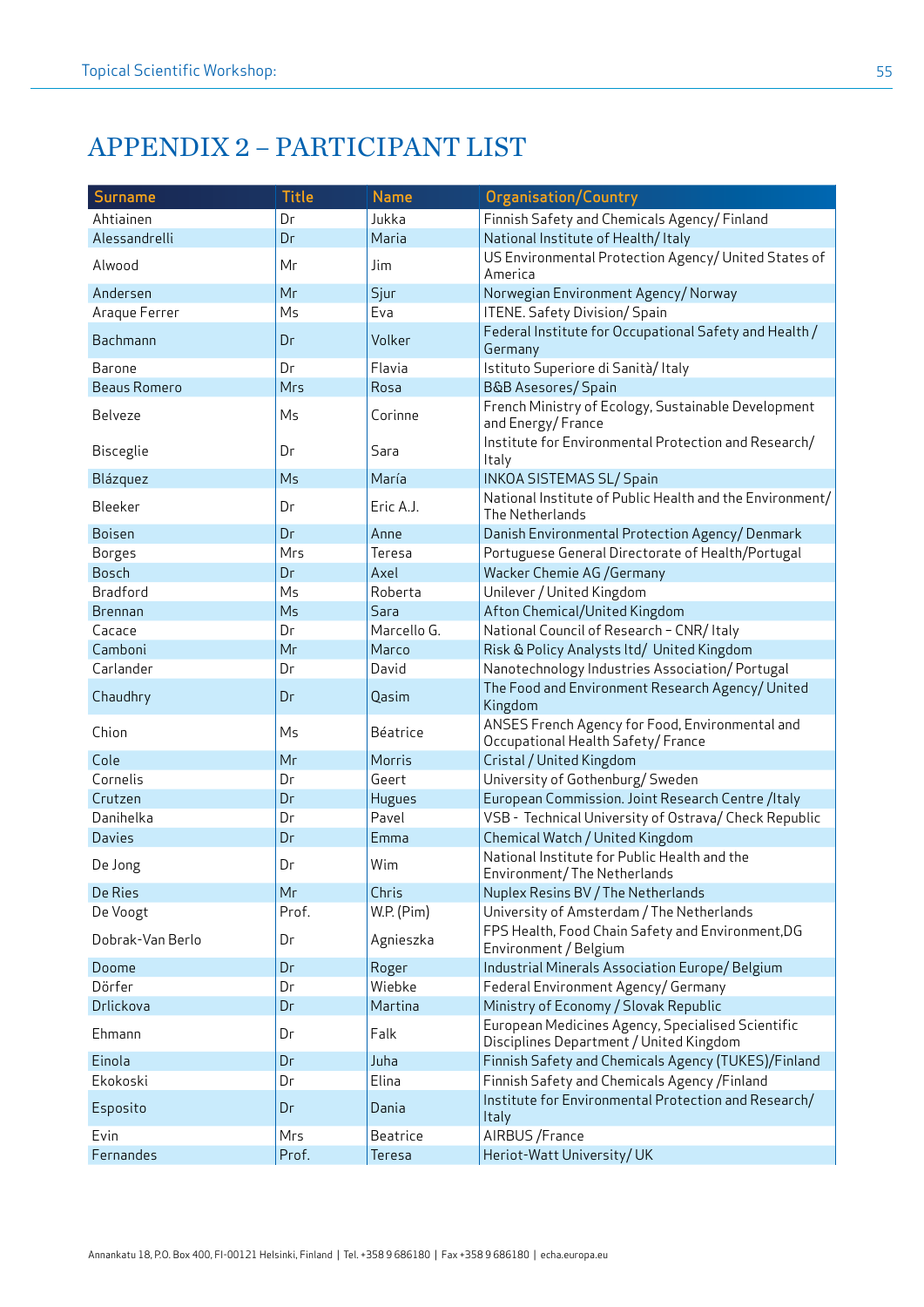| Surname        | <b>Title</b> | <b>Name</b>   | <b>Organisation/Country</b>                                                                      |  |
|----------------|--------------|---------------|--------------------------------------------------------------------------------------------------|--|
| Fernandez-Cruz | Dr           | Maria Luisa   | Instituto Nacional de Investigación y ecnología Agraria y<br>Alimentaria (INIA) / Spain          |  |
| Fisher         | Dr           | <b>Brad</b>   | OECD Working Party on Manufactured Nanomaterials<br>Environment Canada / Canada                  |  |
| Fito           | Mr           | Carlos        | ITENE / Spain                                                                                    |  |
| Fois           | Dr           | Pierfrancesco | ETAD / Switzerland                                                                               |  |
| Foss Hansen    | Dr           | Steffen       | Department of Environmental Engineering, Technical<br>University of Denmark / Denmark            |  |
| Garny          | Mrs          | Véronique     | Cefic /Belgium                                                                                   |  |
| Geoffroy       | Ms           | Laure         | INERIS - DRC/VIVA/ETES/France                                                                    |  |
| Gergely        | Ms           | Anna          | Steptoe & Johnson / Belgium                                                                      |  |
| Goncalves      | Dr           | Elsa M.       | Helsinki University / Finland                                                                    |  |
| Gottardo       | Ms           | Stefania      | European Commission. Joint Research Centre /Italy                                                |  |
| Gouveia        | Dr           | Helena        | ISQ/Portugal                                                                                     |  |
| Grafström      | Dr           | Roland        | Institute of Environmental Medicine, Karolinska<br>Institutet / Sweden                           |  |
| Grieger        | Dr           | Khara         | RTI International / United States of America                                                     |  |
| Grinceviciute  | Ms           | Otilija       | Environmental Protection Agency/Lithuania                                                        |  |
| Groenewold     | Ms           | Monique       | RIVM/The Netherlands                                                                             |  |
| Gutleb         | Prof.        | Arno          | CRP - Gabriel Lippmann / Luxembourg                                                              |  |
| Hankin         | Dr           | Steve         | Institute of Occupational Medicine/ United Kingdom                                               |  |
| Heinemann      | Dr           | Mario         | Wacker Chemie AG / Germany                                                                       |  |
| Hellmér        | Mrs          | Lena          | Swedish Chemical Agency / Sweden                                                                 |  |
| Hempelmann     | Dr           | Uwe           | <b>LANXESS AG /Germany</b>                                                                       |  |
| Herzberg       | Dr           | Frank         | Federal Institute for Risk Assessment (BfR), Dept. of<br>Chemicals and Product Safety / Germany  |  |
| Hoy            | Mr           | Simon         | Environment Agency / United Kingdom                                                              |  |
| Huszal         | Dr           | Sylwester     | Office For Registration Of Medicinal Products, Medical<br>Devices And Biocidal Products / Poland |  |
| Jacobi         | Dr           | Sylvia        | Albemarle Europe/Belgium                                                                         |  |
| Jensen         | Dr           | Keld Alstrup  | National Research Centre for the Working Environment/<br>Denmark                                 |  |
| Jozic          | Ms           | Marija        | Institute for Plant Protection / Croatia                                                         |  |
| Kobe           | Mr           | Andrej        | European Commission/Belgium                                                                      |  |
| Könczöl        | Dr           | Mathias       | Environ Germany GmbH/ Germany                                                                    |  |
| Kraetke        | Dr           | Renate        | <b>SCHER/Germany</b>                                                                             |  |
| Kuhlbusch      | Prof.        | Thomas        | Institut für Energie- und Umwelttechnik/ Germany                                                 |  |
| Kukkonen       | Prof.        | Jussi         | University of Jyväskylä /Finland                                                                 |  |
| Kvien          | Ms           | Ingvild       | Ecolabelling Norway/ Norway                                                                      |  |
| Lamon          | Mr           | Lara          | European Commission. Joint Research Centre / Italy                                               |  |
| Landsiedel     | Dr           | Robert        | <b>BASF/Germany</b>                                                                              |  |
| Laursen        | Ms           | Henrik        | European Commission/Belgium                                                                      |  |
| Liewald        | Dr           | <b>Heike</b>  | Eurocolour c/o VdMi/ Germany                                                                     |  |
| Malsiu         | Mr           | Muhamet       | Ministry of Environment and Spatial Planning/Kosovo                                              |  |
| Marku          | Ms           | Elda          | University of Tirana/ Albania                                                                    |  |
| Marquart       | Mr           | Hans          | TNO Triskelion bv/The Netherlands                                                                |  |
| Mcnulty        | Dr           | Gregory       | Huntsman Pigments / United Kingdom                                                               |  |
| Messiaen       | Dr           | Marlies       | ARCADIS/Belgium                                                                                  |  |
| Michel         | Dr           | Cécile        | ANSES / France                                                                                   |  |
| Moeller        | Dr           | Ruth          | Centre de Recherche Public Henri Tudor/ Luxembourg                                               |  |
| Morishita      | Mr           | Hitoshi       | JFE Techno-Research / Japan                                                                      |  |
| Nieminen       | Ms           | Niina         | Technology Centre KETEK / Finland                                                                |  |
| Nordheim       | Mr           | Eirik         | EAA / Belgium                                                                                    |  |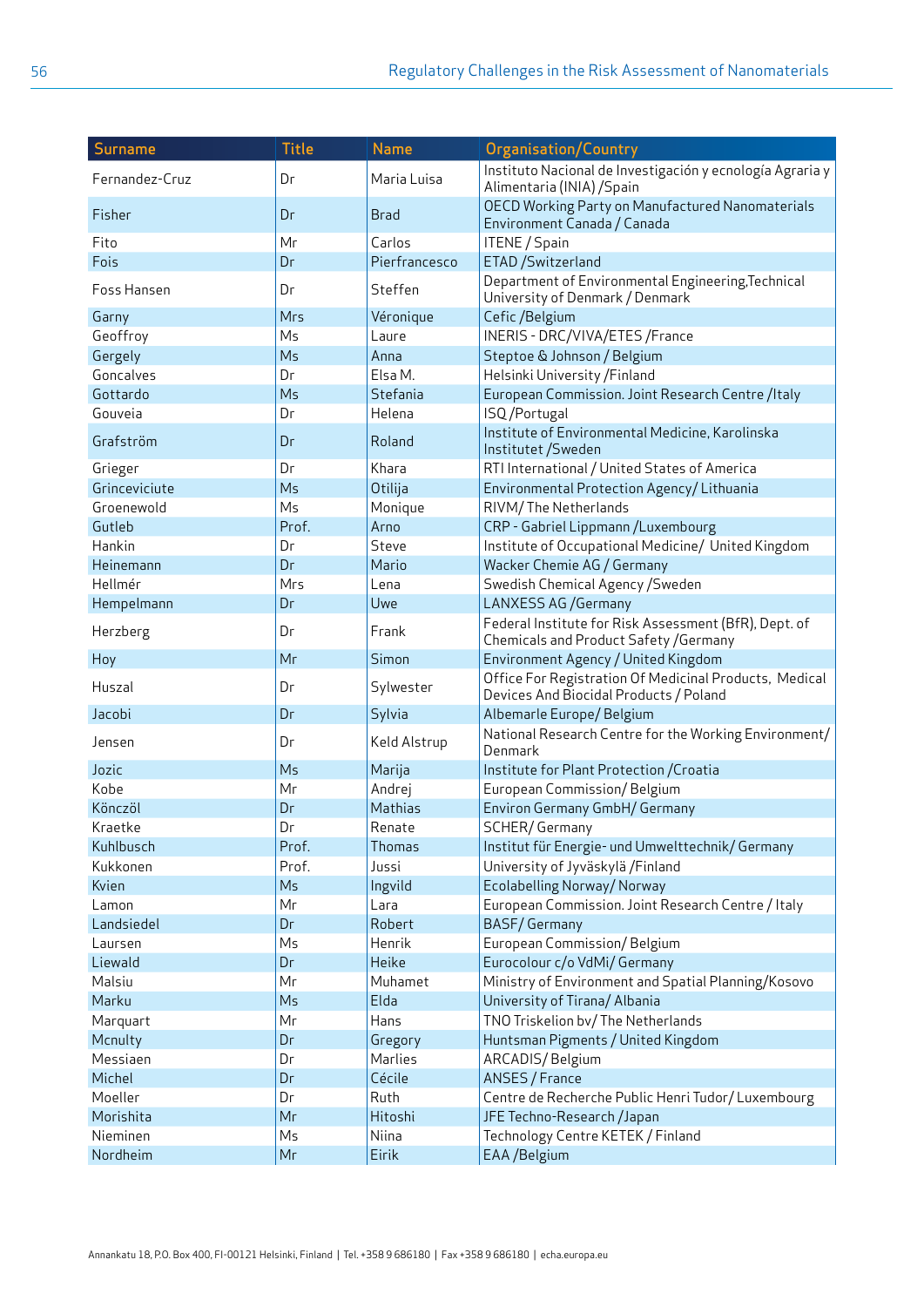| Surname            | <b>Title</b>   | <b>Name</b> | <b>Organisation/Country</b>                                                                                |  |
|--------------------|----------------|-------------|------------------------------------------------------------------------------------------------------------|--|
| Oberdörster        | Prof.          | Günter      | University of Rochester/ United States of America                                                          |  |
| O'brien            | Dr             | Niall       | University College Dublin-Duke University /Ireland                                                         |  |
| Oncins             | Dr             | Gerard      | CCiTUB - University of Barcelona/ Spain                                                                    |  |
| Oorts              | Dr             | Koen        | Arche / Belgium                                                                                            |  |
| Oosterwijk         | Mr             | Thies       | TNO / The Netherlands                                                                                      |  |
| Packroff           | Dr             | Rolf        | Federal Institute for Occupational Safety and Health/<br>Germany                                           |  |
| Palomäki           | Ms             | Jaana       | Finnish Safety and Chemicals Agency/Finland                                                                |  |
| Paultre            | Ms             | Sophie      | Ministry of Ecology, Sustainable Development and<br>Energy/France                                          |  |
| Plautz             | Mr             | James       | DSM Nutritional Products AG/ Switzerland                                                                   |  |
| Poland             | Dr             | Craig       | Institute of Occupational Medicine/United Kingdom                                                          |  |
| Ponce Del Castillo | Ms             | Aida        | ETUI / Belgium                                                                                             |  |
| Poortvliet         | Dr             | Marijn      | Wageningen University / The Netherlands                                                                    |  |
| Proykova           | Prof.          | Ana         | SCENIHR, DG SANCO / Bulgaria                                                                               |  |
| Puolamaa           | Ms             | Maila       | European Commission, DG Enterprise and Industry/<br>Belgium                                                |  |
| Réka               | Dr             | Feketéne M. | National Institute of Chemical Safety/Hungary                                                              |  |
| Rieck              | Dr             | Hans-Peter  | Prosacon GmbH/ Germany                                                                                     |  |
| Riego-Sintes       | Dr             | Juan        | European Commission. Joint Research Centre/Italy                                                           |  |
| Rocks              | Dr             | Louise      | Centre for BioNano Interactions, University College<br>Dublin/ Ireland                                     |  |
| Roebben            | Dr             | Gert        | European Commission, Joint Research Centre, Institute<br>for Reference Materials and Measurements/ Belgium |  |
| Savik              | Dr             | Lidija      | Ministry of Health/ fYROM                                                                                  |  |
| Schaefer           | Dr             | Claudia     | Dr. Knoell Consult GmbH/ Germany                                                                           |  |
| Schoonjans         | Dr             | Reinhilde   | European Food Safety Authority/Italy                                                                       |  |
| Schwirn            | Dr             | Kathrin     | Federal Environment Agency/ Germany                                                                        |  |
| Sharma             | Dr             | Monita      | PETA international science consortium/ United Kingdom                                                      |  |
| Sihtmäe            | Dr             | Mariliis    | National Institute of Chemical Physics and Biophysics/<br>Estonia                                          |  |
| Silva              | Dr             | Maria João  | National Institute of Health/Portugal                                                                      |  |
| Smith              | Dr             | Carr        | Albemarle Corporation/United States of America                                                             |  |
| Spirlet            | Ms             | Christine   | International Zine Association/Belgium                                                                     |  |
| Stephan            | Dr             | Chady       | PerkinElmer/Canada                                                                                         |  |
| Stintz             | Prof.          | Michael     | Technische Universität Dresden/Germany                                                                     |  |
| Stockmann-Juvala   | Dr             | Helene      | Finnish Institute of Occupational Health / Finland                                                         |  |
| Stuart             | Ms             | Emma        | Defra / United Kingdom                                                                                     |  |
| Svendsen           | Dr             | Claus       | Centre of Ecology & Hydrology/United Kingdom                                                               |  |
| Uusitalo           | M <sub>5</sub> | Terhi       | Nordic Ecolabelling - Motiva Services Oy/Finland                                                           |  |
| Väänänen           | Dr             | Virpi       | Finnish Institute of Occupational Health / Finland                                                         |  |
| Van Aken           | Mr             | <b>Dirk</b> | Netherlands Food and Consumer Products Safety<br>Authority/ The Netherlands                                |  |
| Van Der Ploeg      | Dr             | Merel       | Board for authorisation of plant protection products<br>and biocides/ The Netherlands                      |  |
| Van Teunenbroek    | Mr             | Tom         | Ministry of Infrastructure and Environment/The<br>Netherlands                                              |  |
| Verougstraete      | Ms             | Violaine    | Eurometaux/Belgium                                                                                         |  |
| Viana              | Dr             | Mar         | IDAEA-CSIC/Spain                                                                                           |  |
| Vinardell          | Prof.          | María Pilar | Universitat de Barcelona / Spain                                                                           |  |
| Volker             | Dr             | Bachmann    | Federal Institute for Occupational Safety and Health /<br>Germany                                          |  |
| Weber              | Mr             | Philippe    | ANSES / France                                                                                             |  |
| Weinand            | Dr             | Rudolf      | Evonik Industries AG/ Germany                                                                              |  |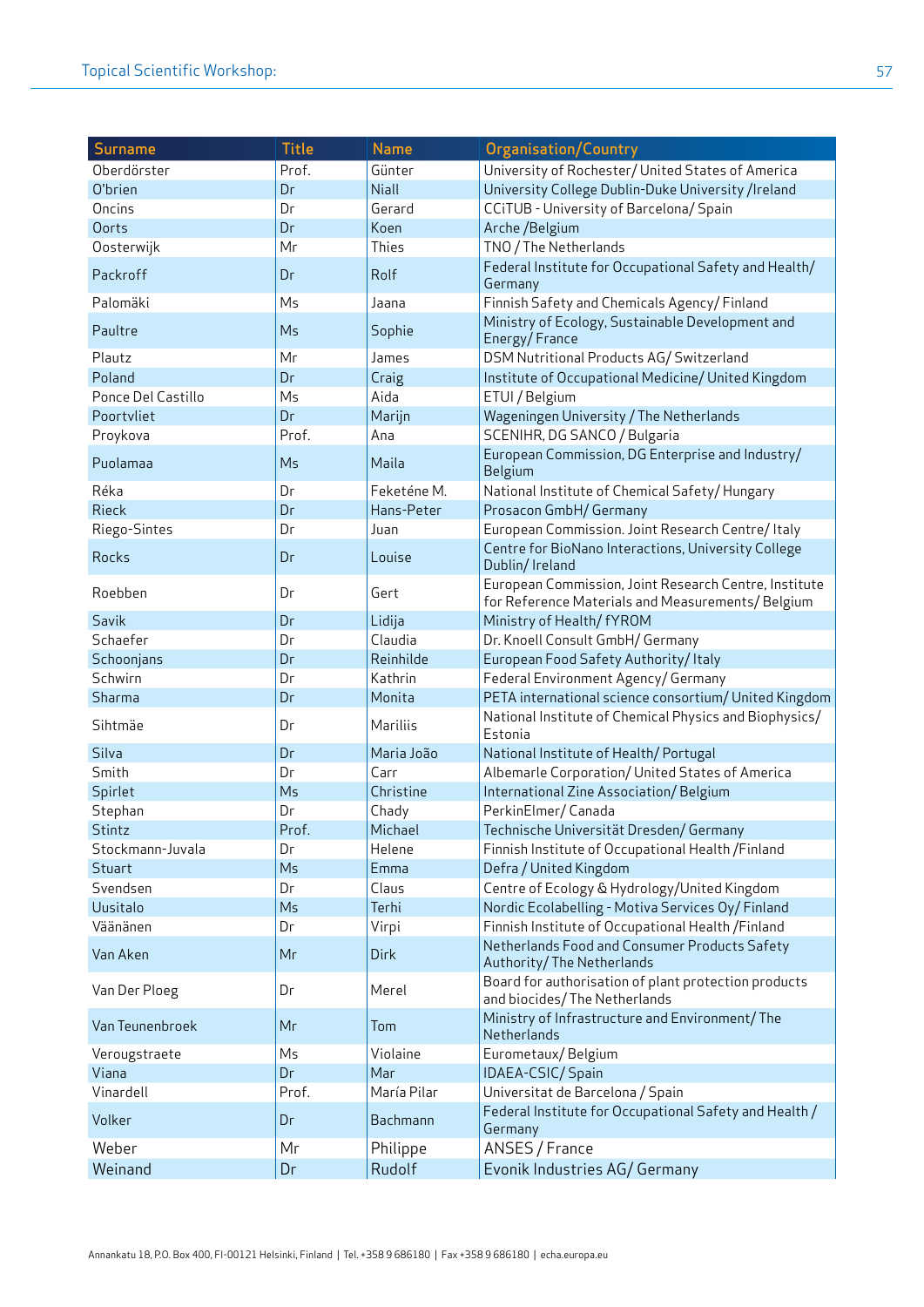| Surname    | Title | <b>Name</b> | Organisation/Country                                              |
|------------|-------|-------------|-------------------------------------------------------------------|
| Wheeler    | Mr    | James       | Health and Safety Executive/United Kingdom                        |
| Wigger     | Mr    | Henning     | University of Bremen / Germany                                    |
| Wohlleben  | Dr    | Wendel      | <b>BASF/Germany</b>                                               |
| Zellermann | Ms    | Anna-Maria  | Federal Institute for Occupational Safety and<br>Health / Germany |

# ECHA Representatives

| Surname                | title | name            |
|------------------------|-------|-----------------|
| <b>AJAO</b>            | Ms    | Charmaine       |
| <b>BERCARU</b>         | Ms    | <b>Ofelia</b>   |
| <b>BERGES</b>          | Mr    | Markus          |
| <b>BRYKOWSKI</b>       | Mr    | Rafal           |
| <b>CHRIST</b>          | Ms    | Gabi            |
| DE WOLF                | Mr    | Watze           |
| CONSTANTIN             | Ms    | Camelia         |
| DE COEN                | Mr    | Wim             |
| <b>DEMI</b>            | Ms    | Rossella        |
| <b>DEYDIER STEPHAN</b> | Ms    | Laurence        |
| <b>DREVE</b>           | Ms    | Simina-Virginia |
| <b>FABJAN</b>          | Ms    | Evelin          |
| <b>FALCK</b>           | Ms    | Ghita           |
| <b>GEORGIADIS</b>      | Mr    | <b>Nikolaos</b> |
| <b>HALLING</b>         | Ms    | Katrin          |
| <b>HELMINEN</b>        | Ms    | Ulla            |
| <b>HOLMQVIST</b>       | Ms    | Jenny           |
| <b>HUUSKONEN</b>       | Ms    | Hannele         |
| <b>JACQUET</b>         | Mr    | Cyril           |
| <b>JOHANSSON</b>       | Mr    | Matti           |
| KANELLOPOULOU          | Ms    | Athanasia       |
| <b>KAPANEN</b>         | Ms    | Anu             |
| KARJALAINEN            | Ms    | Anne-Mari       |
| KARJALAINEN            | Mr    | Ari             |
| KIOKIAS                | Mr    | Sotirios        |
| <b>KLAUK</b>           | Ms    | Anja            |
| KLÖSLÖVA               | Ms    | Zuzana          |
| <b>KORJUS</b>          | Ms    | Pia             |
| <b>KNIGHT</b>          | Mr    | Derek           |
| <b>LE CURIEUX</b>      | Mr    | Frank           |
| LEPPER                 | Mr    | Peter           |
| LOUKOU                 | Ms    | Christina       |
| MEGAW                  | Mr    | Peter           |
| MÄKELÄ                 | Mr    | Petteri         |
| <b>MALM</b>            | Mr    | Jukka           |
| <b>MICEKOVA</b>        | Ms    | Zuzana          |
| PINEROS GARCET         | Mr    | Juan            |
| <b>QUINN</b>           | Ms    | Bernadette      |
| RAHKONEN               | Mr    | Olli            |
| <b>SIMOES</b>          | Mr    | Ricardo         |
| <b>SIMPSON</b>         | Mr    | Peter           |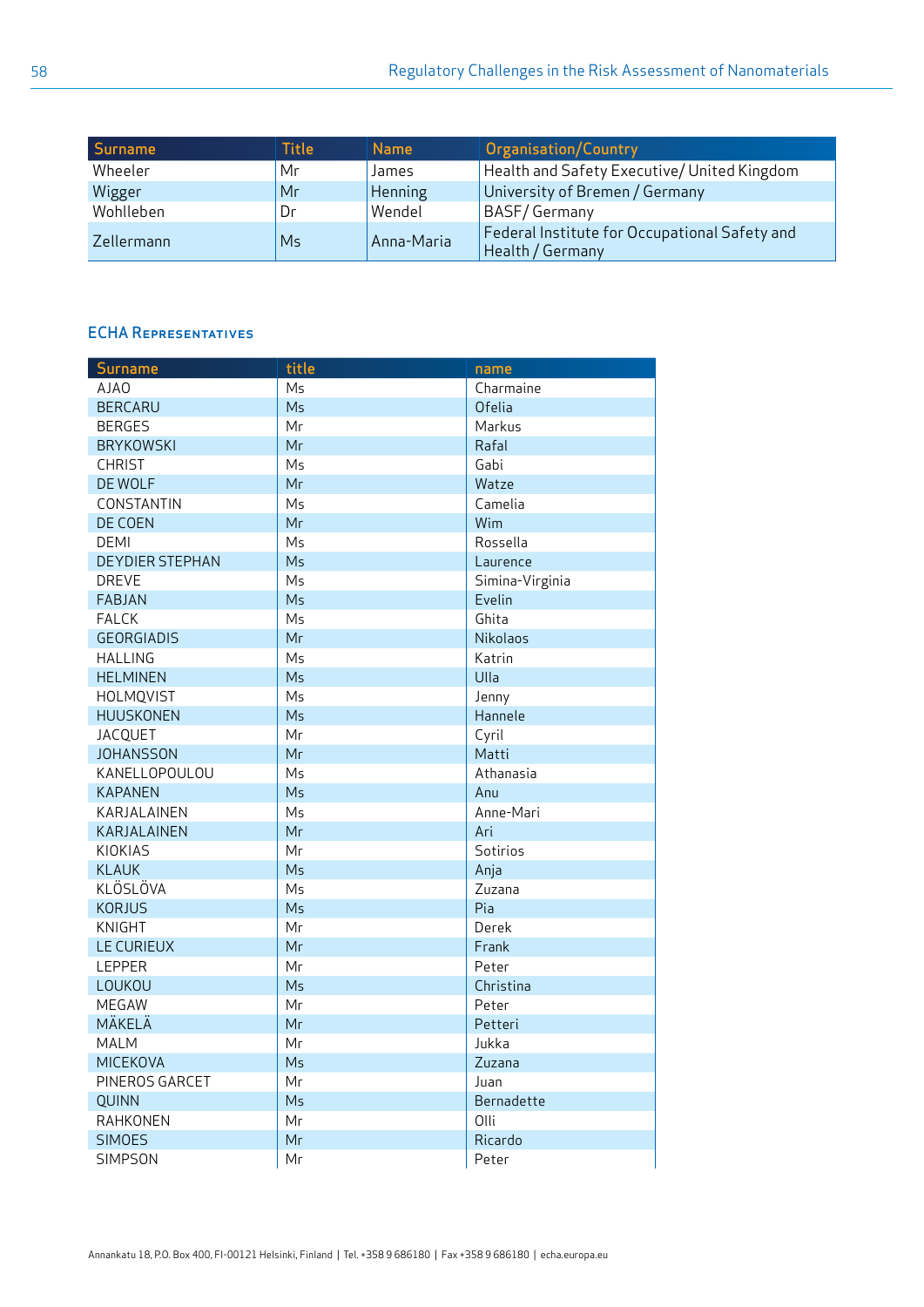| <b>Surname</b>   | title          | name        |
|------------------|----------------|-------------|
| SOKOLOVA         | Ms             | Maia        |
| <b>SUMREIN</b>   | Mr             | Abdelgader  |
| <b>TAI</b>       | M <sub>5</sub> | Kaihsu      |
| TANARRO          | Ms             | Celia       |
| <b>TUNNELA</b>   | M <sub>S</sub> | Outi        |
| VASDINYEI        | Ms             | Rita        |
| <b>VERSONNEN</b> | Mr             | <b>Bram</b> |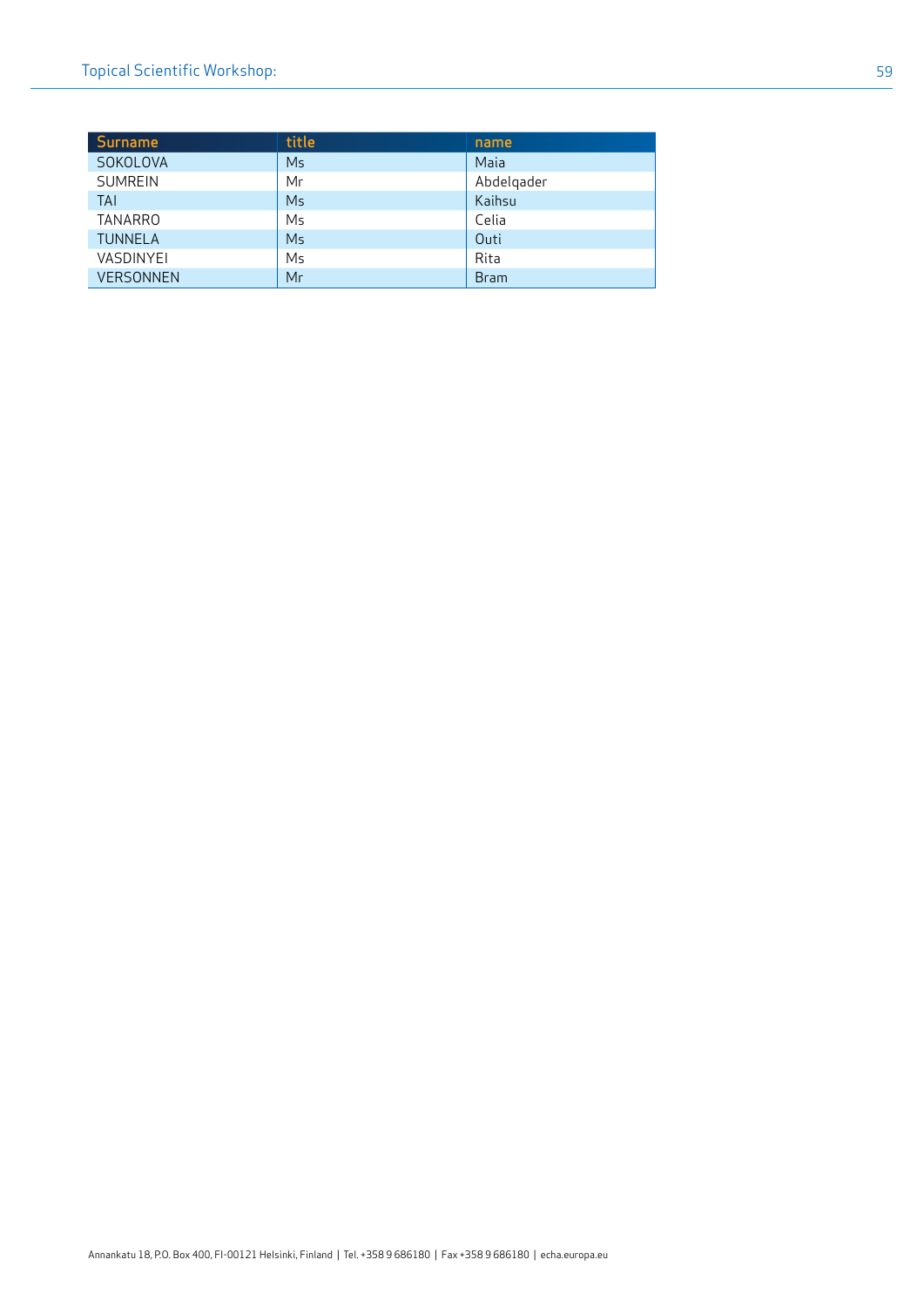# <span id="page-59-0"></span>APPENDIX 3 – PARTICLE METRIC TABLE

Reproduced from the talk of Thomas Kuhlbusch (slide 5). The number of + symbols indicates the relative relevance or applicability

|                                           | Personal<br><b>Monitors</b> | Ease of<br><b>Measure</b> | Conserved<br>between<br><b>Release &amp;</b><br><b>Exposure</b> | Sensitivity<br>to Detect<br><b>Exposure</b> | <b>Health Relevant</b> |
|-------------------------------------------|-----------------------------|---------------------------|-----------------------------------------------------------------|---------------------------------------------|------------------------|
| Particle Mass<br>Concentration            | $^{+++}$                    | $^{+++}$                  | $+++$                                                           | $\ddot{}$                                   | $++$                   |
| Particle<br>Surface Area<br>Concentration | $+++$                       | $+++$                     | ٠                                                               | $++$                                        | $++$                   |
| Particle Number<br>Concentration          | $++$                        | $^{+++}$                  | $\overline{\phantom{a}}$                                        | $^{+++}$                                    | $\ddot{}$              |
| Particle Size<br><b>Distribution</b>      | $\Omega$                    | $+$                       | ٠                                                               | $+++$                                       | $+++$                  |
| Particle<br>Reactivity                    | $\overline{\phantom{a}}$    | $\overline{\phantom{a}}$  | ۰                                                               | $\overline{\phantom{a}}$                    | $^{+++}$               |

|                                           | Ease of which<br>to Distinguish<br>from<br><b>Background</b> | <b>Facilitates</b><br>Grouping | Regulatory<br><b>Experience</b> | <b>Feasibility for</b><br>implementation<br>into Regulation |
|-------------------------------------------|--------------------------------------------------------------|--------------------------------|---------------------------------|-------------------------------------------------------------|
| Particle Mass<br>Concentration            | $\ddot{}$                                                    | $\ddot{}$                      | $+++$                           | $+++$                                                       |
| Particle<br>Surface Area<br>Concentration | $+$                                                          | $+$                            | $+$                             | $+++$                                                       |
| Particle Number<br>Concentration          | $\ddot{}$                                                    | $\ddot{}$                      | $\ddot{}$                       | $+++$                                                       |
| Particle Size<br>Distribution             | $++$                                                         | $+++$                          | $\Omega$                        | ٠                                                           |
| Particle<br>Reactivity                    | ۰                                                            | $^{+++}$                       | $\Omega$                        | $\Omega$                                                    |